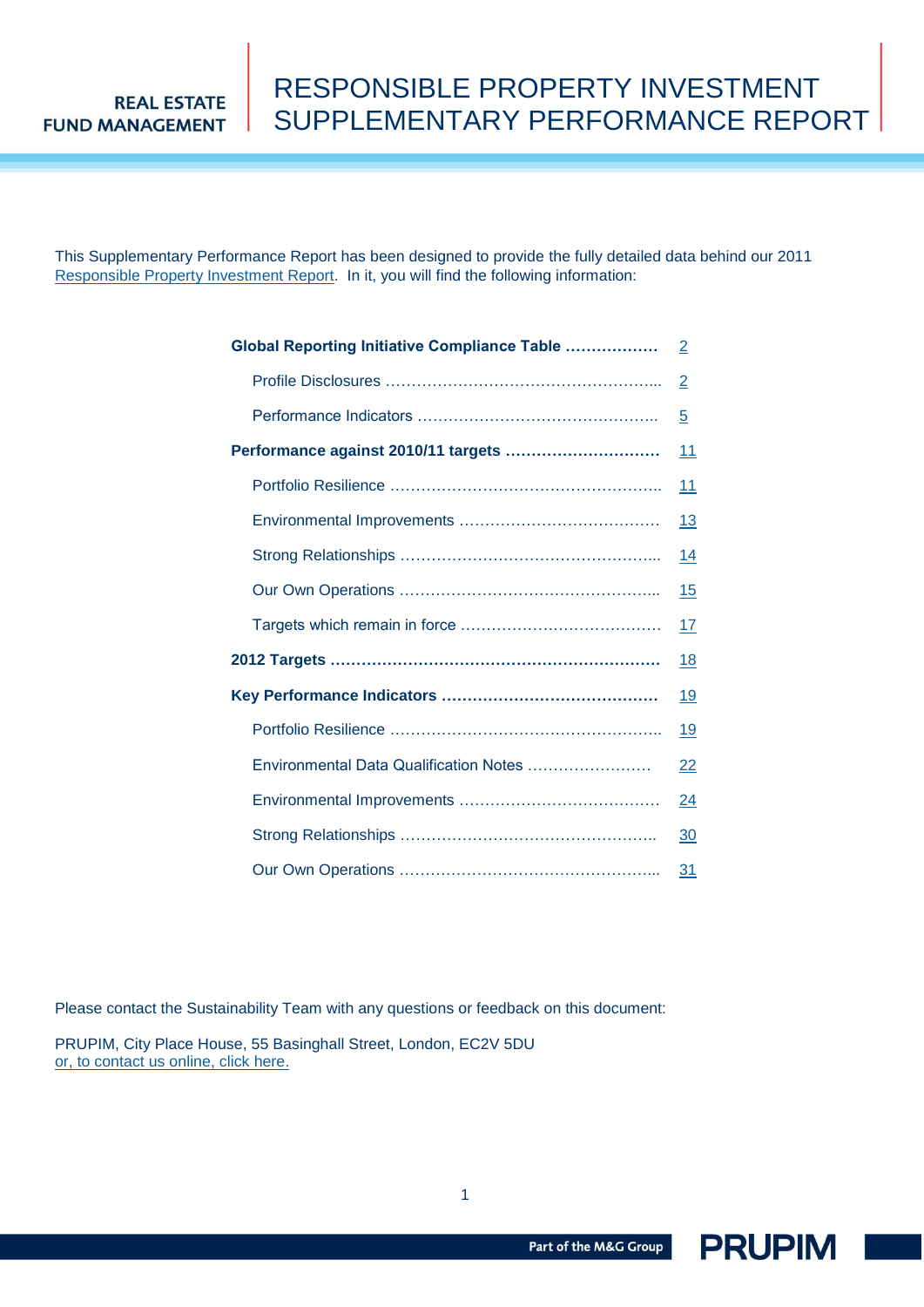### <span id="page-1-0"></span>**GLOBAL REPORTING INITIATIVE COMPLIANCE TABLE**

We have benchmarked our sustainability reporting against the Global Reporting Initiative sustainability reporting guidelines, and its Construction and Real Estate Sector Supplement. We assess our application of the GRI reporting framework to be at level C. The table below sets out the details of how we conform with the GRI guidelines.

| <b>STANDARD DISCLOSURES PART I: Profile Disclosures</b> |                                                                                                                                                                                                                  |                 |                                                                                                                                                                                                                                                                                                                                                                                                                                                                                                          |                                                       |  |  |
|---------------------------------------------------------|------------------------------------------------------------------------------------------------------------------------------------------------------------------------------------------------------------------|-----------------|----------------------------------------------------------------------------------------------------------------------------------------------------------------------------------------------------------------------------------------------------------------------------------------------------------------------------------------------------------------------------------------------------------------------------------------------------------------------------------------------------------|-------------------------------------------------------|--|--|
|                                                         | 1. Strategy and Analysis                                                                                                                                                                                         |                 |                                                                                                                                                                                                                                                                                                                                                                                                                                                                                                          |                                                       |  |  |
| <b>Profile</b><br><b>Disclosure</b>                     | <b>Description</b>                                                                                                                                                                                               | <b>Reported</b> | <b>Cross-reference/Direct answer</b>                                                                                                                                                                                                                                                                                                                                                                                                                                                                     | Reason for omission/<br><b>Explanation</b>            |  |  |
| 1.1                                                     | Statement from the most<br>senior decision-maker of the<br>organization.                                                                                                                                         | Fully           | Martin Moore's statement in our 2011 RPI Report                                                                                                                                                                                                                                                                                                                                                                                                                                                          |                                                       |  |  |
|                                                         | 2. Organizational Profile                                                                                                                                                                                        |                 |                                                                                                                                                                                                                                                                                                                                                                                                                                                                                                          |                                                       |  |  |
| <b>Profile</b><br><b>Disclosure</b>                     | <b>Description</b>                                                                                                                                                                                               | <b>Reported</b> | <b>Cross-reference/Direct answer</b>                                                                                                                                                                                                                                                                                                                                                                                                                                                                     | <b>Reason for omission</b><br><b>Explanation</b>      |  |  |
| 2.1                                                     | Name of the organization.                                                                                                                                                                                        | <b>Fully</b>    | Prudential Property Investment Managers Ltd, known as PRUPIM                                                                                                                                                                                                                                                                                                                                                                                                                                             |                                                       |  |  |
| 2.2                                                     | Primary brands, products,<br>and/or services.                                                                                                                                                                    | <b>Fully</b>    | Our primary products are the properties that we develop, manage,<br>buy and sell. Our primary service is the management of property<br>portfolios and the leasing of space to our occupiers.                                                                                                                                                                                                                                                                                                             |                                                       |  |  |
| 2.3                                                     | Operational structure of the<br>organization, including main<br>divisions, operating<br>companies, subsidiaries, and<br>joint ventures.                                                                          | <b>Fully</b>    | As at 31 March 2011, PRUPIM had no subsidiaries, but was a partner<br>in three joint ventures:<br>PRUPIM (Singapore) PTE - a 50/50 joint venture with Prudential<br><b>Corporation Asia</b><br>Ascent Insurance Brokers Ltd - a 50/50 joint venture with Valad<br>Buying Force - a 50/50 joint venture with DTZ<br>Further details are available at http://www.prupim.com/About-<br>Us/What-We-Do                                                                                                        |                                                       |  |  |
| 2.4                                                     | Location of organization's<br>headquarters.                                                                                                                                                                      | <b>Fully</b>    | PRUPIM's headquarters are based at Laurence Pountney Hill,<br>London, EC4R 0HH. Our postal address, and the location of the<br>Sustainability Team, is City Place House, 55 Basinghall Street,<br>London. EC2V 5DU.                                                                                                                                                                                                                                                                                      |                                                       |  |  |
| 2.5                                                     | Number of countries where<br>the organization operates, and<br>names of countries with either<br>major operations or that are<br>specifically relevant to the<br>sustainability issues covered<br>in the report. | Fully           | PRUPIM operates predominantly in the UK, where 82% by value of<br>our properties are based. We also have property holdings in North<br>America, Europe and Australasia.                                                                                                                                                                                                                                                                                                                                  |                                                       |  |  |
| 2.6                                                     | Nature of ownership and legal<br>form.                                                                                                                                                                           | <b>Fully</b>    | PRUPIM is part of the M&G Group of Companies - the asset<br>management arm of Prudential plc in the UK and Europe. It is a<br>privately-owned limited company.                                                                                                                                                                                                                                                                                                                                           |                                                       |  |  |
| 2.7                                                     | Markets served (including<br>geographic breakdown,<br>sectors served, and types of<br>customers/beneficiaries).                                                                                                  | <b>Fully</b>    | PRUPIM has approximately 3,500 property occupiers across the UK,<br>Europe, North America and Asia.                                                                                                                                                                                                                                                                                                                                                                                                      |                                                       |  |  |
| 2.8                                                     | Scale of the reporting<br>organization.                                                                                                                                                                          | Partly          | PRUPIM is a top 20 global real estate fund manager. We form part of<br>the M&G Group of Companies, which is the asset management arm<br>of Prudential plc in the UK and Europe. We have nearly £16bn of<br>assets under management, including £3.1bn of assets across<br>Europe, North America and the Asia Pacific region. We have<br>investments in 740 properties with approximately 3,500 occupiers.<br>The average number of employees (full-time equivalent) during the<br>reporting year was 252. | We do not report publicly on<br>our financial results |  |  |
| 2.9                                                     | Significant changes during the<br>reporting period regarding<br>size, structure, or ownership.                                                                                                                   | <b>Fully</b>    | There were no significant changes during the reporting period. Minor<br>changes include the usual portfolio 'churn' (ie, 87 properties sold and<br>65 purchased). However, since the end of the reporting period, we<br>have outsourced our property management and property accounts<br>functions to CBRE.                                                                                                                                                                                              |                                                       |  |  |
| 2.10                                                    | Awards received in the<br>reporting period.                                                                                                                                                                      | <b>Fully</b>    | No awards were received in the reporting period.                                                                                                                                                                                                                                                                                                                                                                                                                                                         |                                                       |  |  |

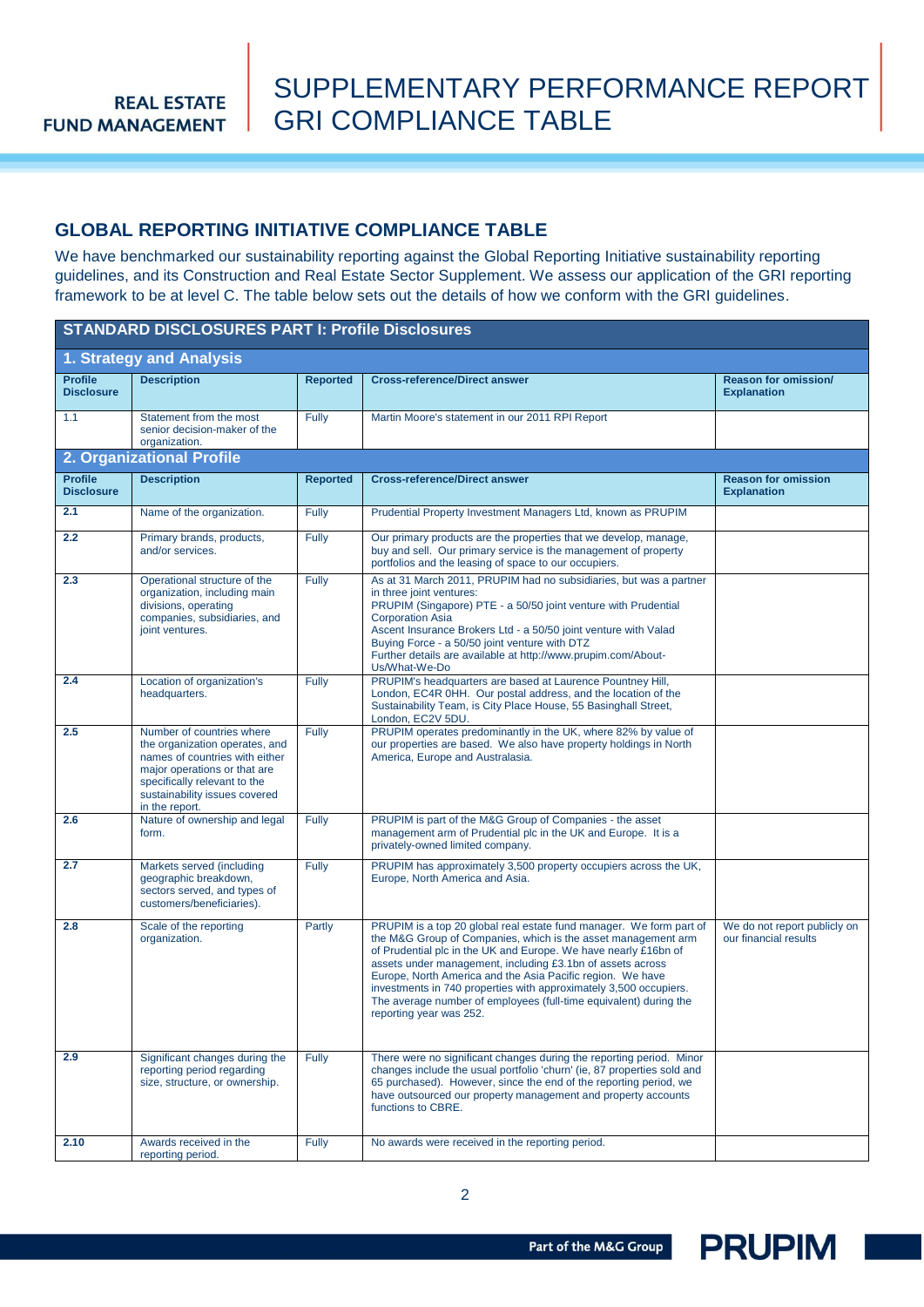## SUPPLEMENTARY PERFORMANCE REPORT GRI COMPLIANCE TABLE

| <b>STANDARD DISCLOSURES PART I: Profile Disclosures</b> |                                                                                                                                                                                                                                                               |                 |                                                                                                                                                                                                                                                                                                                                                                                                                                                                                                                                                                                                                                                                                                                                                                                                                                            |                                                  |  |
|---------------------------------------------------------|---------------------------------------------------------------------------------------------------------------------------------------------------------------------------------------------------------------------------------------------------------------|-----------------|--------------------------------------------------------------------------------------------------------------------------------------------------------------------------------------------------------------------------------------------------------------------------------------------------------------------------------------------------------------------------------------------------------------------------------------------------------------------------------------------------------------------------------------------------------------------------------------------------------------------------------------------------------------------------------------------------------------------------------------------------------------------------------------------------------------------------------------------|--------------------------------------------------|--|
| <b>3. Report Parameters</b>                             |                                                                                                                                                                                                                                                               |                 |                                                                                                                                                                                                                                                                                                                                                                                                                                                                                                                                                                                                                                                                                                                                                                                                                                            |                                                  |  |
| <b>Profile</b><br><b>Disclosure</b>                     | <b>Description</b>                                                                                                                                                                                                                                            | <b>Reported</b> | <b>Cross-reference/Direct answer</b>                                                                                                                                                                                                                                                                                                                                                                                                                                                                                                                                                                                                                                                                                                                                                                                                       | <b>Reason for omission</b><br><b>Explanation</b> |  |
| 3.1                                                     | Reporting period (e.g.,<br>fiscal/calendar year) for<br>information provided.                                                                                                                                                                                 | Fully           | The report data covers the period 1 April 2010 to 31 March 2011.<br>Where this is different for any reason, it is clearly stated in the<br>explanatory notes.                                                                                                                                                                                                                                                                                                                                                                                                                                                                                                                                                                                                                                                                              |                                                  |  |
| 3.2                                                     | Date of most recent previous<br>report (if any).                                                                                                                                                                                                              | Fully           | Our last report was published in November 2010 and covered the<br>period April 2009 to March 2011.                                                                                                                                                                                                                                                                                                                                                                                                                                                                                                                                                                                                                                                                                                                                         |                                                  |  |
| 3.3                                                     | Reporting cycle (annual,<br>biennial, etc.)                                                                                                                                                                                                                   | Fully           | Our reporting cycle is annual. We have been reporting our<br>sustainability performance since 2002.                                                                                                                                                                                                                                                                                                                                                                                                                                                                                                                                                                                                                                                                                                                                        |                                                  |  |
| 3.4                                                     | Contact point for questions<br>regarding the report or its<br>contents.                                                                                                                                                                                       | Fully           | The Sustainability Team can be reached via the contact us page of<br>www.prupim.com                                                                                                                                                                                                                                                                                                                                                                                                                                                                                                                                                                                                                                                                                                                                                        |                                                  |  |
| 3.5                                                     | Process for defining report<br>content.                                                                                                                                                                                                                       | Fully           | In defining the content of this report, we have considered the likely<br>audience, the amount of control we have over various aspects of our<br>impacts, and the significance of the impacts themselves. We<br>undertook internal and external stakeholder reviews as part of the<br>development of our new strategy, which has in turn helped to define<br>material issues and report content. Further insight into the issues that<br>we consider to be material can be found in our 2011 report document,<br>available via our website.                                                                                                                                                                                                                                                                                                 |                                                  |  |
| 3.6                                                     | Boundary of the report (e.g.,<br>countries, divisions,<br>subsidiaries, leased facilities,<br>joint ventures, suppliers). See<br><b>GRI Boundary Protocol for</b><br>further guidance.                                                                        | Fully           | The data contained in this report relates largely to our UK operations,<br>where the vast majority of our business activities are undertaken, and<br>82% of our properties are held. The report does not cover the<br>operations of our joint venture, PRUPIM Singapore. However, we are<br>committed to continuing to expand the boundaries of our<br>sustainability reporting. This year we are pleased to be able to<br>include environmental data from North American and European<br>property assets; a further $390,000 \text{ m}^2$ of floor space.                                                                                                                                                                                                                                                                                 |                                                  |  |
| 3.7                                                     | State any specific limitations<br>on the scope or boundary of<br>the report (see completeness<br>principle for explanation of<br>scope).                                                                                                                      | <b>Fully</b>    | The scope of sustainability topics covered in this report is limited to<br>those aspects which we believe are material and significant to our<br>business.<br>The environmental data we report is limited to data that we believe is<br>accurate and robust. At present we are not able to report on<br>environmental data from Asian properties.                                                                                                                                                                                                                                                                                                                                                                                                                                                                                          |                                                  |  |
| 3.8                                                     | Basis for reporting on joint<br>ventures, subsidiaries, leased<br>facilities, outsourced<br>operations, and other entities<br>that can significantly affect<br>comparability from period to<br>period and/or between<br>organizations.                        | Fully           | This sustainability report only includes information and data that<br>relates to PRUPIM's UK operations and UK, North American and<br>European properties.<br>The facilities management of PRUPIM's Shopping Centre and major<br>managed office buildings is outsourced. During the period in<br>question, the facilities management providers were Interserve FM<br>and EMCOR, respectively.<br>Since the end of the reporting period, in June 2011, we outsourced<br>our Property Management and Property Accounts functions to CBRE.                                                                                                                                                                                                                                                                                                    |                                                  |  |
| 3.10                                                    | Explanation of the effect of<br>any re-statements of<br>information provided in earlier<br>reports, and the reasons for<br>such re-statement<br>(e.g., mergers/acquisitions,<br>change of base years/periods,<br>nature of business,<br>measurement methods). | Fully           | In our last report (on 2009/10), we moved our reporting cycle from<br>January to December to April to March, and, where possible, re-<br>stated previous years' data. We continue to report on an April to<br>March cycle.<br>We have updated the greenhouse gas emissions factors that we use<br>in accordance with revised data from DEFRA, available at<br>http://archive.defra.gov.uk/environment/business/reporting/pdf/11080<br>7-guidelines-ghg-conversion-factors.xls<br>We have identified supplies of energy and water to a property which<br>is not a shopping centre, and which had previously been reported as<br>part of the shopping centre consumption. These supplies have this<br>year been stripped out of all reported data in the entire shopping<br>centres data set, in order to improve the comparability of data. |                                                  |  |
| 3.11                                                    | Significant changes from<br>previous reporting periods in<br>the scope, boundary, or<br>measurement methods<br>applied in the report.                                                                                                                         | Fully           | The major change is the inclusion of environmental data from our<br>American and European property assets into the appropriate KPIs (a<br>total floor area of $389,627m^2$ )<br>Full details of inclusions and exclusions can be found in the KPI table.                                                                                                                                                                                                                                                                                                                                                                                                                                                                                                                                                                                   |                                                  |  |
| 3.12                                                    | Table identifying the location<br>of the Standard Disclosures in<br>the report.                                                                                                                                                                               | Fully           | This table.                                                                                                                                                                                                                                                                                                                                                                                                                                                                                                                                                                                                                                                                                                                                                                                                                                |                                                  |  |

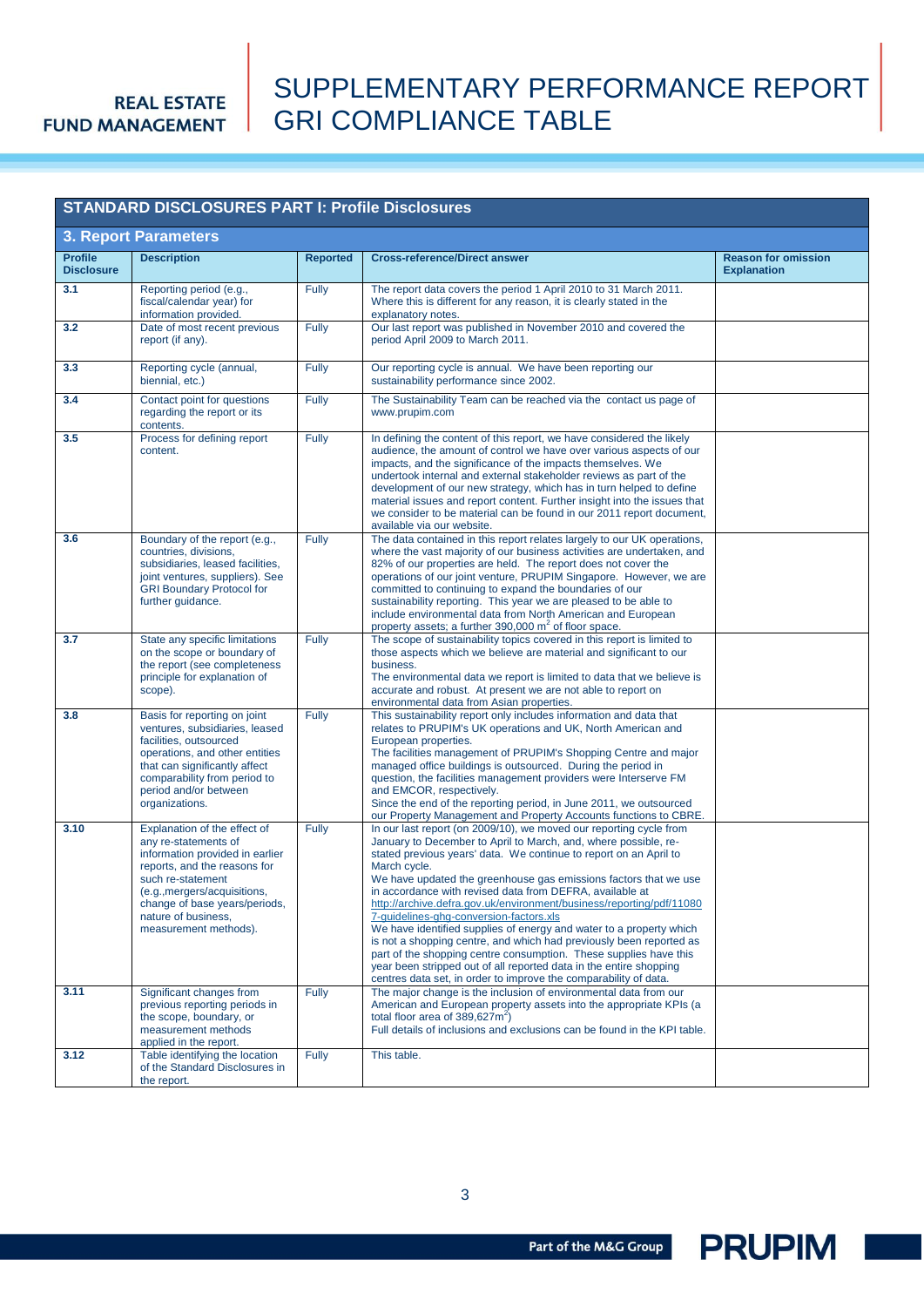## SUPPLEMENTARY PERFORMANCE REPORT GRI COMPLIANCE TABLE

|                                     | <b>STANDARD DISCLOSURES PART I: Profile Disclosures</b>                                                                                                                                                  |                 |                                                                                                                                                                                                                                                                                                                                                                                                                                                                                                                                 |                                                  |  |  |  |
|-------------------------------------|----------------------------------------------------------------------------------------------------------------------------------------------------------------------------------------------------------|-----------------|---------------------------------------------------------------------------------------------------------------------------------------------------------------------------------------------------------------------------------------------------------------------------------------------------------------------------------------------------------------------------------------------------------------------------------------------------------------------------------------------------------------------------------|--------------------------------------------------|--|--|--|
|                                     | 4. Governance, Commitments, and Engagement                                                                                                                                                               |                 |                                                                                                                                                                                                                                                                                                                                                                                                                                                                                                                                 |                                                  |  |  |  |
| <b>Profile</b><br><b>Disclosure</b> | <b>Description</b>                                                                                                                                                                                       | <b>Reported</b> | <b>Cross-reference/Direct answer</b>                                                                                                                                                                                                                                                                                                                                                                                                                                                                                            | <b>Reason for omission</b><br><b>Explanation</b> |  |  |  |
| 4.1                                 | Governance structure of the<br>organization, including<br>committees under the highest<br>governance body responsible<br>for specific tasks, such as<br>setting strategy or<br>organizational oversight. | Fully           | PRUPIM's Board, chaired by our Managing Director, Martin Moore, is<br>the highest governance body, and receives reports from the Risk<br>Management, Property Investment, Institutional Business, Business<br>Operating and Asset Management Committees. PRUPIM has one<br>non-executive Board member: Martin Lewis of M&G. Martin Moore<br>and Martin Lewis are both also members of M&G's Board of<br>Directors. As a wholly-owned subsidiary of M&G, the asset                                                               |                                                  |  |  |  |
| 4.2                                 | Indicate whether the Chair of<br>the highest governance body<br>is also an executive officer.                                                                                                            | Fully           | management arm of Prudential plc in the UK and Europe, PRUPIM<br>has no public shareholders.                                                                                                                                                                                                                                                                                                                                                                                                                                    |                                                  |  |  |  |
| 4.3                                 | For organizations that have a<br>unitary board structure, state<br>the number and gender of<br>members of the highest<br>governance body that are<br>independent and/or non-<br>executive members.       | Fully           |                                                                                                                                                                                                                                                                                                                                                                                                                                                                                                                                 |                                                  |  |  |  |
| 4.4                                 | Mechanisms for shareholders<br>and employees to provide<br>recommendations or direction<br>to the highest governance<br>body.                                                                            | Fully           | PRUPIM's staff are represented on M&G's Staff Consultative<br>Committee, where PRUPIM's Board is represented by our Human<br>Resources Director. The Terms of Reference of this committee<br>enable staff to make suggestions and respond to consultations by<br>PRUPIM's Board, and provides a mechanism for employees to<br>engage with PRUPIM's Board. In connection with Sustainability,<br>issues were raised around PRUPIM's 'cycle to work' scheme, and the<br>availability of cycle parking spaces at a PRUPIM office.  |                                                  |  |  |  |
| 4.14                                | List of stakeholder groups<br>engaged by the organization.                                                                                                                                               | Fully           | Stakeholders are engaged at an organisational level - including civil<br>society, our parent companies M&G and Prudential plc, occupiers,<br>employees and suppliers - and at a property or asset level, including<br>visitors to our properties, local civil society, and local communities.<br>We engaged with both internal and external stakeholders as part of<br>the development of the Responsible Property Investment strategy.<br>Specific engagement with key stakeholder groups is highlighted in<br>our RPI report. |                                                  |  |  |  |
| 4.15                                | Basis for identification and<br>selection of stakeholders with<br>whom to engage.                                                                                                                        | Fully           | Stakeholder groups are selected based on PRUPIM's extensive<br>experience of real estate fund management.                                                                                                                                                                                                                                                                                                                                                                                                                       |                                                  |  |  |  |



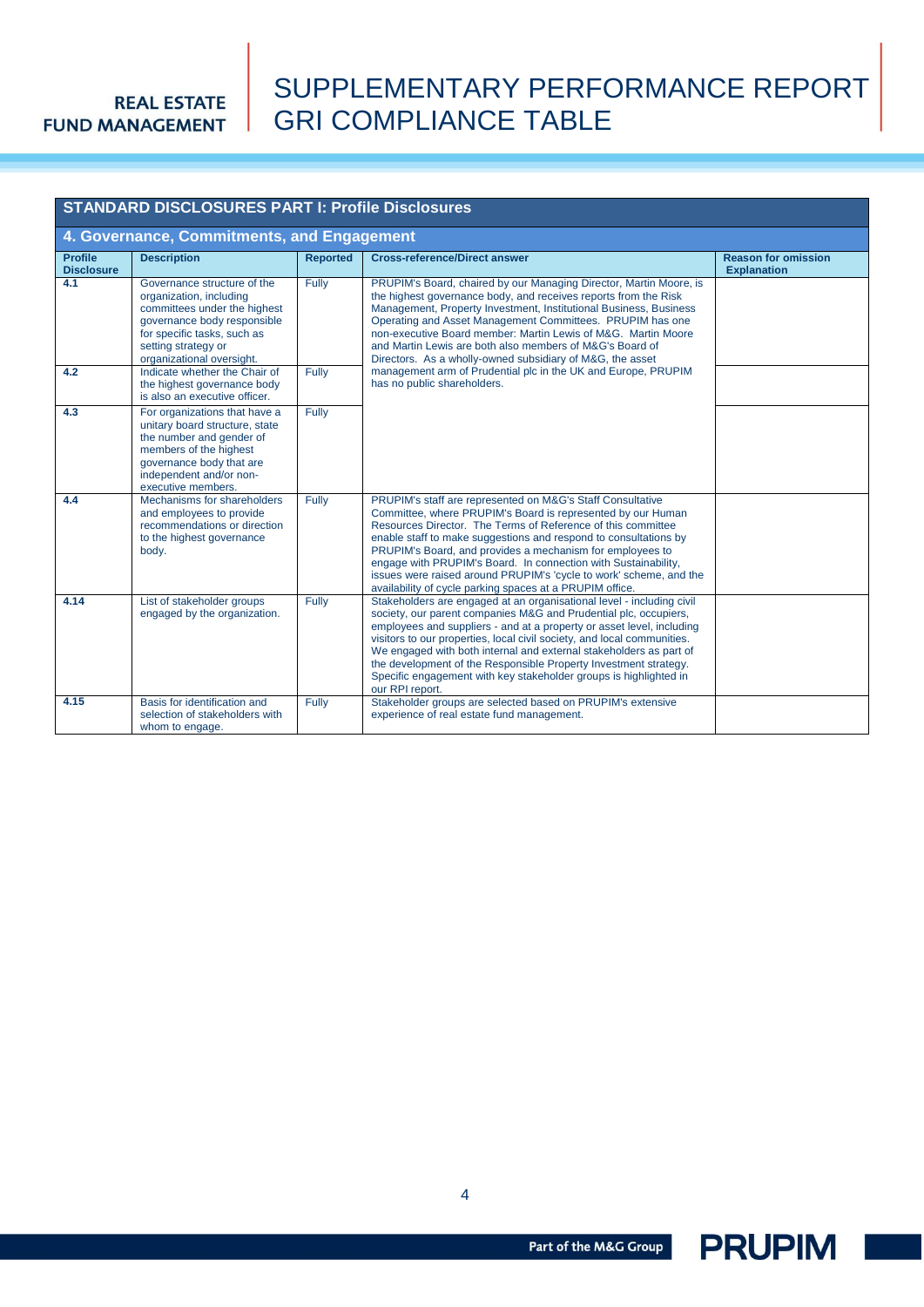## SUPPLEMENTARY PERFORMANCE REPORT GRI COMPLIANCE TABLE

<span id="page-4-0"></span>

| <b>STANDARD DISCLOSURES PART III: Performance Indicators</b> |                                                                                                                                                                                                                                        |                 |                                                                                     |  |  |
|--------------------------------------------------------------|----------------------------------------------------------------------------------------------------------------------------------------------------------------------------------------------------------------------------------------|-----------------|-------------------------------------------------------------------------------------|--|--|
| <b>Economic</b>                                              |                                                                                                                                                                                                                                        |                 |                                                                                     |  |  |
| <b>Performance</b><br>Indicator                              | <b>Description</b>                                                                                                                                                                                                                     | <b>Reported</b> | <b>Cross-reference/Direct answer</b>                                                |  |  |
| <b>Economic performance</b>                                  |                                                                                                                                                                                                                                        |                 |                                                                                     |  |  |
| EC <sub>1</sub>                                              | Direct economic value generated and distributed, including revenues,<br>operating costs, employee compensation, donations and other<br>community investments, retained earnings, and payments to capital<br>providers and governments. | <b>No</b>       | As a privately-owned company, we do not disclose our<br>financial results publicly. |  |  |
| EC <sub>2</sub>                                              | Financial implications and other risks and opportunities for the<br>organization's activities due to climate change and other sustainability<br>issues.                                                                                | Fully           | See introductions to our Responsible Property Investment<br>Report, also KPI table. |  |  |
| EC <sub>3</sub>                                              | Coverage of the organization's defined benefit plan obligations.                                                                                                                                                                       | <b>No</b>       |                                                                                     |  |  |
| EC <sub>4</sub>                                              | Significant financial assistance received from government.                                                                                                                                                                             | Fully           | PRUPIM does not receive any significant financial<br>assistance from government.    |  |  |
| <b>Market presence</b>                                       |                                                                                                                                                                                                                                        |                 |                                                                                     |  |  |
| EC <sub>5</sub>                                              | Range of ratios of standard entry level wage by gender compared to<br>local minimum wage at significant locations of operation.                                                                                                        | <b>No</b>       |                                                                                     |  |  |
| EC <sub>6</sub>                                              | Policy, practices, and proportion of spending on locally-based suppliers<br>at significant locations of operation.                                                                                                                     | <b>No</b>       |                                                                                     |  |  |
| EC <sub>7</sub>                                              | Procedures for local hiring and proportion of senior management and all<br>direct employees, contractors and sub-contractors hired from the local<br>community at significant locations of operation.                                  | <b>No</b>       |                                                                                     |  |  |
| Indirect economic impacts                                    |                                                                                                                                                                                                                                        |                 |                                                                                     |  |  |
| EC <sub>8</sub>                                              | Development and impact of infrastructure investments and services<br>provided primarily for public benefit through commercial, in-kind, or pro<br>bono engagement.                                                                     | <b>No</b>       |                                                                                     |  |  |
| EC <sub>9</sub>                                              | Understanding and describing significant indirect economic impacts,<br>including the extent of impacts.                                                                                                                                | Partly          | See case studies in our RPI report                                                  |  |  |

| <b>Environmental</b>            |                                                                                                                                                                        |                 |                                                                                                                                                                                           |  |  |
|---------------------------------|------------------------------------------------------------------------------------------------------------------------------------------------------------------------|-----------------|-------------------------------------------------------------------------------------------------------------------------------------------------------------------------------------------|--|--|
| <b>Performance</b><br>Indicator | <b>Description</b>                                                                                                                                                     | <b>Reported</b> | <b>Cross-reference/Direct answer</b>                                                                                                                                                      |  |  |
| <b>Materials</b>                |                                                                                                                                                                        |                 |                                                                                                                                                                                           |  |  |
| EN <sub>1</sub>                 | Materials used by weight, value or volume.                                                                                                                             | <b>No</b>       |                                                                                                                                                                                           |  |  |
| EN <sub>2</sub>                 | Percentage of materials used that are recycled and reused input<br>materials.                                                                                          | <b>No</b>       |                                                                                                                                                                                           |  |  |
| <b>Energy</b>                   |                                                                                                                                                                        |                 |                                                                                                                                                                                           |  |  |
| EN <sub>3</sub>                 | Direct energy consumption by primary energy source.                                                                                                                    | Fully           | <b>KPI</b> table                                                                                                                                                                          |  |  |
| EN4                             | Indirect energy consumption by primary source.                                                                                                                         | <b>Fully</b>    | <b>KPI</b> table                                                                                                                                                                          |  |  |
| CRE1                            | Building energy intensity.                                                                                                                                             | Partly          | KPI table (for certain specific asset classes where we<br>have the best quality data and a high degree of control)                                                                        |  |  |
| EN <sub>5</sub>                 | Energy saved due to conservation and efficiency improvements.                                                                                                          | Partly          | KPI table (for certain specific asset classes where we<br>have the best quality data and a high degree of control).<br>Also, see Environmental Improvements section of our RPI<br>report. |  |  |
| EN <sub>6</sub>                 | Initiatives to provide energy-efficient or renewable energy based<br>products and services, and reductions in energy requirements as a<br>result of these initiatives. | Partly          | For an example of a green refurbishment, please see the<br>cast study on Page 08 of our RPI report. Also, see<br>Environmental Improvements section of our RPI report.                    |  |  |
| EN7                             | Initiatives to reduce indirect energy consumption and reductions<br>achieved.                                                                                          | Partly          | <b>KPI</b> table                                                                                                                                                                          |  |  |

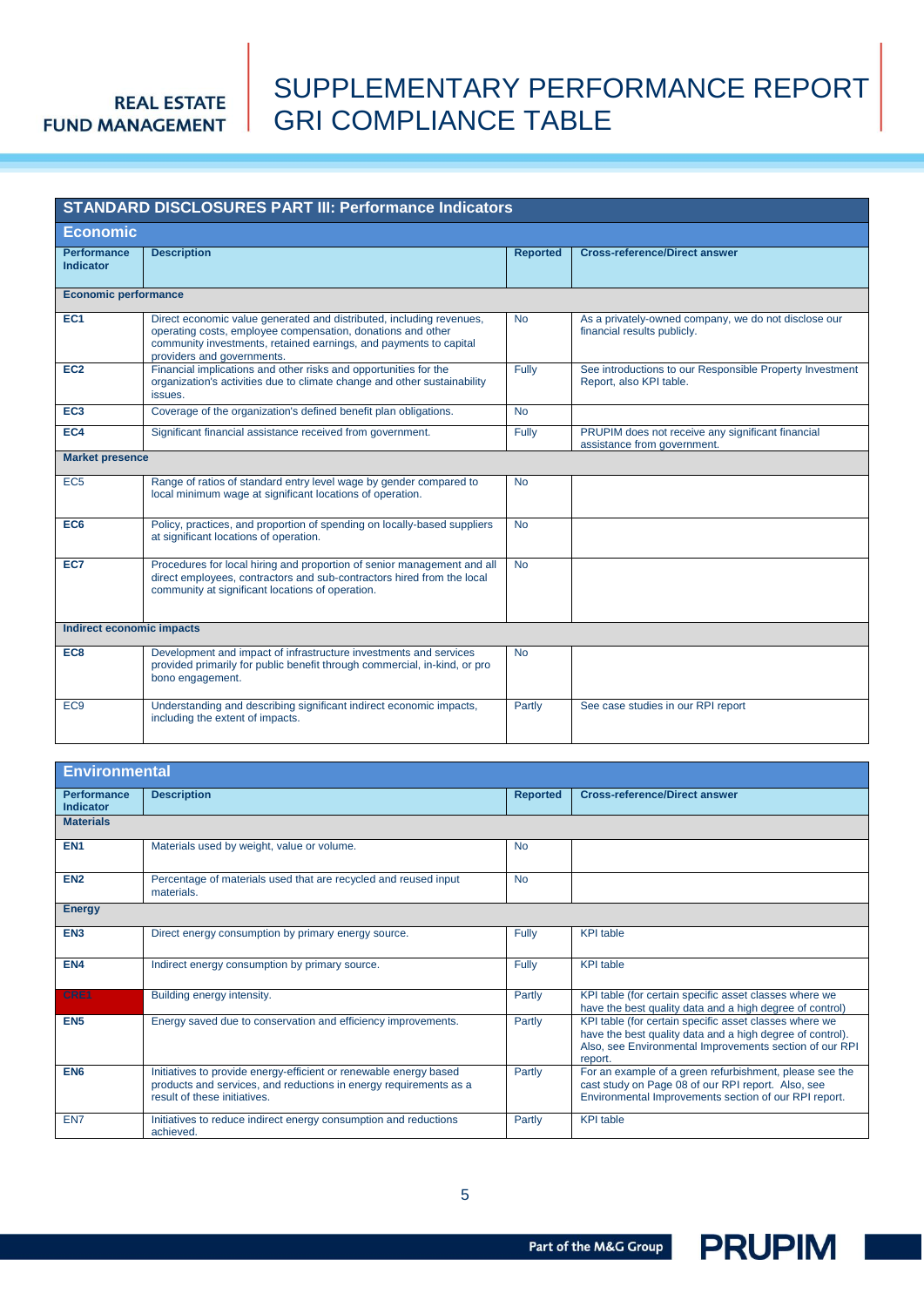## SUPPLEMENTARY PERFORMANCE REPORT GRI COMPLIANCE TABLE

| <b>STANDARD DISCLOSURES PART III: Performance Indicators</b> |                                                                                                                                                                                                                     |                 |                                                                                                                    |  |  |  |
|--------------------------------------------------------------|---------------------------------------------------------------------------------------------------------------------------------------------------------------------------------------------------------------------|-----------------|--------------------------------------------------------------------------------------------------------------------|--|--|--|
| <b>Environmental</b>                                         |                                                                                                                                                                                                                     |                 |                                                                                                                    |  |  |  |
| <b>Performance</b><br>Indicator                              | <b>Description</b>                                                                                                                                                                                                  | <b>Reported</b> | <b>Cross-reference/Direct answer</b>                                                                               |  |  |  |
| <b>Water</b>                                                 |                                                                                                                                                                                                                     |                 |                                                                                                                    |  |  |  |
| EN <sub>8</sub>                                              | Total water withdrawal by source.                                                                                                                                                                                   | Fully           | KPI table. All our water supplies come from the relevant<br>local water company                                    |  |  |  |
| EN <sub>9</sub>                                              | Water sources significantly affected by withdrawal of water.                                                                                                                                                        | <b>No</b>       | As our water supplies come from local water companies,<br>no water sources are significantly affected              |  |  |  |
| <b>EN10</b>                                                  | Percentage and total volume of water recycled and reused.                                                                                                                                                           | <b>No</b>       |                                                                                                                    |  |  |  |
| CRE2                                                         | Building water intensity.                                                                                                                                                                                           | Partly          | KPI table (for certain specific asset classes where we<br>have the best quality data and a high degree of control) |  |  |  |
| <b>Biodiversity</b>                                          |                                                                                                                                                                                                                     |                 |                                                                                                                    |  |  |  |
| <b>EN11</b>                                                  | Location and size of land owned, leased, managed in, or adjacent to,<br>protected areas and areas of high biodiversity value outside protected<br>areas.                                                            | <b>No</b>       |                                                                                                                    |  |  |  |
| <b>EN12</b>                                                  | Description of significant impacts of activities, products, and services on<br>biodiversity in protected areas and areas of high biodiversity value<br>outside protected areas.                                     | <b>No</b>       |                                                                                                                    |  |  |  |
| <b>EN13</b>                                                  | Habitats protected or restored.                                                                                                                                                                                     | <b>No</b>       |                                                                                                                    |  |  |  |
| <b>EN14</b>                                                  | Strategies, current actions, and future plans for managing impacts on<br>biodiversity.                                                                                                                              | <b>No</b>       |                                                                                                                    |  |  |  |
| <b>EN15</b>                                                  | Number of IUCN Red List species and national conservation list species<br>with habitats in areas affected by operations, by level of extinction risk.                                                               | <b>No</b>       |                                                                                                                    |  |  |  |
|                                                              | Emissions, effluents and waste                                                                                                                                                                                      |                 |                                                                                                                    |  |  |  |
| <b>EN16</b>                                                  | Total direct and indirect greenhouse gas emissions by weight.                                                                                                                                                       | Fully           | Reported as CO2e in the KPI table                                                                                  |  |  |  |
| <b>EN17</b>                                                  | Other relevant indirect greenhouse gas emissions by weight.                                                                                                                                                         | <b>No</b>       |                                                                                                                    |  |  |  |
| CRE3                                                         | Greenhouse gas emissions intensity from buildings.                                                                                                                                                                  | Partly          | KPI table (for certain specific asset classes where we<br>have the best quality data and a high degree of control) |  |  |  |
| CRE4                                                         | Greenhouse gas emissions intensity from new construction and<br>redevelopment activity.                                                                                                                             | <b>No</b>       |                                                                                                                    |  |  |  |
| <b>EN18</b>                                                  | Initiatives to reduce greenhouse gas emissions and reductions<br>achieved.                                                                                                                                          | Partly          | See the 2011 RPI report for some examples                                                                          |  |  |  |
| <b>EN19</b>                                                  | Emissions of ozone-depleting substances by weight.                                                                                                                                                                  | <b>No</b>       | We convert all our energy use into CO2 equivalent<br>(CO2e) as the most widely-understood unit of<br>measurement   |  |  |  |
| <b>EN20</b>                                                  | NOx, SOx, and other significant air emissions by type and weight.                                                                                                                                                   | <b>No</b>       | We convert all our energy use into CO2 equivalent<br>(CO2e) as the most widely-understood unit of<br>measurement   |  |  |  |
| <b>EN21</b>                                                  | Total water discharge by quality and destination.                                                                                                                                                                   | <b>No</b>       |                                                                                                                    |  |  |  |
| <b>EN22</b>                                                  | Total weight of waste by type and disposal method.                                                                                                                                                                  | Partly          | KPI table (for certain specific asset classes where we<br>have the best quality data and a high degree of control) |  |  |  |
| <b>EN23</b>                                                  | Total number and volume of significant spills.                                                                                                                                                                      | <b>Fully</b>    | <b>KPI</b> table                                                                                                   |  |  |  |
| <b>EN24</b>                                                  | Weight of transported, imported, exported, or treated waste deemed<br>hazardous under the terms of the Basel Convention Annex I, II, III, and<br>VIII, and percentage of transported waste shipped internationally. | <b>No</b>       |                                                                                                                    |  |  |  |
| <b>EN25</b>                                                  | Identity, size, protected status, and biodiversity value of water bodies<br>and related habitats significantly affected by the reporting organization's<br>discharges of water and runoff.                          | <b>No</b>       |                                                                                                                    |  |  |  |
|                                                              | <b>Land Degradation, Contamination and Remediation</b>                                                                                                                                                              |                 |                                                                                                                    |  |  |  |
| CRE5                                                         | Land and other assets remediated and in need of remediation for the<br>existing or intended land use according to applicable legal designations.                                                                    | <b>No</b>       |                                                                                                                    |  |  |  |

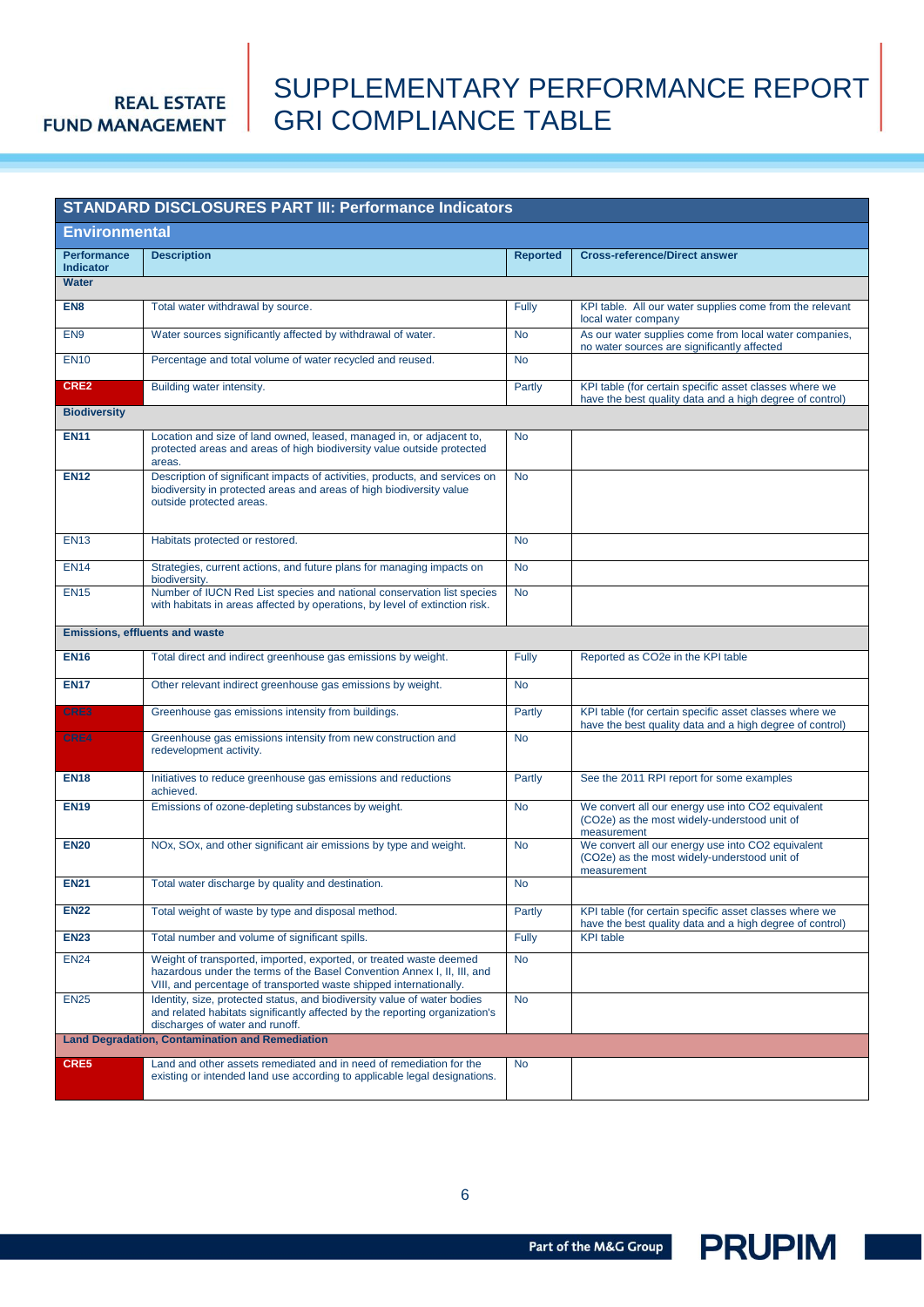## SUPPLEMENTARY PERFORMANCE REPORT GRI COMPLIANCE TABLE

|                                 | <b>STANDARD DISCLOSURES PART III: Performance Indicators</b>                                                                                                                      |                 |                                                                                                                                                                                           |
|---------------------------------|-----------------------------------------------------------------------------------------------------------------------------------------------------------------------------------|-----------------|-------------------------------------------------------------------------------------------------------------------------------------------------------------------------------------------|
| <b>Environmental</b>            |                                                                                                                                                                                   |                 |                                                                                                                                                                                           |
| <b>Performance</b><br>Indicator | <b>Description</b>                                                                                                                                                                | <b>Reported</b> | <b>Cross-reference/Direct answer</b>                                                                                                                                                      |
| <b>Products and services</b>    |                                                                                                                                                                                   |                 |                                                                                                                                                                                           |
| <b>EN26</b>                     | Initiatives to enhance efficiency and mitigate environmental impacts of<br>products and services, and extent of impact mitigation.                                                | Partly          | KPI table. For an example of a green refurbishment,<br>please see the case study on Page 08 of our 2011 RPI<br>report. Also, see Environmental Improvements section of<br>the RPI report. |
| <b>EN27</b>                     | Percentage of products sold and their packaging materials that are<br>reclaimed by category.                                                                                      | <b>No</b>       |                                                                                                                                                                                           |
| <b>Compliance</b>               |                                                                                                                                                                                   |                 |                                                                                                                                                                                           |
| <b>EN28</b>                     | Monetary value of significant fines and total number of non-monetary<br>sanctions for non-compliance with environmental laws and regulations.                                     | Fully           | No fines or non-monetary sanctions were imposed.                                                                                                                                          |
| <b>Transport</b>                |                                                                                                                                                                                   |                 |                                                                                                                                                                                           |
| <b>EN29</b>                     | Significant environmental impacts of transporting products and other<br>goods and materials used for the organization's operations, and<br>transporting members of the workforce. | <b>No</b>       |                                                                                                                                                                                           |
| <b>Overall</b>                  |                                                                                                                                                                                   |                 |                                                                                                                                                                                           |
| <b>EN30</b>                     | Total environmental protection expenditures and investments by type.                                                                                                              | <b>No</b>       |                                                                                                                                                                                           |

### **Social: Labour Practices and Decent Work**

| <b>Performance</b><br><b>Indicator</b> | <b>Description</b>                                                                                                                                                                       | <b>Reported</b> | <b>Cross-reference/Direct answer</b> |
|----------------------------------------|------------------------------------------------------------------------------------------------------------------------------------------------------------------------------------------|-----------------|--------------------------------------|
| <b>Employment</b>                      |                                                                                                                                                                                          |                 |                                      |
| LA <sub>1</sub>                        | Total workforce by employment type, employment contract, and region,<br>broken down by gender.                                                                                           | Partly          | See KPI table                        |
| LA <sub>2</sub>                        | Total number and rate of new employee hires and employee turnover<br>by age group, gender, and region.                                                                                   | Partly          | See KPI table                        |
| LA <sub>3</sub>                        | Benefits provided to full-time employees that are not provided to<br>temporary or part-time employees, by major operations.                                                              | <b>No</b>       |                                      |
| <b>LA15</b>                            | Return to work and retention rates after parental leave, by gender.                                                                                                                      | <b>No</b>       |                                      |
|                                        | <b>Labour/management relations</b>                                                                                                                                                       |                 |                                      |
| LA4                                    | Percentage of employees covered by collective bargaining agreements.                                                                                                                     | <b>No</b>       |                                      |
| LA5                                    | Minimum notice period(s) regarding significant operational changes,<br>including whether it is specified in collective agreements.                                                       | <b>No</b>       |                                      |
|                                        | <b>Occupational health and safety</b>                                                                                                                                                    |                 |                                      |
| LA <sub>6</sub>                        | Percentage of total workforce represented in formal joint management-<br>worker health and safety committees that help monitor and advise on<br>occupational health and safety programs. | <b>No</b>       |                                      |
| LA7                                    | Rates of injury, occupational diseases, lost days, and absenteeism, and<br>number of work-related fatalities by region and by gender.                                                    | <b>No</b>       |                                      |
| CRE6                                   | Percentage of the organization operating in verified compliance with an<br>internationally recognized health and safety management system.                                               | <b>No</b>       |                                      |

Part of the M&G Group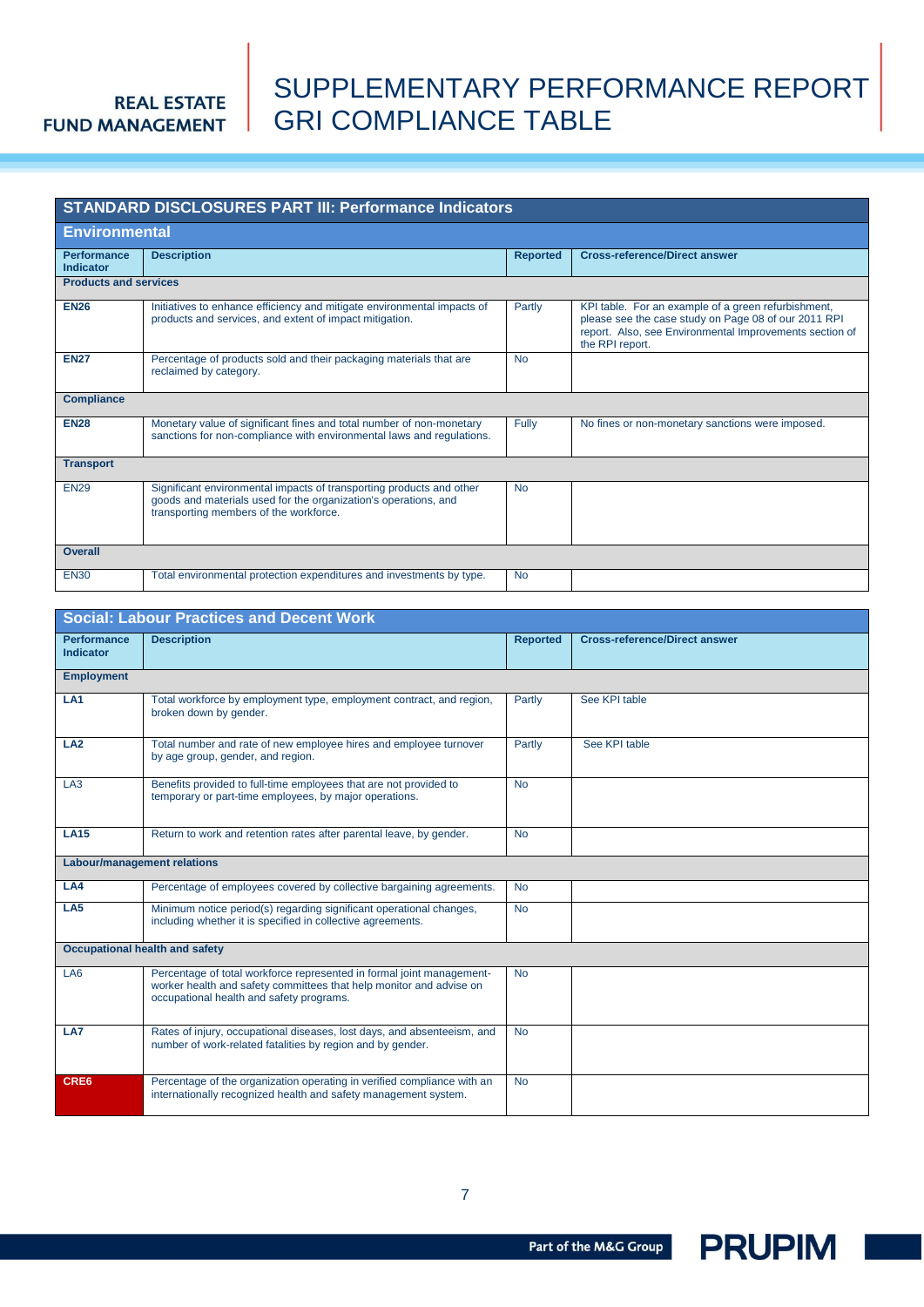## SUPPLEMENTARY PERFORMANCE REPORT GRI COMPLIANCE TABLE

|                                        | <b>STANDARD DISCLOSURES PART III: Performance Indicators</b>                                                                                                                          |                 |                                                                                                                                                                                                                                         |
|----------------------------------------|---------------------------------------------------------------------------------------------------------------------------------------------------------------------------------------|-----------------|-----------------------------------------------------------------------------------------------------------------------------------------------------------------------------------------------------------------------------------------|
|                                        | <b>Social: Labour Practices and Decent Work</b>                                                                                                                                       |                 |                                                                                                                                                                                                                                         |
| <b>Performance</b><br><b>Indicator</b> | <b>Description</b>                                                                                                                                                                    | <b>Reported</b> | <b>Cross-reference/Direct answer</b>                                                                                                                                                                                                    |
|                                        | <b>Occupational health and safety</b>                                                                                                                                                 |                 |                                                                                                                                                                                                                                         |
| LA8                                    | Education, training, counselling, prevention, and risk-control programs<br>in place to assist workforce members, their families, or community<br>members regarding serious diseases.  | <b>No</b>       |                                                                                                                                                                                                                                         |
| LA9                                    | Health and safety topics covered in formal agreements with trade<br>unions.                                                                                                           | <b>No</b>       |                                                                                                                                                                                                                                         |
| <b>Training and education</b>          |                                                                                                                                                                                       |                 |                                                                                                                                                                                                                                         |
| <b>LA10</b>                            | Average hours of training per year per employee by gender, and by<br>employee category.                                                                                               | Fully           | <b>KPI</b> table                                                                                                                                                                                                                        |
| <b>LA11</b>                            | Programs for skills management and lifelong learning that support the<br>continued employability of employees and assist them in managing<br>career endings.                          | <b>No</b>       |                                                                                                                                                                                                                                         |
| <b>LA12</b>                            | Percentage of employees receiving regular performance and career<br>development reviews, by gender.                                                                                   | Fully           | 100% of PRUPIM employees - male and female - receive<br>annual performance and career development reviews                                                                                                                               |
|                                        | Diversity and equal opportunity                                                                                                                                                       |                 |                                                                                                                                                                                                                                         |
| <b>LA13</b>                            | Composition of governance bodies and breakdown of employees per<br>employee category according to gender, age group, minority group<br>membership, and other indicators of diversity. | Partly          | For a breakdown of PRUPIM's employees by gender and<br>ethnic group, see the KPI table.<br>PRUPIM's Board consists of six people: all of whom are<br>male and five of whom are white.<br>We do not report on any employee group by age. |
|                                        | Equal remuneration for women and men                                                                                                                                                  |                 |                                                                                                                                                                                                                                         |
| <b>LA14</b>                            | Ratio of basic salary and remuneration of women to men by employee<br>category, by significant locations of operation.                                                                | <b>No</b>       |                                                                                                                                                                                                                                         |

| <b>Performance</b><br><b>Description</b><br><b>Cross-reference/Direct answer</b><br><b>Reported</b><br>Indicator<br>Investment and procurement practices<br>HR <sub>1</sub><br>Percentage and total number of significant investment agreements and<br><b>No</b><br>contracts that include clauses incorporating human rights concerns, or<br>that have undergone human rights screening.<br>Percentage of significant suppliers, contractors and other business<br><b>No</b><br>HR <sub>2</sub><br>partners that have undergone human rights screening, and actions<br>taken.<br>Total hours of employee training on policies and procedures concerning<br><b>No</b><br>HR <sub>3</sub><br>aspects of human rights that are relevant to operations, including the<br>percentage of employees trained.<br><b>Non-discrimination</b><br>HR4<br>Total number of incidents of discrimination and actions taken.<br><b>No</b><br>Freedom of association and collective bargaining<br>HR <sub>5</sub><br>Operations and significant suppliers identified in which the right to<br><b>No</b><br>exercise freedom of association and collective bargaining may be<br>violated or at significant risk, and actions taken to support these rights.<br><b>Child labour</b><br>Operations and significant suppliers identified as having significant risk<br>HR <sub>6</sub><br><b>No</b><br>for incidents of child labour, and measures taken to contribute to the<br>effective abolition of child labour.<br><b>Forced and compulsory labour</b><br>Operations and significant suppliers identified as having significant risk<br><b>No</b><br>HR7<br>for incidents of forced or compulsory labour, and measures to contribute<br>to the elimination of all forms of forced or compulsory labour. | <b>Social: Human Rights</b> |  |  |  |  |  |
|------------------------------------------------------------------------------------------------------------------------------------------------------------------------------------------------------------------------------------------------------------------------------------------------------------------------------------------------------------------------------------------------------------------------------------------------------------------------------------------------------------------------------------------------------------------------------------------------------------------------------------------------------------------------------------------------------------------------------------------------------------------------------------------------------------------------------------------------------------------------------------------------------------------------------------------------------------------------------------------------------------------------------------------------------------------------------------------------------------------------------------------------------------------------------------------------------------------------------------------------------------------------------------------------------------------------------------------------------------------------------------------------------------------------------------------------------------------------------------------------------------------------------------------------------------------------------------------------------------------------------------------------------------------------------------------------------------------------------------------------------------------------------------------|-----------------------------|--|--|--|--|--|
|                                                                                                                                                                                                                                                                                                                                                                                                                                                                                                                                                                                                                                                                                                                                                                                                                                                                                                                                                                                                                                                                                                                                                                                                                                                                                                                                                                                                                                                                                                                                                                                                                                                                                                                                                                                          |                             |  |  |  |  |  |
|                                                                                                                                                                                                                                                                                                                                                                                                                                                                                                                                                                                                                                                                                                                                                                                                                                                                                                                                                                                                                                                                                                                                                                                                                                                                                                                                                                                                                                                                                                                                                                                                                                                                                                                                                                                          |                             |  |  |  |  |  |
|                                                                                                                                                                                                                                                                                                                                                                                                                                                                                                                                                                                                                                                                                                                                                                                                                                                                                                                                                                                                                                                                                                                                                                                                                                                                                                                                                                                                                                                                                                                                                                                                                                                                                                                                                                                          |                             |  |  |  |  |  |
|                                                                                                                                                                                                                                                                                                                                                                                                                                                                                                                                                                                                                                                                                                                                                                                                                                                                                                                                                                                                                                                                                                                                                                                                                                                                                                                                                                                                                                                                                                                                                                                                                                                                                                                                                                                          |                             |  |  |  |  |  |
|                                                                                                                                                                                                                                                                                                                                                                                                                                                                                                                                                                                                                                                                                                                                                                                                                                                                                                                                                                                                                                                                                                                                                                                                                                                                                                                                                                                                                                                                                                                                                                                                                                                                                                                                                                                          |                             |  |  |  |  |  |
|                                                                                                                                                                                                                                                                                                                                                                                                                                                                                                                                                                                                                                                                                                                                                                                                                                                                                                                                                                                                                                                                                                                                                                                                                                                                                                                                                                                                                                                                                                                                                                                                                                                                                                                                                                                          |                             |  |  |  |  |  |
|                                                                                                                                                                                                                                                                                                                                                                                                                                                                                                                                                                                                                                                                                                                                                                                                                                                                                                                                                                                                                                                                                                                                                                                                                                                                                                                                                                                                                                                                                                                                                                                                                                                                                                                                                                                          |                             |  |  |  |  |  |
|                                                                                                                                                                                                                                                                                                                                                                                                                                                                                                                                                                                                                                                                                                                                                                                                                                                                                                                                                                                                                                                                                                                                                                                                                                                                                                                                                                                                                                                                                                                                                                                                                                                                                                                                                                                          |                             |  |  |  |  |  |
|                                                                                                                                                                                                                                                                                                                                                                                                                                                                                                                                                                                                                                                                                                                                                                                                                                                                                                                                                                                                                                                                                                                                                                                                                                                                                                                                                                                                                                                                                                                                                                                                                                                                                                                                                                                          |                             |  |  |  |  |  |
|                                                                                                                                                                                                                                                                                                                                                                                                                                                                                                                                                                                                                                                                                                                                                                                                                                                                                                                                                                                                                                                                                                                                                                                                                                                                                                                                                                                                                                                                                                                                                                                                                                                                                                                                                                                          |                             |  |  |  |  |  |
|                                                                                                                                                                                                                                                                                                                                                                                                                                                                                                                                                                                                                                                                                                                                                                                                                                                                                                                                                                                                                                                                                                                                                                                                                                                                                                                                                                                                                                                                                                                                                                                                                                                                                                                                                                                          |                             |  |  |  |  |  |
|                                                                                                                                                                                                                                                                                                                                                                                                                                                                                                                                                                                                                                                                                                                                                                                                                                                                                                                                                                                                                                                                                                                                                                                                                                                                                                                                                                                                                                                                                                                                                                                                                                                                                                                                                                                          |                             |  |  |  |  |  |
|                                                                                                                                                                                                                                                                                                                                                                                                                                                                                                                                                                                                                                                                                                                                                                                                                                                                                                                                                                                                                                                                                                                                                                                                                                                                                                                                                                                                                                                                                                                                                                                                                                                                                                                                                                                          |                             |  |  |  |  |  |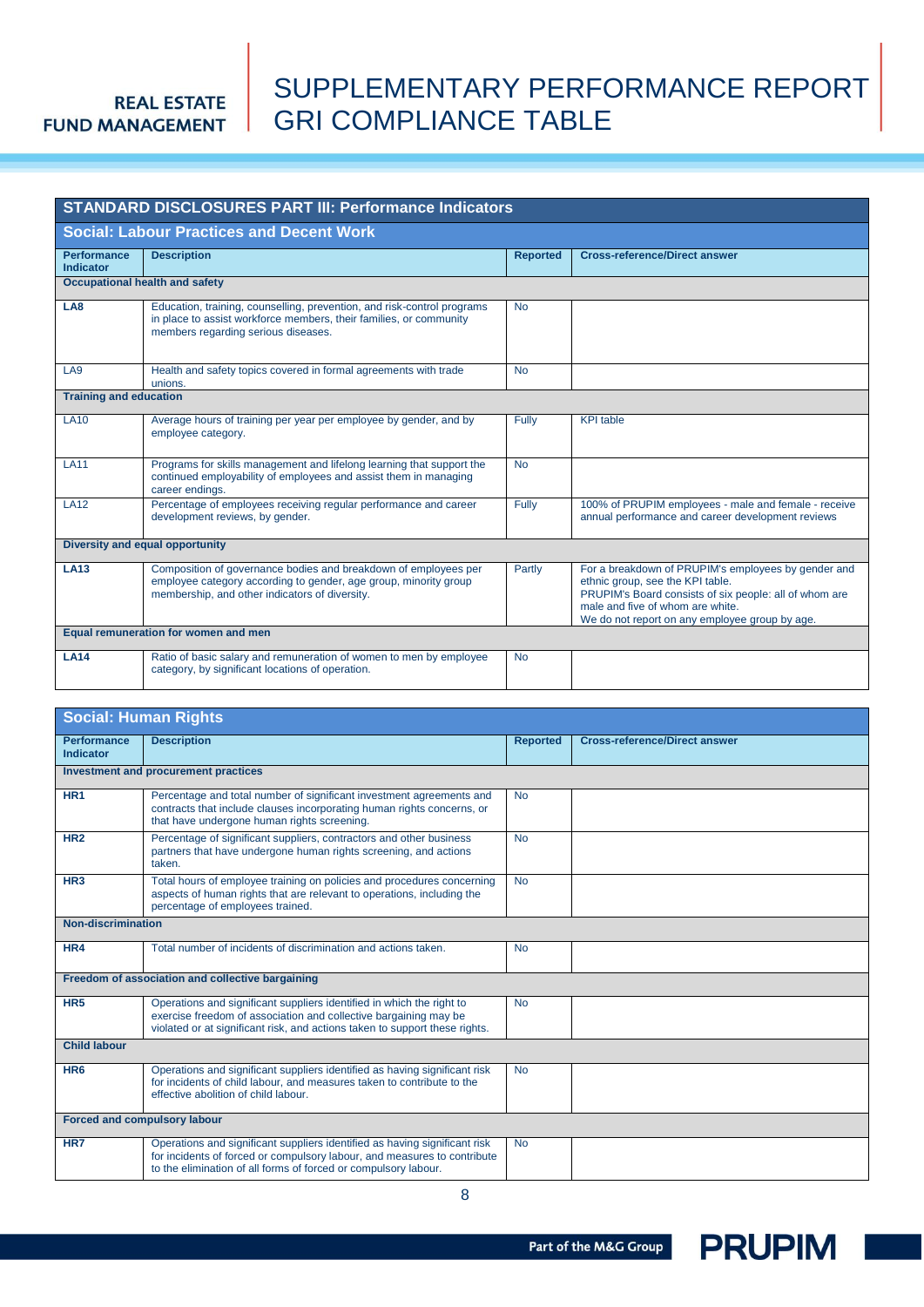## SUPPLEMENTARY PERFORMANCE REPORT GRI COMPLIANCE TABLE

|                                 | <b>STANDARD DISCLOSURES PART III: Performance Indicators</b>                                                                                                    |                 |                                      |  |  |  |
|---------------------------------|-----------------------------------------------------------------------------------------------------------------------------------------------------------------|-----------------|--------------------------------------|--|--|--|
|                                 | <b>Social: Human Rights</b>                                                                                                                                     |                 |                                      |  |  |  |
| <b>Performance</b><br>Indicator | <b>Description</b>                                                                                                                                              | <b>Reported</b> | <b>Cross-reference/Direct answer</b> |  |  |  |
| <b>Security practices</b>       |                                                                                                                                                                 |                 |                                      |  |  |  |
| HR <sub>8</sub>                 | Percentage of security personnel trained in the organization's policies<br>or procedures concerning aspects of human rights that are relevant to<br>operations. | <b>No</b>       |                                      |  |  |  |
| <b>Indigenous rights</b>        |                                                                                                                                                                 |                 |                                      |  |  |  |
| HR9                             | Total number of incidents of violations involving rights of indigenous<br>people and actions taken.                                                             | <b>No</b>       |                                      |  |  |  |
| <b>Assessment</b>               |                                                                                                                                                                 |                 |                                      |  |  |  |
| <b>HR10</b>                     | Percentage and total number of operations that have been subject to<br>human rights reviews and/or impact assessments.                                          | <b>No</b>       |                                      |  |  |  |
| <b>Remediation</b>              |                                                                                                                                                                 |                 |                                      |  |  |  |
| <b>HR11</b>                     | Number of grievances related to human rights filed, addressed and<br>resolved through formal grievance mechanisms.                                              | <b>No</b>       |                                      |  |  |  |

| <b>Social: Society</b>                 |                                                                                                                                             |                 |                                                                                                     |
|----------------------------------------|---------------------------------------------------------------------------------------------------------------------------------------------|-----------------|-----------------------------------------------------------------------------------------------------|
| <b>Performance</b><br><b>Indicator</b> | <b>Description</b>                                                                                                                          | <b>Reported</b> | <b>Cross-reference/Direct answer</b>                                                                |
| <b>Local communities</b>               |                                                                                                                                             |                 |                                                                                                     |
| <b>SO1</b>                             | Percentage of operations with implemented local community<br>engagement, impact assessments, and development programs.                      | <b>No</b>       |                                                                                                     |
| SO <sub>9</sub>                        | Operations with significant potential or actual negative and positive<br>impacts on local communities.                                      | <b>No</b>       |                                                                                                     |
| <b>SO10</b>                            | Prevention and mitigation measures implemented in operations with<br>significant potential or actual negative impacts on local communities. | <b>No</b>       |                                                                                                     |
| <b>CRE7</b>                            | Number of persons voluntarily and involuntarily displaced and/or<br>resettled by development, broken down by project.                       | <b>No</b>       |                                                                                                     |
| <b>Corruption</b>                      |                                                                                                                                             |                 |                                                                                                     |
| <b>SO2</b>                             | Percentage and total number of business units analysed for risks<br>related to corruption.                                                  | <b>No</b>       |                                                                                                     |
| <b>SO3</b>                             | Percentage of employees trained in organization's anti-corruption<br>policies and procedures.                                               | Fully           | 100% of PRUPIM staff have taken part in compulsory<br>annual training against fraud and corruption. |
| <b>SO4</b>                             | Actions taken in response to incidents of corruption.                                                                                       | Fully           | There have been no incidents of corruption during the<br>reporting period.                          |
| <b>Public policy</b>                   |                                                                                                                                             |                 |                                                                                                     |
| SO <sub>5</sub>                        | Public policy positions and participation in public policy development<br>and lobbying.                                                     | <b>No</b>       |                                                                                                     |
| SO <sub>6</sub>                        | Total value of financial and in-kind contributions to political parties,<br>politicians, and related institutions by country.               | Fully           | PRUPIM did not make any such financial or other<br>contributions                                    |
| Anti-competitive behaviour             |                                                                                                                                             |                 |                                                                                                     |
| SO <sub>7</sub>                        | Total number of legal actions for anti-competitive behaviour, anti-trust,<br>and monopoly practices and their outcomes.                     | Fully           | No such actions were taken against PRUPIM                                                           |
| <b>Compliance</b>                      |                                                                                                                                             |                 |                                                                                                     |
| SO <sub>8</sub>                        | Monetary value of significant fines and total number of non-monetary<br>sanctions for non-compliance with laws and regulations.             | Fully           | No fines or non-monetary sanctions were imposed.                                                    |

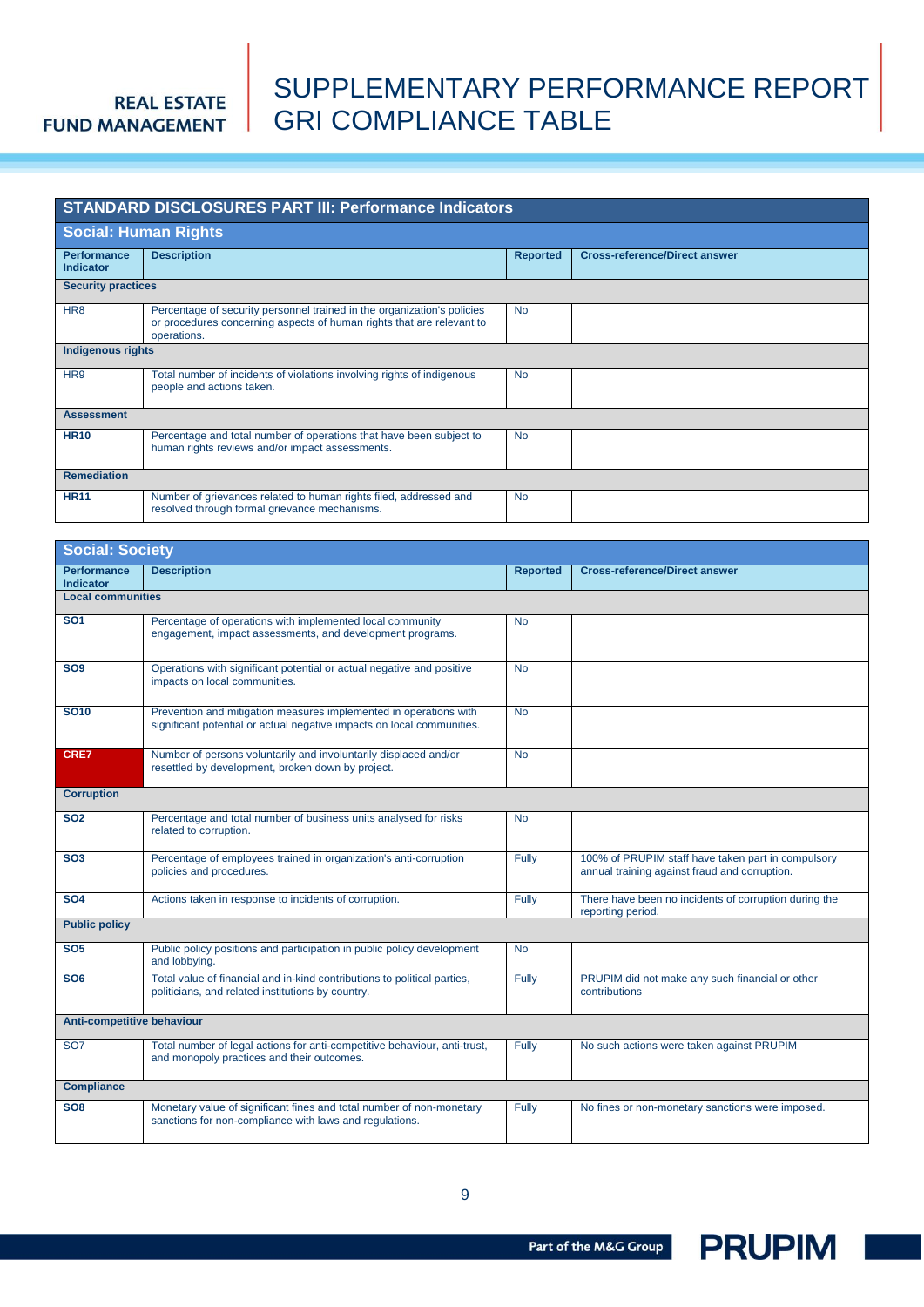## SUPPLEMENTARY PERFORMANCE REPORT GRI COMPLIANCE TABLE

|                                        | <b>STANDARD DISCLOSURES PART III: Performance Indicators</b>                                                                                                                                                 |                 |                                                                                                                                                                                                                                                                                                                                                                                                                                                                                                                                                                                                              |
|----------------------------------------|--------------------------------------------------------------------------------------------------------------------------------------------------------------------------------------------------------------|-----------------|--------------------------------------------------------------------------------------------------------------------------------------------------------------------------------------------------------------------------------------------------------------------------------------------------------------------------------------------------------------------------------------------------------------------------------------------------------------------------------------------------------------------------------------------------------------------------------------------------------------|
|                                        | <b>Social: Product Responsibility</b>                                                                                                                                                                        |                 |                                                                                                                                                                                                                                                                                                                                                                                                                                                                                                                                                                                                              |
| <b>Performance</b><br><b>Indicator</b> | <b>Description</b>                                                                                                                                                                                           | <b>Reported</b> | <b>Cross-reference/Direct answer</b>                                                                                                                                                                                                                                                                                                                                                                                                                                                                                                                                                                         |
| <b>Customer health and safety</b>      |                                                                                                                                                                                                              |                 |                                                                                                                                                                                                                                                                                                                                                                                                                                                                                                                                                                                                              |
| PR <sub>1</sub>                        | Life cycle stages in which health and safety impacts of products and<br>services are assessed for improvement, and percentage of significant<br>products and services categories subject to such procedures. | <b>No</b>       |                                                                                                                                                                                                                                                                                                                                                                                                                                                                                                                                                                                                              |
| PR <sub>2</sub>                        | Total number of incidents of non-compliance with regulations and<br>voluntary codes concerning health and safety impacts of products and<br>services during their life cycle, by type of outcomes.           | Partly          | See KPI table                                                                                                                                                                                                                                                                                                                                                                                                                                                                                                                                                                                                |
| <b>Product and service labelling</b>   |                                                                                                                                                                                                              |                 |                                                                                                                                                                                                                                                                                                                                                                                                                                                                                                                                                                                                              |
| PR <sub>3</sub>                        | Type of product and service information required by procedures and<br>percentage of significant products and services subject to such<br>information requirements.                                           | <b>No</b>       |                                                                                                                                                                                                                                                                                                                                                                                                                                                                                                                                                                                                              |
| CRE8                                   | Type and number of sustainability certification, rating and labelling<br>schemes for new construction, management, occupation and<br>redevelopment.                                                          | Fully           | PRUPIM is certified to Environmental Management<br>Standard ISO14001 and has properties with BREEAM,<br>LEED and Energy Star ratings in its portfolio. Two<br>buildings in the USA are certified LEED Silver and three<br>are certified LEED Gold. All five of these are Energy Star<br>certified. In the UK, eight buildings are certified as<br>BREEAM Very Good, and two as BREEAM Excellent. As<br>at 31 March 2011, all nine of our UK shopping centres<br>were certified to EMS ISO14001 as part of their PAS99<br>certification, and 23 large multilet offices in the UK were<br>ISO14001 accredited. |
| PR4                                    | Total number of incidents of non-compliance with regulations and<br>voluntary codes concerning product and service information and<br>labelling, by type of outcomes.                                        | <b>No</b>       |                                                                                                                                                                                                                                                                                                                                                                                                                                                                                                                                                                                                              |
| PR <sub>5</sub>                        | Practices related to customer satisfaction, including results of surveys<br>measuring customer satisfaction.                                                                                                 | Partly          | A customer satisfaction survey was carried out during the<br>course of the reporting year. However, the results will not<br>be made publicly available. Some extracts are published<br>in our 2011 RPI Report.                                                                                                                                                                                                                                                                                                                                                                                               |
| <b>Marketing communications</b>        |                                                                                                                                                                                                              |                 |                                                                                                                                                                                                                                                                                                                                                                                                                                                                                                                                                                                                              |
| PR <sub>6</sub>                        | Programs for adherence to laws, standards, and voluntary codes<br>related to marketing communications, including advertising, promotion,<br>and sponsorship.                                                 | <b>No</b>       |                                                                                                                                                                                                                                                                                                                                                                                                                                                                                                                                                                                                              |
| PR7                                    | Total number of incidents of non-compliance with regulations and<br>voluntary codes concerning marketing communications, including<br>advertising, promotion, and sponsorship by type of outcomes.           | <b>No</b>       |                                                                                                                                                                                                                                                                                                                                                                                                                                                                                                                                                                                                              |
| <b>Customer privacy</b>                |                                                                                                                                                                                                              |                 |                                                                                                                                                                                                                                                                                                                                                                                                                                                                                                                                                                                                              |
| PR <sub>8</sub>                        | Total number of substantiated complaints regarding breaches of<br>customer privacy and losses of customer data.                                                                                              | <b>No</b>       |                                                                                                                                                                                                                                                                                                                                                                                                                                                                                                                                                                                                              |
| <b>Compliance</b>                      |                                                                                                                                                                                                              |                 |                                                                                                                                                                                                                                                                                                                                                                                                                                                                                                                                                                                                              |
| PR <sub>9</sub>                        | Monetary value of significant fines for non-compliance with laws and<br>regulations concerning the provision and use of products and services.                                                               | Fully           | No fines or non-monetary sanctions were imposed.                                                                                                                                                                                                                                                                                                                                                                                                                                                                                                                                                             |



Part of the M&G Group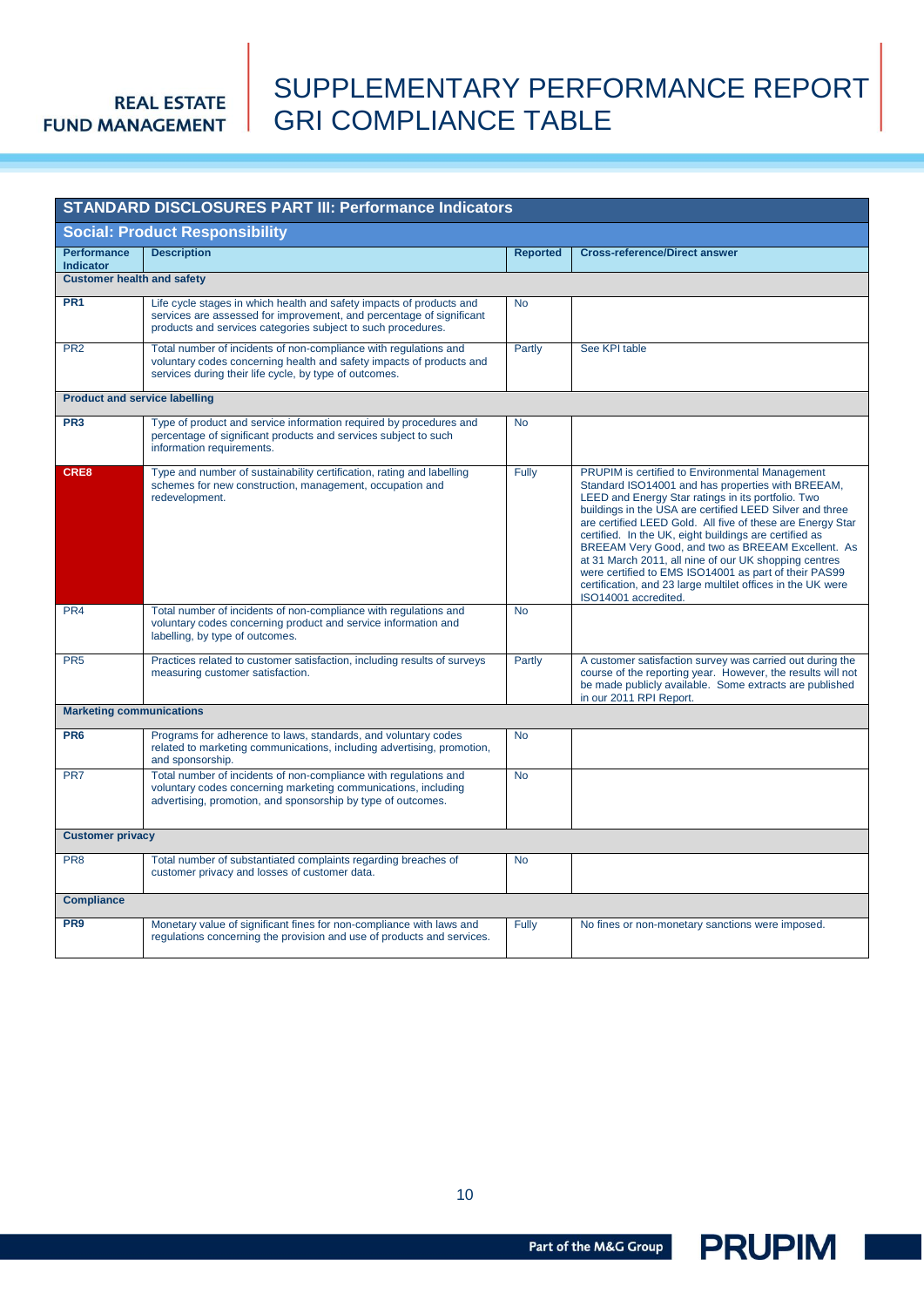## SUPPLEMENTARY PERFORMANCE REPORT PERFORMANCE AGAINST TARGETS

### <span id="page-10-0"></span>**PERFORMANCE AGAINST 2010/11 TARGETS**

In 2010, we set ourselves 25 Responsible Property Investment targets to achieve in 2011 (below), and six more which remain in force until March 2012 (from [page 17](#page-16-0)). The level of progress achieved against each target has been established by an internal review of the evidence of achievement, supported by an external assessment by Jones Lang LaSalle"s Upstream Sustainability Services, on a representative sample of targets. For Upstream"s statement, please see our 2011 RPI report, available on our website: [www.prupim.com.](http://www.prupim.com/)

We assess our progress as follows:

- For the 25 targets where the deadline has passed: 3 not achieved (13%), 8 partially achieved (42%), 8 achieved (42%), 5 not applicable (21%)
- For the 6 targets which remain in force: 2 not on course to achieve (33%), 3 on course to achieve (50%), 1 not applicable (17%).

<span id="page-10-1"></span>

| <b>TARGET</b>                                                                                                                                                                                                  | <b>DEAD-</b><br><b>LINE</b> | <b>AWARDED</b>                      | <b>COMMENTS</b>                                                                                                                                                                                                                                                                                                                                                                                                                                                                                                                                                                                                                                |
|----------------------------------------------------------------------------------------------------------------------------------------------------------------------------------------------------------------|-----------------------------|-------------------------------------|------------------------------------------------------------------------------------------------------------------------------------------------------------------------------------------------------------------------------------------------------------------------------------------------------------------------------------------------------------------------------------------------------------------------------------------------------------------------------------------------------------------------------------------------------------------------------------------------------------------------------------------------|
| <b>PORTFOLIO RESILIENCE</b>                                                                                                                                                                                    |                             |                                     |                                                                                                                                                                                                                                                                                                                                                                                                                                                                                                                                                                                                                                                |
| Review and update the<br>'sustainability screen' in the<br>in-house appraisal model,<br><b>FAIRVAL</b>                                                                                                         | 30 June<br>2011             | <b>PARTIALLY</b><br><b>ACHIEVED</b> | Work was undertaken to review the questions within the<br>'sustainability screen' during the past year, looking both at<br>how clearly the current questions were understood as well<br>as what metrics/questions other initiatives such as the<br><b>Investment Property Databank's Sustainable Property</b><br>Index (ISPI) were using. Due to the fact that a number of<br>these external initiatives are under review, PRUPIM has<br>delayed the revision of its sustainability questionnaire to<br>ensure that we can align with these other initiatives (if we<br>deem this appropriate).                                                |
| Ensure that all asset plans<br>are accompanied by a<br>completed 'sustainability<br>screen'                                                                                                                    | 30 June<br>2011             | <b>ACHIEVED</b>                     | The process for completion of an asset plan is now such<br>that an asset plan can only be created when the<br>'sustainability screen' has been completed.                                                                                                                                                                                                                                                                                                                                                                                                                                                                                      |
| <b>Maintain PRUPIM's</b><br>thought-leadership through<br>continued involvement in<br>the relevant industry<br>bodies, meetings,<br>conferences and industry<br>consultations                                  | 30 June<br>2011             | <b>ACHIEVED</b>                     | <b>PRUPIM</b> continues its active involvement in relevant<br>industry bodies of all types, and sustainability is no<br>exception. For example, we are members of the<br>Institutional Investors Group on Climate Change and<br>United Nations Environment Programme, amongst many<br>others, and helped inform the thinking in both those<br>groups.                                                                                                                                                                                                                                                                                          |
| Continue to commit to<br>internationally recognised<br>sustainable investment<br>principles, and participate<br>in relevant industry<br>benchmarks and surveys<br>to help shape future policy<br>and standards | 30 June<br>2011             | <b>ACHIEVED</b>                     | PRUPIM remains committed to the UN Principles for<br>Responsible Investment, taking part in their annual survey;<br>we also participate in the Better Buildings Partnership's<br>survey on office buildings, Upstream's survey on shopping<br>centre performance, and the Sustainability In Real Estate<br>survey. In 2011/12, several of our funds participated for<br>the first time in the Global Real Estate Sustainability<br>Benchmark, and three were recognised as 'Green Stars'.<br>We also lent our signature to the call on the UK<br>Government to extend the remit of Display Energy<br>Certificates to all commercial buildings. |

#### **SECTION 1: TARGETS WHERE THE COMPLETION DATE HAS PASSED**

Part of the M&G Group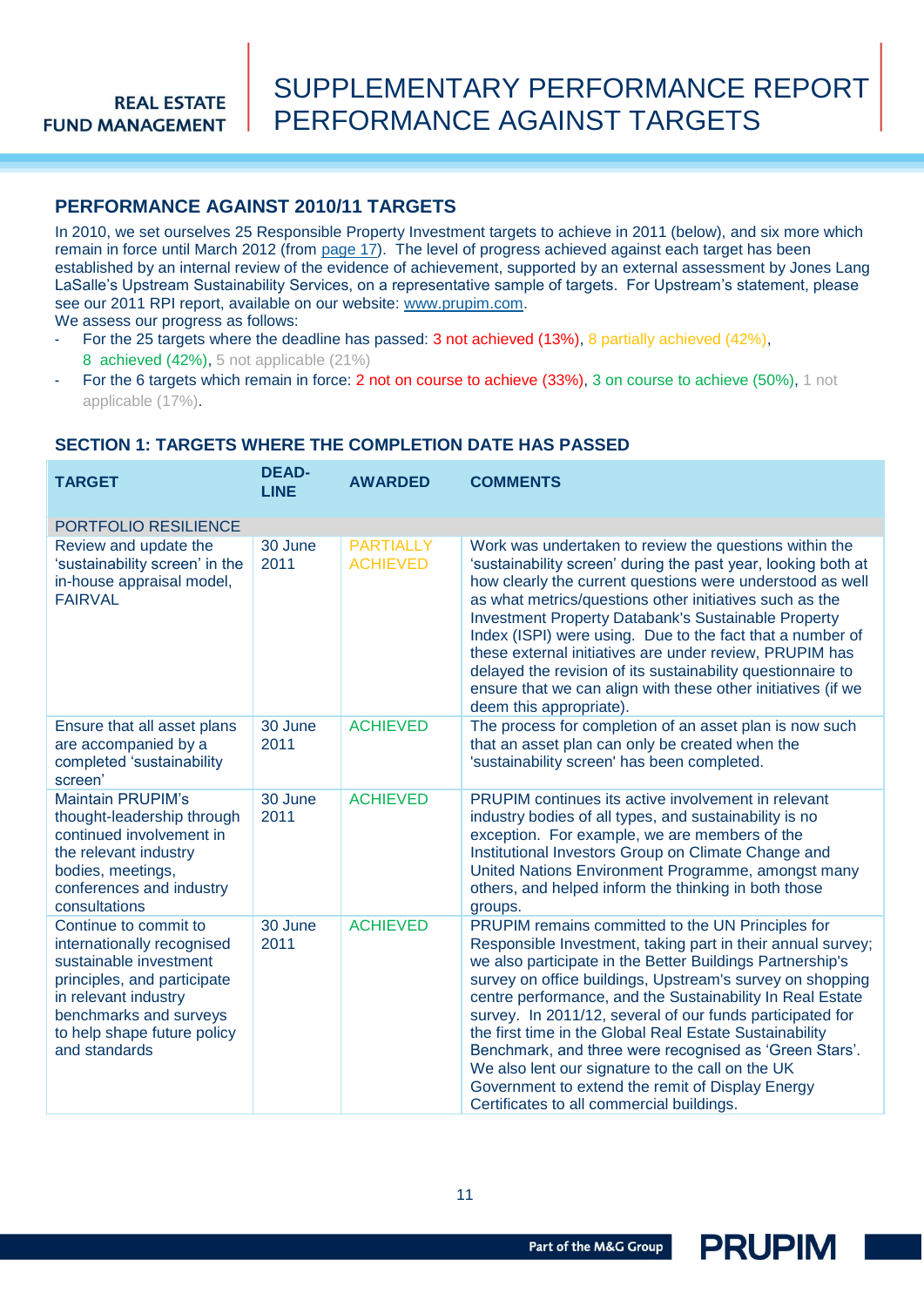## SUPPLEMENTARY PERFORMANCE REPORT PERFORMANCE AGAINST TARGETS

<span id="page-11-0"></span>

| <b>TARGET</b>                                                                                                                                                                                                                                                                                                                                                 | <b>DEAD-</b><br><b>LINE</b> | <b>AWARDED</b>                      | <b>COMMENTS</b>                                                                                                                                                                                                                                                                                                                                                                                                                                                                                                                                      |
|---------------------------------------------------------------------------------------------------------------------------------------------------------------------------------------------------------------------------------------------------------------------------------------------------------------------------------------------------------------|-----------------------------|-------------------------------------|------------------------------------------------------------------------------------------------------------------------------------------------------------------------------------------------------------------------------------------------------------------------------------------------------------------------------------------------------------------------------------------------------------------------------------------------------------------------------------------------------------------------------------------------------|
| PORTFOLIO RESILIENCE                                                                                                                                                                                                                                                                                                                                          |                             |                                     |                                                                                                                                                                                                                                                                                                                                                                                                                                                                                                                                                      |
| Continue to work with<br>regulators and industry<br>bodies in relation to the<br>effective implementation<br>and operation of the<br><b>Carbon Reduction</b><br><b>Commitment Energy</b><br><b>Efficiency Scheme.</b>                                                                                                                                         | 30 June<br>2011             | <b>ACHIEVED</b>                     | PRUPIM's Energy and Environment Manager attended<br>working group meetings in the most recent round of<br>consultations, and PRUPIM also supplied responses, both<br>via the British Property Federation and direct to the UK<br>Government, to the 2010 consultation.                                                                                                                                                                                                                                                                               |
| <b>ENVIRONMENTAL IMPROVEMENTS</b>                                                                                                                                                                                                                                                                                                                             |                             |                                     |                                                                                                                                                                                                                                                                                                                                                                                                                                                                                                                                                      |
| Aim to achieve a 25%<br>improvement for new<br>commercial offices and<br>15% improvement for all<br>other new properties on<br>requirements for energy<br>performance set out by<br>Part L of the Building<br><b>Regulations</b>                                                                                                                              | 31 March<br>2011            | <b>NOT</b><br><b>APPLICABLE</b>     | During the course of the year 2010/11, we did not<br>complete any new build development projects and<br>therefore this target is not applicable.                                                                                                                                                                                                                                                                                                                                                                                                     |
| Ensure that all new<br>development and<br>refurbishment projects<br>valued over £2m where<br>practical and possible<br>systematically investigate<br>options for low energy<br>passive and active<br>solutions, zero and low<br>carbon solutions (as<br>specified by our<br><b>Sustainable Development</b><br>and Sustainable<br>Refurbishment<br>Frameworks) | 31 March<br>2011            | <b>NOT</b><br><b>APPLICABLE</b>     | During the course of the year 2010/11, we did not<br>complete any new build development projects and<br>therefore this target is not applicable.                                                                                                                                                                                                                                                                                                                                                                                                     |
| Achieve a minimum<br>average score in the<br><b>Considerate Constructors</b><br>Scheme of 32 out of 40<br>over the course of the<br>project for all new<br>developments and<br>refurbishments, with an<br>aspiration to achieve 35<br>points                                                                                                                  | 31 March<br>2011            | <b>PARTIALLY</b><br><b>ACHIEVED</b> | Three projects qualified for this target during the course of<br>the year, and two achieved it. At Dallam Lane,<br>Warrington, the CCS score was 33, at Withybush,<br>Haverfordwest, the score was a very impressive 34.5.<br>Here, the inspector was sufficiently impressed by the<br>project that he issued a 'Performance Beyond Compliance'<br>certificate, indicating that the project team had gone the<br>extra mile. Unfortunately, one project was not registered<br>with the scheme and therefore we did not fully achieve this<br>target. |

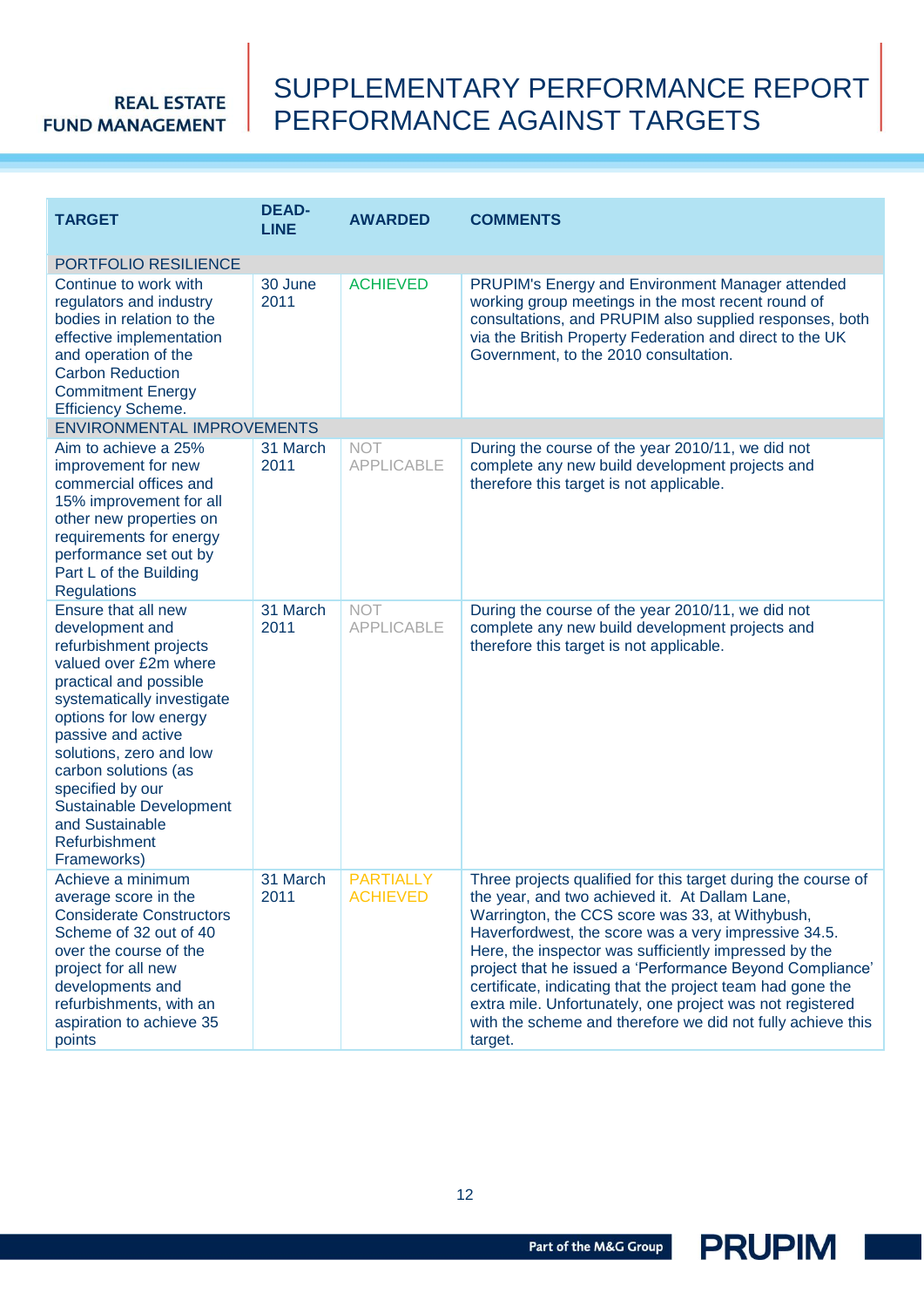## SUPPLEMENTARY PERFORMANCE REPORT PERFORMANCE AGAINST TARGETS

| <b>DEAD-</b><br><b>TARGET</b><br><b>LINE</b>                                                                                                                                                                                                                   |                  | <b>AWARDED</b>                      | <b>COMMENTS</b>                                                                                                                                                                                                                                                                                                                                                                                                                                                                                                                                                                                                                                                                                                                                                                                                                                                                               |
|----------------------------------------------------------------------------------------------------------------------------------------------------------------------------------------------------------------------------------------------------------------|------------------|-------------------------------------|-----------------------------------------------------------------------------------------------------------------------------------------------------------------------------------------------------------------------------------------------------------------------------------------------------------------------------------------------------------------------------------------------------------------------------------------------------------------------------------------------------------------------------------------------------------------------------------------------------------------------------------------------------------------------------------------------------------------------------------------------------------------------------------------------------------------------------------------------------------------------------------------------|
| <b>ENVIRONMENTAL IMPROVEMENTS</b>                                                                                                                                                                                                                              |                  |                                     |                                                                                                                                                                                                                                                                                                                                                                                                                                                                                                                                                                                                                                                                                                                                                                                                                                                                                               |
| Maintain the high<br>construction waste<br>recycling rates achieved in<br>2010, aiming to reach an<br>average recycling rate of<br>over 90% and for all<br>projects to achieve a<br>minimum threshold of 80%<br>excluding hazardous and<br>regulated materials | 31 March<br>2011 | <b>NOT</b><br><b>ACHIEVED</b>       | Three projects qualified for this target during the course of<br>the year. While data was supplied for these projects from<br>our contractors, we were not able confidently to assess<br>performance against the target for all projects due to data<br>quality issues and on that basis we have assumed that this<br>target has not been met. Our Development Team will be<br>working with contractors to improve the quality of data that<br>they supply to us in order for us to robustly report<br>performance in future.                                                                                                                                                                                                                                                                                                                                                                 |
| Achieve at least 15% (by<br>value) total recycled or<br>reclaimed content of<br>materials used in new<br>developments                                                                                                                                          | 31 March<br>2011 | <b>NOT</b><br><b>APPLICABLE</b>     | During the course of the year 2010/11, we did not<br>complete any new build development projects and<br>therefore this target is not applicable.                                                                                                                                                                                                                                                                                                                                                                                                                                                                                                                                                                                                                                                                                                                                              |
| Investigate the potential<br>opportunities for renewable<br>energy generation on our<br>strategic land assets, as<br>well as carrying out<br>feasibility studies at a<br>minimum of 6 shopping<br>centres                                                      | 31 March<br>2011 | <b>PARTIALLY</b><br><b>ACHIEVED</b> | We undertook an extensive study into the feasibility of<br>renewable energy generation at four shopping centres and<br>two strategic sites. During the final stages of these projects<br>the Government announced the review of feed-in tariff<br>rates, which made all the projects we had been<br>considering unviable for the funds at this time. We will<br>continue to the review this position, as a number of the<br>factors that impact returns (such as the cost of equipment<br>and installation and energy costs) are constantly changing,<br>and returns could become attractive to the funds at a later<br>date.                                                                                                                                                                                                                                                                 |
| Develop and implement<br>green travel plans for all<br>shopping centres                                                                                                                                                                                        | 31 March<br>2011 | <b>PARTIALLY</b><br><b>ACHIEVED</b> | Green travel plans have now been developed and<br>implemented at 10 of our 11 shopping centres. The only<br>exception is Rams Walk, Petersfield, which was felt to be<br>too small to benefit from a green travel plan. 9 out of 10 of<br>the plans were authorised by the target deadline, and are<br>available to view on the centres' own websites.                                                                                                                                                                                                                                                                                                                                                                                                                                                                                                                                        |
| Incorporate the costs<br>associated with meeting<br>sustainability benchmarks<br>and EPC<br>recommendations into our<br>investment appraisals and<br>decision-making process                                                                                   | 30 June<br>2011  | <b>PARTIALLY</b><br><b>ACHIEVED</b> | A small project team was established to develop a<br>proposal for how sustainability benchmarks and EPC<br>recommendations could be incorporated into the asset<br>planning process. Considerable work was undertaken on<br>this project, and proposals were developed to incorporate<br>more detailed sustainability performance information and<br>benchmarks into asset plans for asset managers and<br>others to use in decision making processes. In addition to<br>this, a process was developed for more explicitly<br>considering EPC recommendations in investment<br>appraisals, building on work we have undertaken on<br>several refurbishment projects to do this. Due to the<br>outsourcing of property management, these projects were<br>not fully completed by the target deadline. They continue<br>to be developed however, and will be implemented in the<br>coming year. |

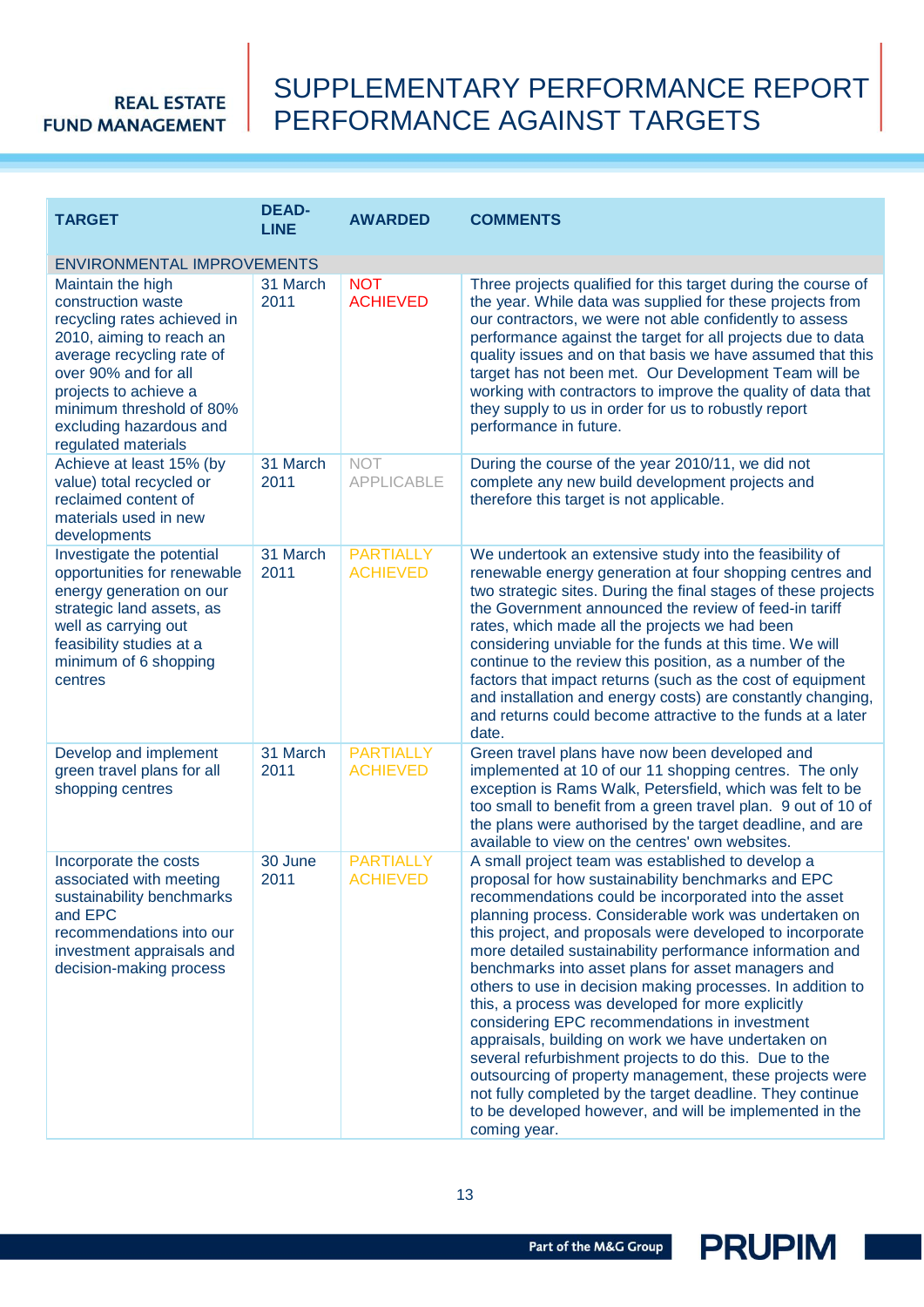## SUPPLEMENTARY PERFORMANCE REPORT PERFORMANCE AGAINST TARGETS

| <b>TARGET</b>                                                                                                                                                                          | <b>DEAD-</b><br><b>LINE</b> | <b>AWARDED</b>                      | <b>COMMENTS</b>                                                                                                                                                                                                                                                                                                                                                                                                                                                                                                                                                                                                                                                                                                                                                                                                                                                           |
|----------------------------------------------------------------------------------------------------------------------------------------------------------------------------------------|-----------------------------|-------------------------------------|---------------------------------------------------------------------------------------------------------------------------------------------------------------------------------------------------------------------------------------------------------------------------------------------------------------------------------------------------------------------------------------------------------------------------------------------------------------------------------------------------------------------------------------------------------------------------------------------------------------------------------------------------------------------------------------------------------------------------------------------------------------------------------------------------------------------------------------------------------------------------|
| <b>ENVIRONMENTAL IMPROVEMENTS</b>                                                                                                                                                      |                             |                                     |                                                                                                                                                                                                                                                                                                                                                                                                                                                                                                                                                                                                                                                                                                                                                                                                                                                                           |
| Roll out ISO 14001<br>certification to a further 6<br>large managed offices                                                                                                            | 30 June<br>2011             | <b>ACHIEVED</b>                     | We are continuing to actively implement ISO14001<br>certification. As well as retaining ISO14001 certification for<br>our own business and processes, we implement<br>environmental management systems at our largest<br>managed offices. At the end of June 2011, 20% of our UK<br>portfolio (by floor area) was independently certified by BSI<br>as meeting international standard ISO14001. This<br>included 6 offices which were newly certified in the course<br>of the year.                                                                                                                                                                                                                                                                                                                                                                                       |
| Sign a "Memorandum Of<br>Understanding on green<br>issues" with at least 5<br>lease renewals or new<br>tenants                                                                         | 30 June<br>2011             | <b>PARTIALLY</b><br><b>ACHIEVED</b> | We currently have four such Memoranda of Understanding<br>(MoUs) signed. We have now incorporated green clauses<br>into our standard leases and will be rolling these out from<br>November 2011 to all leases. In addition to this, we will be<br>incorporating the green MoU into all new multi-let office<br>leases at the same time, with the view of establishing more<br>formal dialogue on environmental issues at these<br>buildings. We have already undertaken training for our<br>asset and property managers on what these changes<br>mean and how they will need to implement them, and we<br>are hoping that next year we will be able to report<br>considerable progress on these issues.<br>Our 2011 Responsible Property Investment Report<br>contains a case study of the work we are doing with<br>Skanska to establish a Green Building Working Group. |
| Establish a methodology<br>for monitoring energy<br>efficiency which takes into<br>account variations in<br>occupancy levels at our<br>ISO14001 offices                                | 30 June<br>2011             | <b>NOT</b><br><b>ACHIEVED</b>       | While we currently have qualitative commentary on the<br>impact that occupancy has on energy performance, a<br>detailed methodology for monitoring occupancy levels<br>against energy efficiency was not developed. We are<br>putting in place a better process to take account of this<br>over the coming year, with the aim of more clearly<br>monitoring the relationship between occupancy and<br>energy performance.                                                                                                                                                                                                                                                                                                                                                                                                                                                 |
| Evaluate methodologies<br>and approaches to<br>benchmarking<br>environmental performance<br>at ISO14001 offices and<br>shopping centres against<br>industry and internal<br>benchmarks | 30 June<br>2011             | <b>ACHIEVED</b>                     | We carried out an internal review of industry benchmarks<br>that we could use to compare performance for our offices<br>and shopping centres. We have developed our shortlist of<br>benchmarks that PRUPIM is, or should be, involved in.<br>See our comments on the target "Continue to<br>participate in relevant industry benchmarks", above, for<br>examples.                                                                                                                                                                                                                                                                                                                                                                                                                                                                                                         |
| <b>STRONG RELATIONSHIPS</b>                                                                                                                                                            |                             |                                     |                                                                                                                                                                                                                                                                                                                                                                                                                                                                                                                                                                                                                                                                                                                                                                                                                                                                           |
| Develop a community<br>framework, for use at all<br>new developments with a<br>contract value of £10m and<br>above                                                                     | 30 June<br>2011             | <b>NOT</b><br><b>APPLICABLE</b>     | During the course of the year 2010/11, we did not have<br>any projects for which this target was applicable.<br>However, in the event that we are developing a project<br>where such a framework would be applicable, we will<br>reinstate this target.                                                                                                                                                                                                                                                                                                                                                                                                                                                                                                                                                                                                                   |

<span id="page-13-0"></span>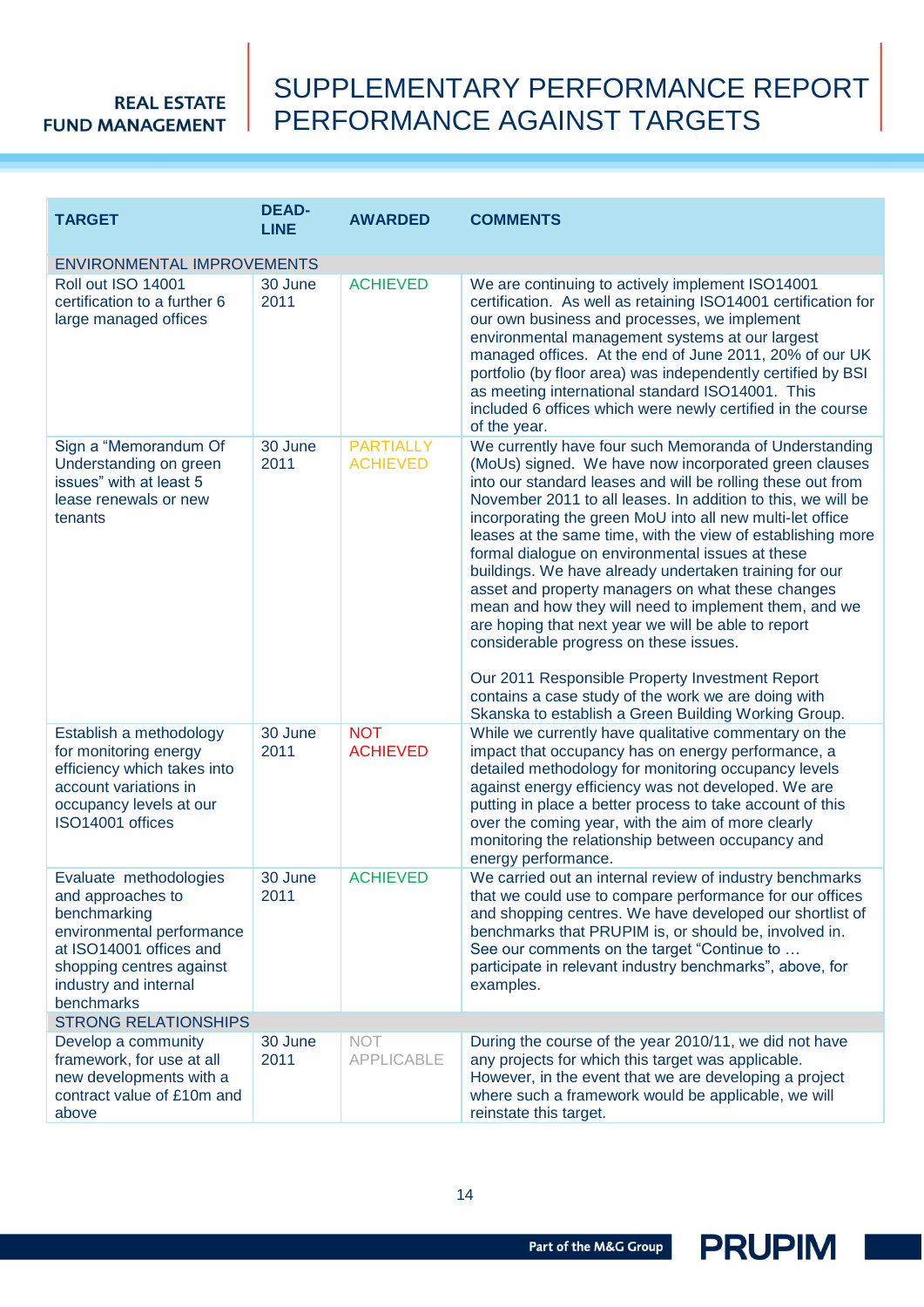## SUPPLEMENTARY PERFORMANCE REPORT PERFORMANCE AGAINST TARGETS

<span id="page-14-0"></span>

| <b>TARGET</b>                                                                                                                                                                                               | <b>DEAD-</b><br><b>LINE</b> | <b>AWARDED</b>                      | <b>COMMENTS</b>                                                                                                                                                                                                                                                                                                                                                                                                                                                                                                                                                                                                                                                                       |  |  |
|-------------------------------------------------------------------------------------------------------------------------------------------------------------------------------------------------------------|-----------------------------|-------------------------------------|---------------------------------------------------------------------------------------------------------------------------------------------------------------------------------------------------------------------------------------------------------------------------------------------------------------------------------------------------------------------------------------------------------------------------------------------------------------------------------------------------------------------------------------------------------------------------------------------------------------------------------------------------------------------------------------|--|--|
| <b>STRONG RELATIONSHIPS</b>                                                                                                                                                                                 |                             |                                     |                                                                                                                                                                                                                                                                                                                                                                                                                                                                                                                                                                                                                                                                                       |  |  |
| Launch a satisfaction<br>survey among PRUPIM's<br>office tenants (including<br>questions on the topic of<br>sustainability)                                                                                 | 30 June<br>2011             | <b>NOT</b><br><b>APPLICABLE</b>     | It was decided after this target was published that this<br>survey should be focused on retail rather than office<br>tenants. The satisfaction survey, run on our behalf by<br>independent customer service experts, investigated our<br>performance in a number of areas, including sustainability.<br>The findings included 80% of retail occupiers saying that<br>environmental issues are very important to them. They will<br>enable us to improve our service by building on our<br>strengths and addressing areas for improvement identified<br>by our occupiers. Following this valuable piece of work,<br>we will next address our enquiries to our key office<br>occupiers. |  |  |
| Incorporate sustainability in<br>discussions with all Key<br>Occupiers to understand<br>their sustainability<br>expectations and ensure<br>we are delivering services<br>in line with their<br>expectations | 30 June<br>2011             | <b>ACHIEVED</b>                     | PRUPIM's Key Occupiers meet with our Customer<br>Relationship Management and Asset Management Teams<br>on a regular basis. Sustainability is a standard agenda<br>item for these meetings, and discussions can range from<br>identifying the right person at the Key Occupier to speak<br>with, to the potential for working together to improve the<br>property's environmental performance. In the coming<br>months, we will be working to improve our procedures for<br>recording the outcomes of these meetings, to enable us to<br>better monitor our progress.                                                                                                                  |  |  |
| Organise and host<br>environmental awareness<br>events for visitors and<br>tenants at a minimum of 8<br>shopping centres and 4<br>ISO14001 offices                                                          | 30 June<br>2011             | <b>PARTIALLY</b><br><b>ACHIEVED</b> | Very successful environmental awareness events were<br>held at five shopping centres and four offices during the<br>year in question. Since then, five more events have taken<br>place at shopping centres, and feedback from participants,<br>occupiers and centre visitors has been very positive. We<br>intend to continue delivering these popular events across<br>our portfolio.                                                                                                                                                                                                                                                                                                |  |  |
| Enable and encourage<br>non-commercial<br>organisations to utilise<br>void spaces in our<br>shopping centres on a<br>temporary basis                                                                        | 30 June<br>2011             | <b>ACHIEVED</b>                     | Following a review, PRUPIM now has a 'preferred supplier'<br>which we will promote for non-commercial use of carefully<br>selected vacant spaces in shopping centres.                                                                                                                                                                                                                                                                                                                                                                                                                                                                                                                 |  |  |
| <b>OUR OWN OPERATIONS</b>                                                                                                                                                                                   |                             |                                     |                                                                                                                                                                                                                                                                                                                                                                                                                                                                                                                                                                                                                                                                                       |  |  |
| Develop a community<br>investment strategy for our<br>own office and operations                                                                                                                             | 30 June<br>2011             | <b>ACHIEVED</b>                     | PRUPIM's new community investment strategy and policy<br>was created and approved by our Sustainability<br>Operations Committee, and is currently awaiting Board<br>approval. In it, we have sought to clarify our position, and<br>believe that this improved clarification will benefit our staff<br>and charity partners. The Community Investment Policy<br>will be published on our website when Board approval is<br>received.                                                                                                                                                                                                                                                  |  |  |

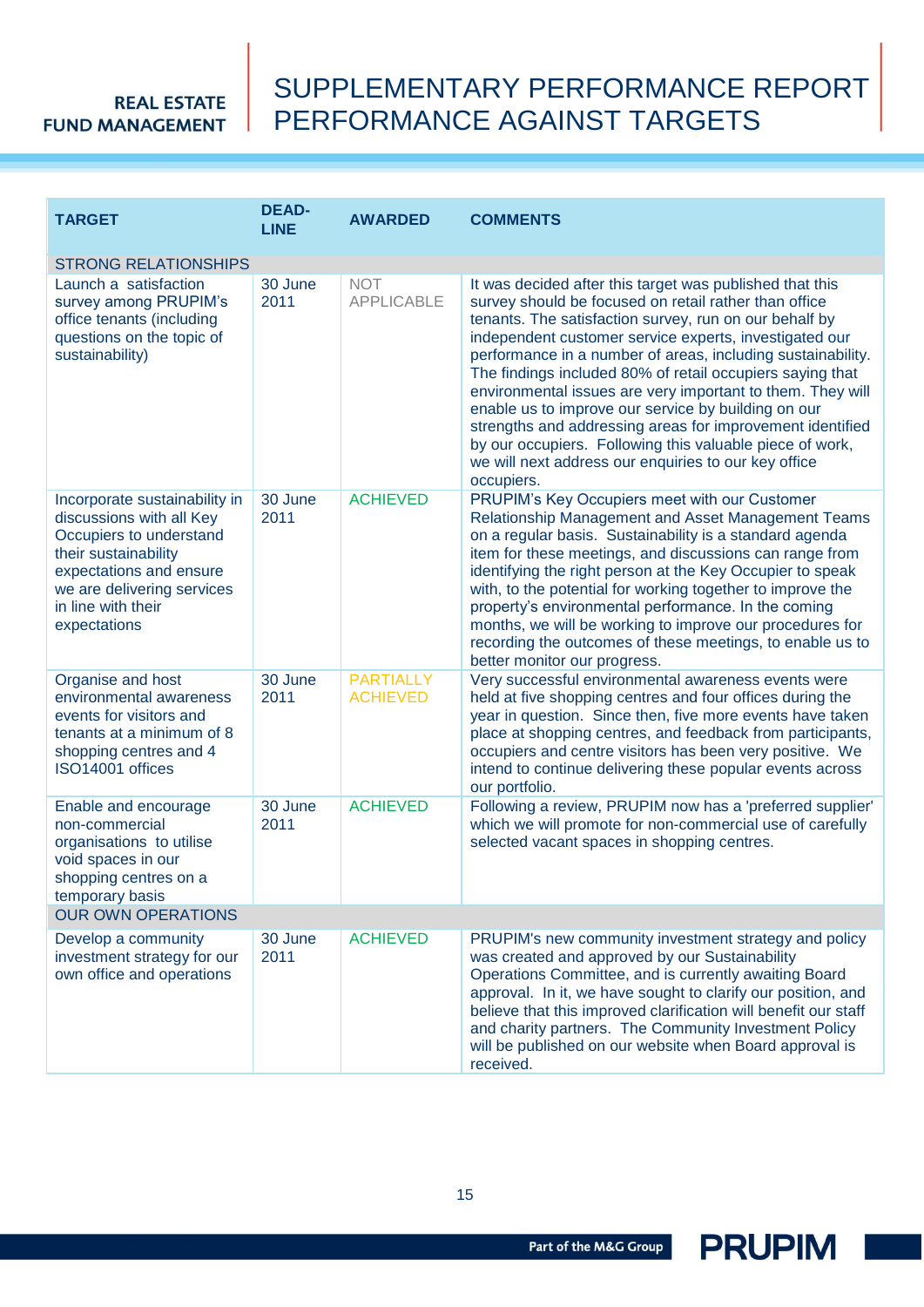## SUPPLEMENTARY PERFORMANCE REPORT PERFORMANCE AGAINST TARGETS

| <b>TARGET</b>                                                                                                                                                                                                   | <b>DEAD-</b><br><b>LINE</b> | <b>AWARDED</b>                      | <b>COMMENTS</b>                                                                                                                                                                                                                                                                                                                                                                                                                                                                                                                                                                                                                                                                                                                                                                                                                                                                                                                                                                                                                                                                                                                  |
|-----------------------------------------------------------------------------------------------------------------------------------------------------------------------------------------------------------------|-----------------------------|-------------------------------------|----------------------------------------------------------------------------------------------------------------------------------------------------------------------------------------------------------------------------------------------------------------------------------------------------------------------------------------------------------------------------------------------------------------------------------------------------------------------------------------------------------------------------------------------------------------------------------------------------------------------------------------------------------------------------------------------------------------------------------------------------------------------------------------------------------------------------------------------------------------------------------------------------------------------------------------------------------------------------------------------------------------------------------------------------------------------------------------------------------------------------------|
| <b>OUR OWN OPERATIONS</b>                                                                                                                                                                                       |                             |                                     |                                                                                                                                                                                                                                                                                                                                                                                                                                                                                                                                                                                                                                                                                                                                                                                                                                                                                                                                                                                                                                                                                                                                  |
| Reduce electricity<br>consumption by 5% at our<br>office in City Place House<br>against the 2009/10<br>baseline                                                                                                 | 31 March<br>2011            | <b>NOT</b><br><b>ACHIEVED</b>       | We are disappointed to report that electricity consumption<br>at our head office increased by 5.5% over the 2009/10<br>baseline year. This is due in part to a recently-discovered<br>element of underreporting of our 2009/10 electricity<br>consumption, where not all electricity supplied to us was<br>charged to us by our Landlord (we have not been able to<br>amend the baseline).<br>Our office already incorporates a number of energy saving<br>features (such as low energy lightbulbs, daylight and<br>movement sensors). We also recognise the importance of<br>engaging with staff, particularly since around 100 PRUPIM<br>employees previously based at a different office have now<br>moved into City Place House. We provided information to<br>all employees following the office move within the new<br>staff handbook on how they could reduce energy use.<br>Over the next year we are looking to work with Prudential's<br>corporate property team (who manage City Place House)<br>to better engage with staff to ensure that they are<br>implementing simple measures such as switching off<br>lights. |
| Include sustainability within<br>the role profiles of<br>everyone that works at<br><b>PRUPIM</b> and introduce a<br>sustainability award<br>scheme to reward best<br>practice at an individual or<br>team level | 30 June<br>2011             | <b>PARTIALLY</b><br><b>ACHIEVED</b> | The requirement to "understand PRUPIM's Sustainability<br>vision and apply the Sustainability Strategy as appropriate"<br>is now included as standard in all of PRUPIM's role<br>profiles.<br>However, the sustainability award scheme was postponed<br>while PRUPIM's business review and subsequent<br>outsourcing of property management and accounts took<br>place. We will reconsider the introduction of an award<br>scheme when our new structure is embedded.                                                                                                                                                                                                                                                                                                                                                                                                                                                                                                                                                                                                                                                            |



Part of the M&G Group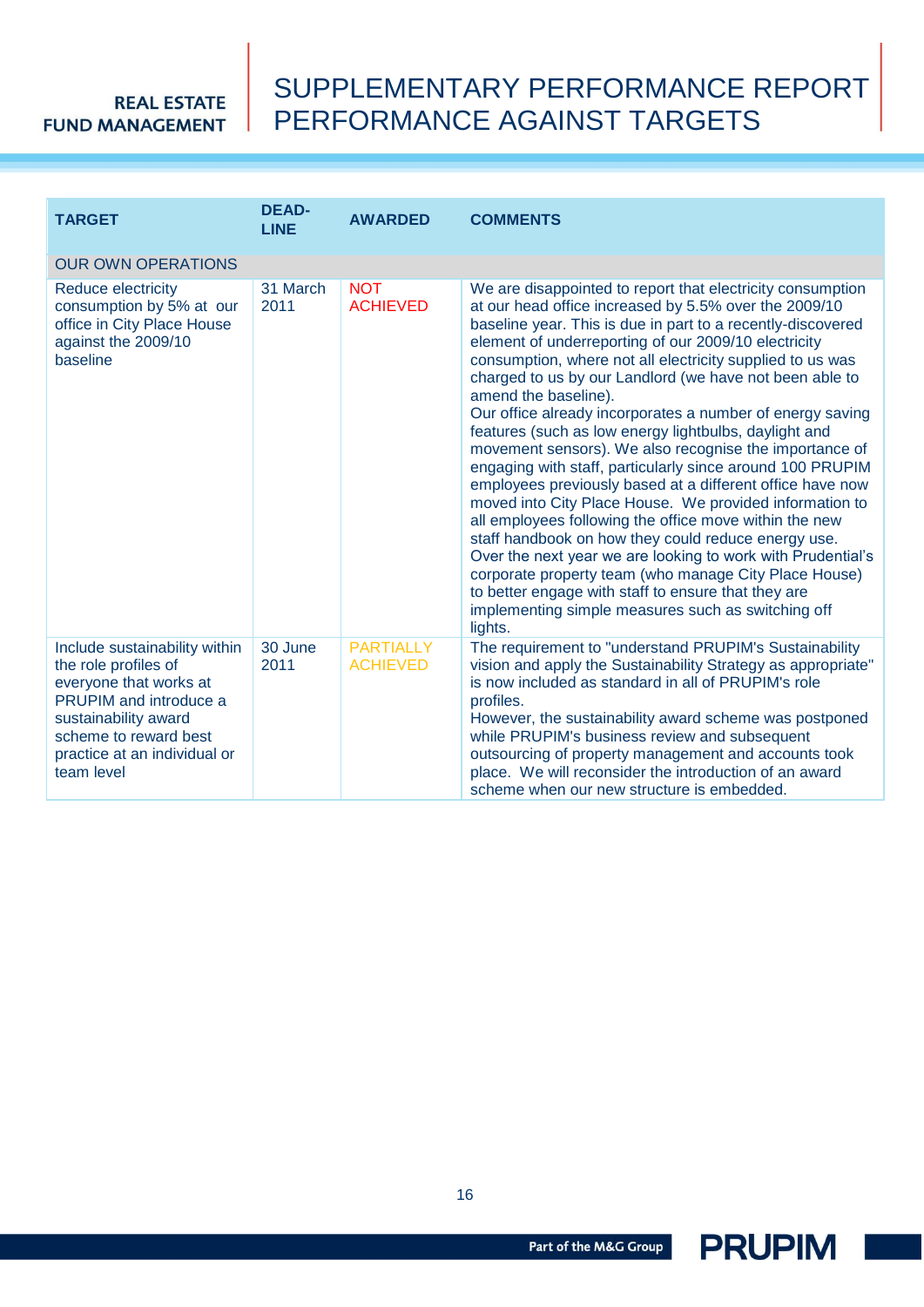### <span id="page-16-0"></span>**SECTION 2: TARGETS WHICH REMAIN IN FORCE**

Assessment of our progress on these targets is based on data from the period 1 April 2010 to 31 March 2011. In each case, a further 12 months of data will determine whether we achieve, part achieve or fail to achieve each of them.

| <b>TARGET</b>                                                                                                                                                                                                         | <b>DEAD-</b><br><b>LINE</b> | <b>AWARDED</b>                                      | <b>COMMENTS</b>                                                                                                                                                                                                                                                                                                                                                                                                         |
|-----------------------------------------------------------------------------------------------------------------------------------------------------------------------------------------------------------------------|-----------------------------|-----------------------------------------------------|-------------------------------------------------------------------------------------------------------------------------------------------------------------------------------------------------------------------------------------------------------------------------------------------------------------------------------------------------------------------------------------------------------------------------|
| <b>ENVIRONMENTAL IMPROVEMENTS</b>                                                                                                                                                                                     |                             |                                                     |                                                                                                                                                                                                                                                                                                                                                                                                                         |
| Undertake certified<br><b>BREEAM</b> assessments<br>(standard versions) on all<br>new build projects with a<br>construction spend in<br>excess of £2m with the aim<br>of obtaining a minimum<br>rating of "Excellent" | 31 March<br>2012            | <b>NOT YET</b><br><b>APPLICABLE</b>                 | During the course of the year 2010/11, we did not<br>complete any new build development projects and<br>therefore this target is not yet applicable.                                                                                                                                                                                                                                                                    |
| Aim to achieve a BREEAM<br>"Very Good" rating on all<br>refurbishment projects with<br>a construction spend in<br>excess of £3m                                                                                       | 31 March<br>2012            | <b>NOT ON</b><br><b>COURSE TO</b><br><b>ACHIEVE</b> | Two refurbishment projects qualified for this target during<br>the course of 2010/1. Neither achieved a BREEAM rating<br>however, as the small scale of the projects meant that the<br>cost of achieving the targeted BREEAM rating would be<br>disproportionate compared to the overall budget. We will<br>continue to seek BREEAM Very Good on refurbishment<br>projects, taking into account commercial constraints. |
| Achieve recycling rates of<br>at least 50% at shopping<br>centres and ISO14001<br>offices                                                                                                                             | 31 March<br>2012            | <b>ON COURSE</b><br><b>TO ACHIEVE</b>               | The deadline for achieving this target is March 2012, giving<br>us two years to achieve it. However, over the course of<br>the first year, 2010/11, both groups of properties have<br>achieved their targets. The challenge for the next twelve<br>months will be for all properties to continue to maintain the<br>high levels of recycling.                                                                           |
| Achieve a 20% reduction in<br>carbon emissions intensity<br>for shopping centres and<br>ISO14001 offices against<br>the 2008 baseline                                                                                 | 31 March<br>2012            | <b>ON COURSE</b><br><b>TO ACHIEVE</b>               | The deadline for achieving this target is March 2012, giving<br>us two years to achieve it. However, over the course of<br>the first year, 2010/11, both groups of properties are on<br>course to achieve their targets. The challenge for the next<br>twelve months will be for all properties to continue to<br>reduce carbon emissions intensity.                                                                    |
| Investigate and implement<br>measures to improve the<br>accuracy of water data at<br>ISO14001 offices and<br>shopping centres                                                                                         | 31 March<br>2012            | <b>ON COURSE</b><br><b>TO ACHIEVE</b>               | We now receive monthly updates on water consumption<br>across our managed property portfolio, and are able to pick<br>up anomalies as the year progresses, rather than<br>retrospectively, after the year has ended. This enables us<br>to ensure that gaps are filled and inaccuracies are<br>addressed more promptly, and ensures more accurate<br>data can be reported.                                              |
| Achieve a reduction of 15%<br>in water consumption from<br>a 2008 baseline in landlord<br>controlled areas of<br>ISO14001 offices and<br>shopping centres                                                             | 31 March<br>2012            | <b>NOT ON</b><br><b>COURSE TO</b><br><b>ACHIEVE</b> | The deadline for achieving this target is March 2012, giving<br>us two years to achieve it. Over the course of the first<br>year, 2010/11, ISO office properties performance have<br>deteriorated and shopping centres' has improved. The<br>challenge for the next twelve months will be all properties<br>to improve their performance.                                                                               |

For details of all our targets for 2012, please go to [page 18.](#page-17-0)

Part of the M&G Group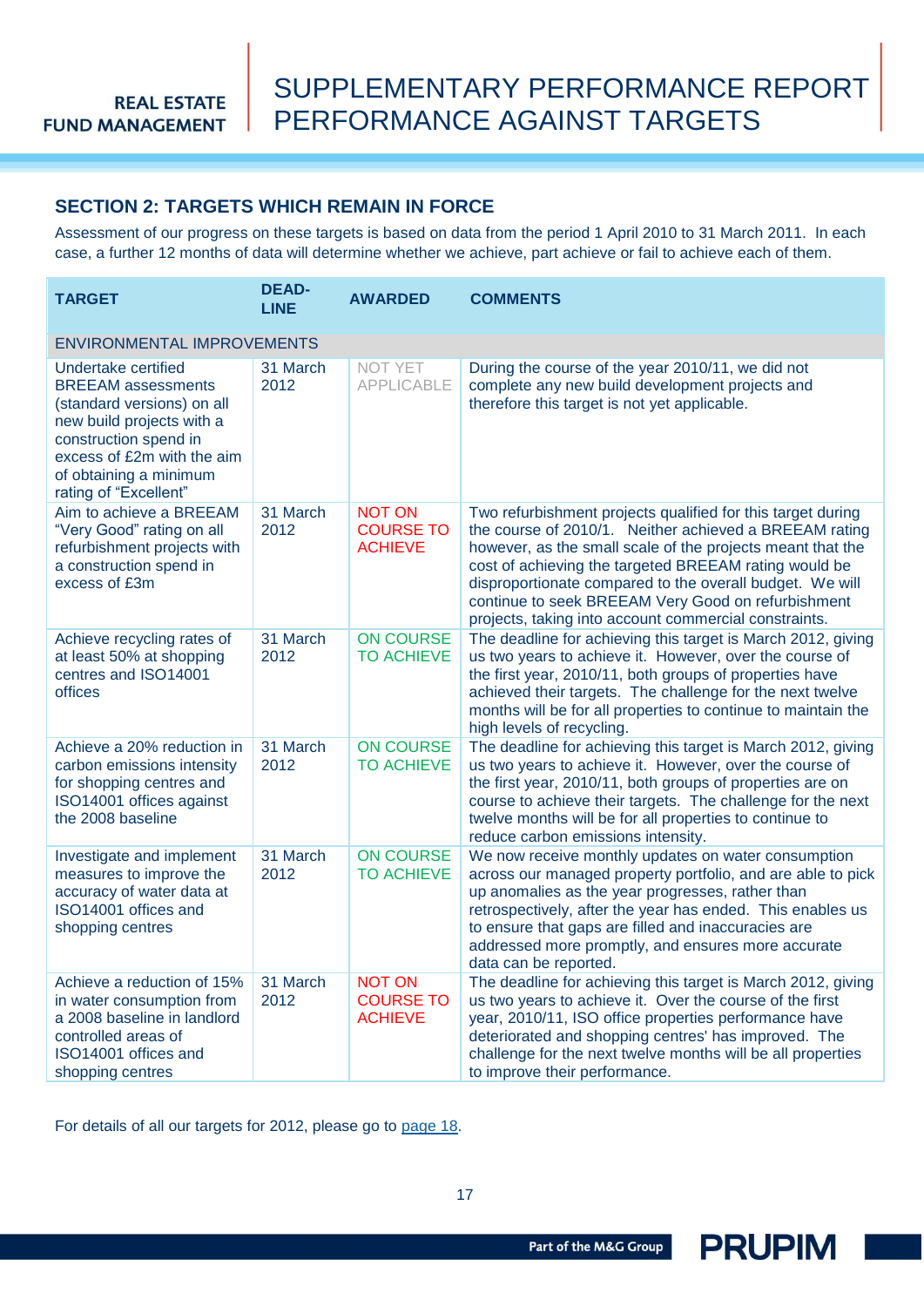### <span id="page-17-0"></span>**2012 TARGETS**

In 2010, we set ourselves 25 Responsible Property Investment targets for completion in 2011. Full details of our progress on these can be found starting on [page 11.](#page-10-0) In line with our new RPI strategy, we have set the following targets. The list also includes the six targets, set in 2010, which had a completion date of 2012 (shown below in light blue text). The deadline for all 21 of the following targets is 31 March 2012.

#### **PORTFOLIO RESILIENCE**

- Ensure that all properties and new acquisitions are assessed in relation to responsible property investment criteria.
- Work with others in the industry (specifically IPD and RICS) to develop industry wide, "short form" metrics and use the outcomes of this to redefine the criteria we use internally to assess the performance of our funds.
- Develop an internal working group to examine opportunities for further integration of sustainability into our investment processes.
- Assess the impact of the proposed ban on letting properties with an energy performance rating of F and G by 2018 on our funds, and put in place a strategy to address the risks identified.
- Establish a process for engaging with our indirect investments to enable us to assess their management of sustainability issues and performance.

#### **ENVIRONMENTAL IMPROVEMENTS**

- Introduce property-specific environmental targets for shopping centres and ISO 14001 offices.
- Reduce carbon emissions intensity by 20% at shopping centres and ISO14001 offices against a 2008/9 baseline
- Achieve recycling rates of at least 50% at shopping centres and ISO 14001 offices.
- Reduce water consumption by 15% against a 2008 baseline at landlord controlled areas of shopping centres and ISO 14001 offices.
- Achieve BREEAM Excellent on all new build projects with a construction spend of £2m or more.
- Achieve BREEAM Very Good on all refurbishment projects with a construction spend of £3m or more.
- Investigate and implement measures to improve the accuracy of water data at ISO 14001 offices and shopping centres.

#### **STRONG RELATIONSHIPS**

- Green leases clauses and MoUs to be included in all new multi-let office leases signed by the Life Funds from 1 January 2012.
- Review the success of the green lease clause and MoU roll out and review implementation in other funds and asset classes.
- Put in place a working group to develop a strategy and objectives to address issues raised from the retail study.
- Hold a workshop with retail tenants on environmental management to identify areas where we can work with them to drive improvements.
- Ensure that all shopping centres have a community investment strategy in place.

#### **OUR OWN OPERATIONS**

- Reduce electricity consumption (normalised by occupancy) by 5% at our office in City Place House against the 2010/11 baseline.
- Undertake an employee survey to measure staff engagement, and use the results to identify areas of good practice and also improvements that could be made.
- Review the induction process and other training to ensure that all employees are receiving sustainability training appropriate to their role.
- Review our own approach, and that of our top five suppliers, to responsible procurement. Use the outcomes of this to develop responsible procurement guidelines.

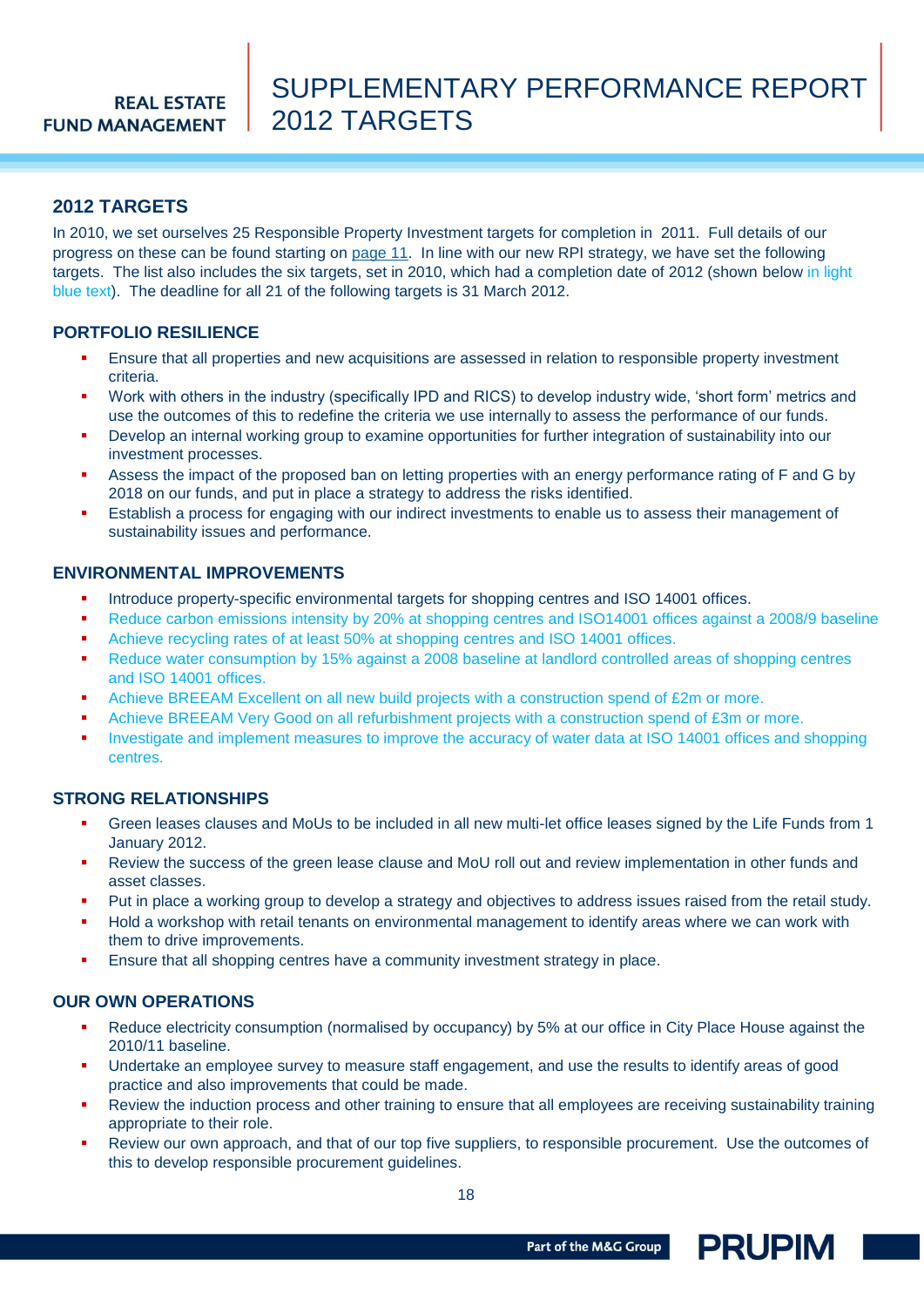### <span id="page-18-0"></span>**KEY PERFORMANCE INDICATORS**

We have been monitoring the sustainability performance of our assets and our own operations using key performance indicators since 2006. This section of our Supplementary Performance Report summarises our performance from 1 April 2008 to 31 March 2011.

Where a Key Performance Indicator is also a Global Reporting Initiative (GRI) Key Performance Indicator, its reference number is given thus: [EN16]. Where a Key Performance Indicator is also an EPRA Key Performance Indicator, it is shown thus: [EPRA]. Our full compliance table for the GRI can be found on [page](#page-1-0) 2.

#### <span id="page-18-1"></span>**PORTFOLIO RESILIENCE**

 $\overline{a}$ 

| <b>Key Performance</b><br><b>Indicator</b>                                  | 2008/9          | <b>How we performed</b><br>2009/10 | 2010/11         | <b>Our Comments</b>                                                                                                                                                                                                                                                                                                                                                                                                                                                                                                  |
|-----------------------------------------------------------------------------|-----------------|------------------------------------|-----------------|----------------------------------------------------------------------------------------------------------------------------------------------------------------------------------------------------------------------------------------------------------------------------------------------------------------------------------------------------------------------------------------------------------------------------------------------------------------------------------------------------------------------|
| % Proportion of<br>completed<br>developments on<br>brownfield land          | $100$ (by area) | 5 (by area)                        | 100 (by area)   | No new developments were completed<br>during the year. All three of the projects<br>which were completed were refurbishments<br>and therefore, by their very nature, on<br>brownfield land. All three projects were in the<br>UK.                                                                                                                                                                                                                                                                                    |
| % Proportion of<br>EPCs rated 'C' or<br>above (UK)                          | Not recorded    | 40                                 | 40              | The proportion of properties where we have<br>commissioned an EPC, where the EPC was<br>rated 'C' or above, remains consistent at<br>40%. We also have EPC data on our EU<br>properties, but it is not included in these<br>figures.                                                                                                                                                                                                                                                                                 |
| % Proportion of<br>properties rated<br>as 'moderate risk'<br>or better (UK) | Not recorded    | 91                                 | 89 <sup>1</sup> | The proportion of our properties rated by our<br>internal environmental risk database as either<br>low, low to moderate, or moderate risk<br>remains high, at 89%. The environmental<br>risk of each property is assessed at purchase<br>through an externally procured Phase 1<br>Environmental Review. This process<br>ensures that we are well-informed on the<br>environmental risk aspects of our properties,<br>and that these aspects are incorporated in<br>our decision-making processes as<br>appropriate. |

| <b>Key Performance</b><br><b>Indicator</b>                                                                                                                                                                                    | How we performed - 2010/11                                                                                                                                                                                                                                                                                                                                                                                                                                                                                                                                                                                                                                                                                                                                                                                                                                                                                                                                                                                                                                                                                                 |
|-------------------------------------------------------------------------------------------------------------------------------------------------------------------------------------------------------------------------------|----------------------------------------------------------------------------------------------------------------------------------------------------------------------------------------------------------------------------------------------------------------------------------------------------------------------------------------------------------------------------------------------------------------------------------------------------------------------------------------------------------------------------------------------------------------------------------------------------------------------------------------------------------------------------------------------------------------------------------------------------------------------------------------------------------------------------------------------------------------------------------------------------------------------------------------------------------------------------------------------------------------------------------------------------------------------------------------------------------------------------|
| Financial<br>implications and<br>response:<br>other risks and<br><b>REGULATION</b><br>opportunities for<br>the organisation's<br>activities due to<br>climate change<br>and other<br>sustainability<br><b>issues</b><br>[EC2] | We contribute to Prudential plc's response to the Carbon Disclosure Project. The full response is available<br>from the Carbon Disclosure Project's website (www.cdproject.net), and below is an extract from that<br>What are the current and/or anticipated significant regulatory risks related to climate change and their<br>associated countries/regions and timescales?<br>UK ONLY: 1) Increasingly stringent building regulations regarding Green House Gas (GHG)<br>emissions/energy efficiency including Energy Performance of Buildings Directive (EPBD) and the EPBD<br>recast; 2) requirement for Energy Performance Certificates (EPCs) at property transaction - current and<br>continuing; 3) Anticipated extension of mandatory Display Energy Certificates (DECs) to the commercial<br>sector - date unknown; 4) Carbon Reduction Commitment Energy Efficiency Scheme (CRC) - current and<br>continuing; 5) Increasingly stringent local planning regulations enforcing the use of micro-generation -<br>current and continuing; and 6) Proposals for new commercial buildings to be zero carbon - 2019. |

<sup>1</sup> Proportion calculated at 13 September 2011, after cleansing work had been carried out to ensure the data was as accurate as possible

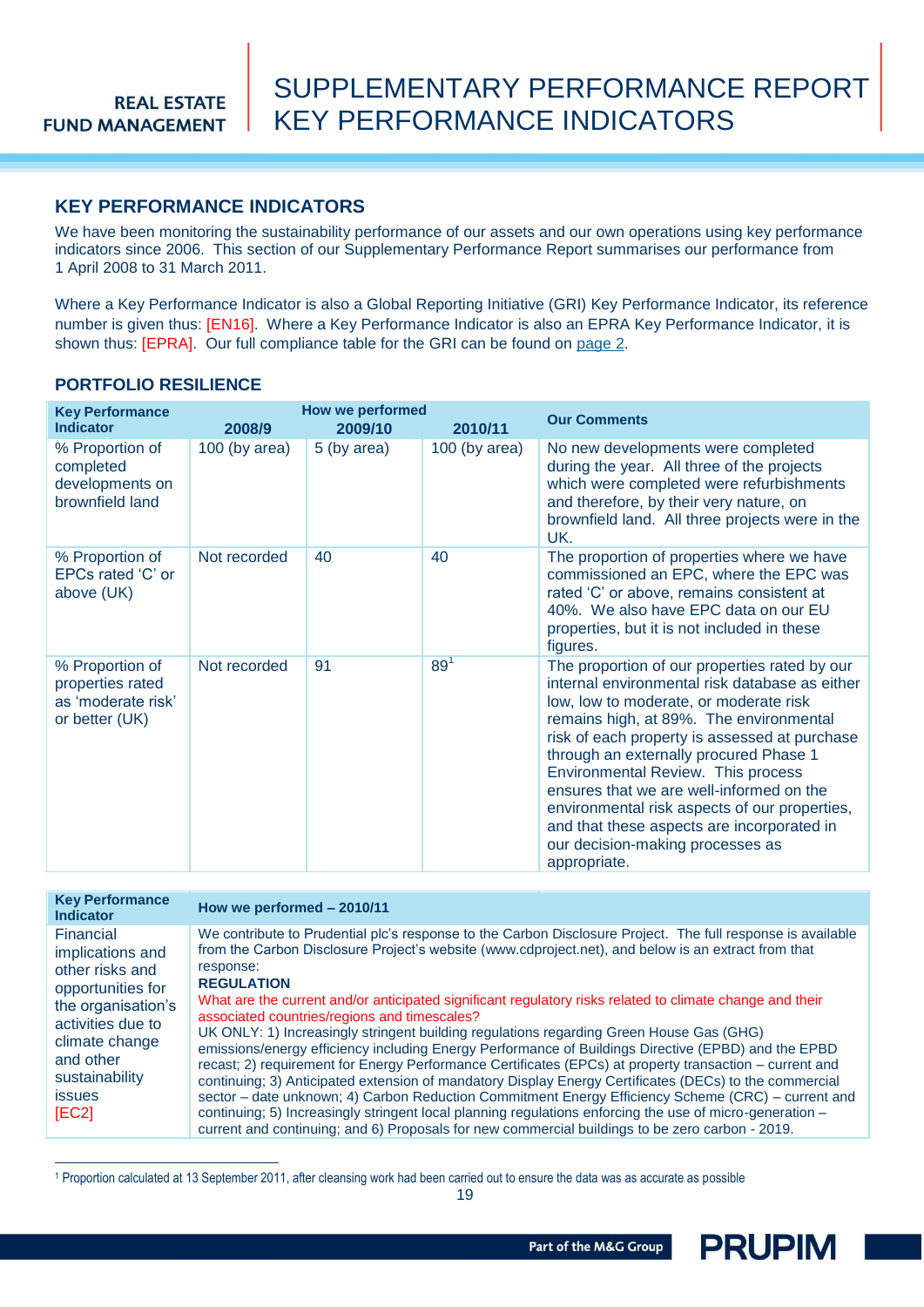## SUPPLEMENTARY PERFORMANCE REPORT KEY PERFORMANCE INDICATORS

| <b>Key Performance</b><br><b>Indicator</b>                                                                       | How we performed - 2010/11                                                                                                                                                                                                                                                                                                                                                                                                                                                                                                                                                                                                                                 |
|------------------------------------------------------------------------------------------------------------------|------------------------------------------------------------------------------------------------------------------------------------------------------------------------------------------------------------------------------------------------------------------------------------------------------------------------------------------------------------------------------------------------------------------------------------------------------------------------------------------------------------------------------------------------------------------------------------------------------------------------------------------------------------|
| Financial<br>implications and<br>other risks and<br>opportunities for<br>the organisation's<br>activities due to | Describe the ways in which the identified risks affect or could affect your business and your value chain.<br>UK ONLY: 1) Administration of CRC (paying/repaying/records/etc) creates unnecessary burden; 2)<br>Negative publicity if we fail to comply with regulations; 3) Negative publicity if we fail to improve year on<br>year in the CRC league table; and 4) Inability to complete property transactions without EPCs leading to<br>increased illiquidity of assets.<br>Financial implications associated with the identified risks<br>1) Increasing the cost of new developments and refurbishments to comply with regulations; 2) Extra cost of |
| climate change<br>and other<br>sustainability<br>issues (cont'd)                                                 | capital investment required to existing building stock in order to comply with new legislation; 3) Rise in cost<br>of CRC allowances; 4) Rising cost of sending waste to landfill; 5) Penalties/fines if we fail to comply with<br>regulations; 5) Negative impact on Prudential share price of bad publicity; and 6) cost of implementing<br>'early action metrics' to reduce impact of CRC. 7) Cost of CRC administration                                                                                                                                                                                                                                |
| [EC2]                                                                                                            | What are the current and/or anticipated significant regulatory opportunities and their associated                                                                                                                                                                                                                                                                                                                                                                                                                                                                                                                                                          |
|                                                                                                                  | countries/regions and timescales?                                                                                                                                                                                                                                                                                                                                                                                                                                                                                                                                                                                                                          |
|                                                                                                                  | UK only: 1) Introduction of Feed-in tariffs (UK Investment Property Portfolio) - immediate; 2) CRC -<br>immediate; and 3) Use of Energy Performance Certificates (EPCs) – current and ongoing.<br>Describe the ways in which the identified opportunities affect or could affect your business and your value<br>chain.                                                                                                                                                                                                                                                                                                                                    |
|                                                                                                                  | UK INVESTMENT PROPERTY PORTFOLIO: 1) Information on EPCs will be useful in stock selection; 2)<br>Information on EPCs will be used by tenants to select properties and possibly even to negotiate rental<br>discounts on the basis of a poor EPC rating; and 3) Feed-in tariffs offer additional income stream through<br>energy generation or leasing opportunities.                                                                                                                                                                                                                                                                                      |
|                                                                                                                  | Financial implications associated with the identified opportunities                                                                                                                                                                                                                                                                                                                                                                                                                                                                                                                                                                                        |
|                                                                                                                  | UK INVESTMENT PROPERTY PORTFOLIO: 1) Feed-in tariffs present the opportunity to open up a further<br>income stream.                                                                                                                                                                                                                                                                                                                                                                                                                                                                                                                                        |
|                                                                                                                  | <b>PHYSICAL</b>                                                                                                                                                                                                                                                                                                                                                                                                                                                                                                                                                                                                                                            |
|                                                                                                                  | What are the current and/or anticipated significant physical risks, and their associated countries/regions                                                                                                                                                                                                                                                                                                                                                                                                                                                                                                                                                 |
|                                                                                                                  | and timescales?                                                                                                                                                                                                                                                                                                                                                                                                                                                                                                                                                                                                                                            |
|                                                                                                                  | 1) Flooding; 2) Damage to external facing part of building structure caused by extreme weather; 3) Wind-<br>related structural damage; 4) Decreased durability and performance of materials; 5) Poorer internal<br>environment; 6) Subsidence; 7) Pressure on water resources; 8) Pressure on infrastructure; and 9) Delays                                                                                                                                                                                                                                                                                                                                |
|                                                                                                                  | to construction.                                                                                                                                                                                                                                                                                                                                                                                                                                                                                                                                                                                                                                           |
|                                                                                                                  | Describe the ways in which the identified risks affect or could affect your business and your value chain.<br>UK INVESTMENT PROPERTY PORTFOLIO: 1) Physical damage to buildings leading to decreased<br>income streams and capital value; 2) Reduced demand for buildings unable to cope with climate change,<br>leading to decreased investment returns and capital value; 3) Lost rent periods leading to decreased                                                                                                                                                                                                                                      |
|                                                                                                                  | income streams and capital value; 4) Requirement to compensate affected tenants leading to reduction in<br>profitability; and 5) Expense of repairing damage and increase in insurance premiums leading to reduction<br>in profitability.                                                                                                                                                                                                                                                                                                                                                                                                                  |
|                                                                                                                  | Financial implications associated with the identified risks                                                                                                                                                                                                                                                                                                                                                                                                                                                                                                                                                                                                |
|                                                                                                                  | UK INVESTMENT PROPERTY PORTFOLIO: 1) Higher specifications will increase cost of construction; 2)                                                                                                                                                                                                                                                                                                                                                                                                                                                                                                                                                          |
|                                                                                                                  | Decreased investment returns on buildings not sufficiently future-proofed; and 3) Future-proofed buildings<br>will be more desirable and therefore more expensive.                                                                                                                                                                                                                                                                                                                                                                                                                                                                                         |
|                                                                                                                  | What are the current and/or anticipated significant physical opportunities and their associated                                                                                                                                                                                                                                                                                                                                                                                                                                                                                                                                                            |
|                                                                                                                  | countries/regions and timescales?<br>UK INVESTMENT PROPERTY PORTFOLIO: Opportunity to develop, refurbish and manage properties                                                                                                                                                                                                                                                                                                                                                                                                                                                                                                                             |
|                                                                                                                  | sustainably - UK - immediate and ongoing.                                                                                                                                                                                                                                                                                                                                                                                                                                                                                                                                                                                                                  |
|                                                                                                                  | Describe the ways in which the identified opportunities affect or could affect your business and your value<br>chain.                                                                                                                                                                                                                                                                                                                                                                                                                                                                                                                                      |
|                                                                                                                  | UK INVESTMENT PROPERTY PORTFOLIO: Future-proofed buildings become more attractive to<br>occupiers and present greater investment returns.                                                                                                                                                                                                                                                                                                                                                                                                                                                                                                                  |
|                                                                                                                  | Financial implications associated with the identified opportunities                                                                                                                                                                                                                                                                                                                                                                                                                                                                                                                                                                                        |
|                                                                                                                  | UK INVESTMENT PROPERTY PORTFOLIO: The financial implications are the same as those for risks -<br>to develop sustainable buildings or refurbish existing stock to appropriate level will require more funding.                                                                                                                                                                                                                                                                                                                                                                                                                                             |

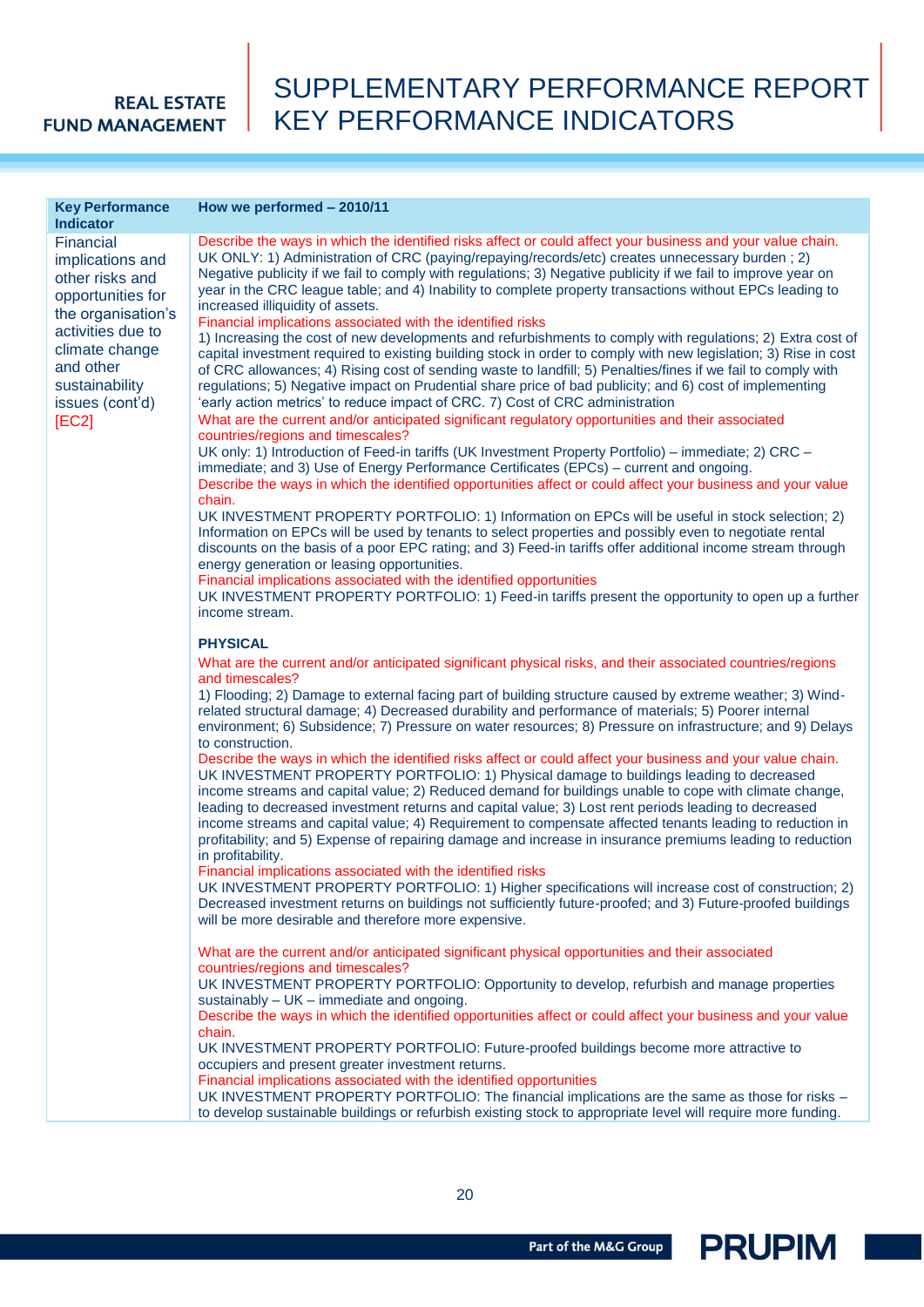## SUPPLEMENTARY PERFORMANCE REPORT KEY PERFORMANCE INDICATORS

|                                                                                                                                                                                                                                                                                                                                                                                                                                                                                                                                                                                                                                                                                                                                                                                                                                                                                                                     | <b>Key Performance</b><br><b>Indicator</b> | How we performed - 2010/11                                                                                                                                                                                                                                                                                                                                                                                                                                                                                                                                                                                                                                                                                                                                                                                                                                                                                                                                                                                                                                                                                                                                                                                                                                                                      |
|---------------------------------------------------------------------------------------------------------------------------------------------------------------------------------------------------------------------------------------------------------------------------------------------------------------------------------------------------------------------------------------------------------------------------------------------------------------------------------------------------------------------------------------------------------------------------------------------------------------------------------------------------------------------------------------------------------------------------------------------------------------------------------------------------------------------------------------------------------------------------------------------------------------------|--------------------------------------------|-------------------------------------------------------------------------------------------------------------------------------------------------------------------------------------------------------------------------------------------------------------------------------------------------------------------------------------------------------------------------------------------------------------------------------------------------------------------------------------------------------------------------------------------------------------------------------------------------------------------------------------------------------------------------------------------------------------------------------------------------------------------------------------------------------------------------------------------------------------------------------------------------------------------------------------------------------------------------------------------------------------------------------------------------------------------------------------------------------------------------------------------------------------------------------------------------------------------------------------------------------------------------------------------------|
| <b>OTHER</b><br>Financial<br>implications and<br>timescales?<br>other risks and<br>opportunities for<br>the organisation's<br>long term.<br>activities due to<br>climate change<br>UK INVESTMENT PROPERTY PORTFOLIO: Reduced investment in property.<br>and other<br>Financial implications associated with the identified risks<br>sustainability<br>issues (cont'd)<br>and 2) Reduction in value of real estate.<br>[EC2]<br>What are the current and/or anticipated other significant opportunities and their associated<br>countries/regions and timescales?<br>term; 2) Opportunity to work with occupiers to reduce whole building environmental impacts – UK –<br>property-related climate change issues - UK - immediate and ongoing.<br>chain.<br>buildings.<br>Financial implications associated with the identified opportunities<br>UK INVESTMENT PROPERTY PORTFOLIO: Cost of developing a new product. |                                            | What are the current and/or anticipated other significant risks, and their associated countries/regions and<br>UK INVESTMENT PROPERTY PORTFOLIO: Risk that property, as a physical asset is susceptible to<br>climate change, resulting in it being perceived as a less desirable investment option - global, medium to<br>Describe the ways in which the identified risks affect or could affect your business and your value chain.<br>UK INVESTMENT PROPERTY PORTFOLIO: 1) Reduction in management fees for real estate investment;<br>UK INVESTMENT PROPERTY PORTFOLIO: 1) Opportunity to launch a "green portfolio" - UK - medium<br>immediate and ongoing; and 3) Opportunity to shape and inform industry and government thinking on key<br>Describe the ways in which the identified opportunities affect or could affect your business and your value<br>UK INVESTMENT PROPERTY PORTFOLIO: 1) The provision of a "green property portfolio" could identify<br>PRUPIM as a forward-thinking and innovative business and unlock new business; 2) The provision of<br>future-proofed properties could establish PRUPIM as a landlord of choice for high-profile organisations who<br>recognise the embedded benefits in the enhanced reputation gained through occupying more sustainable |

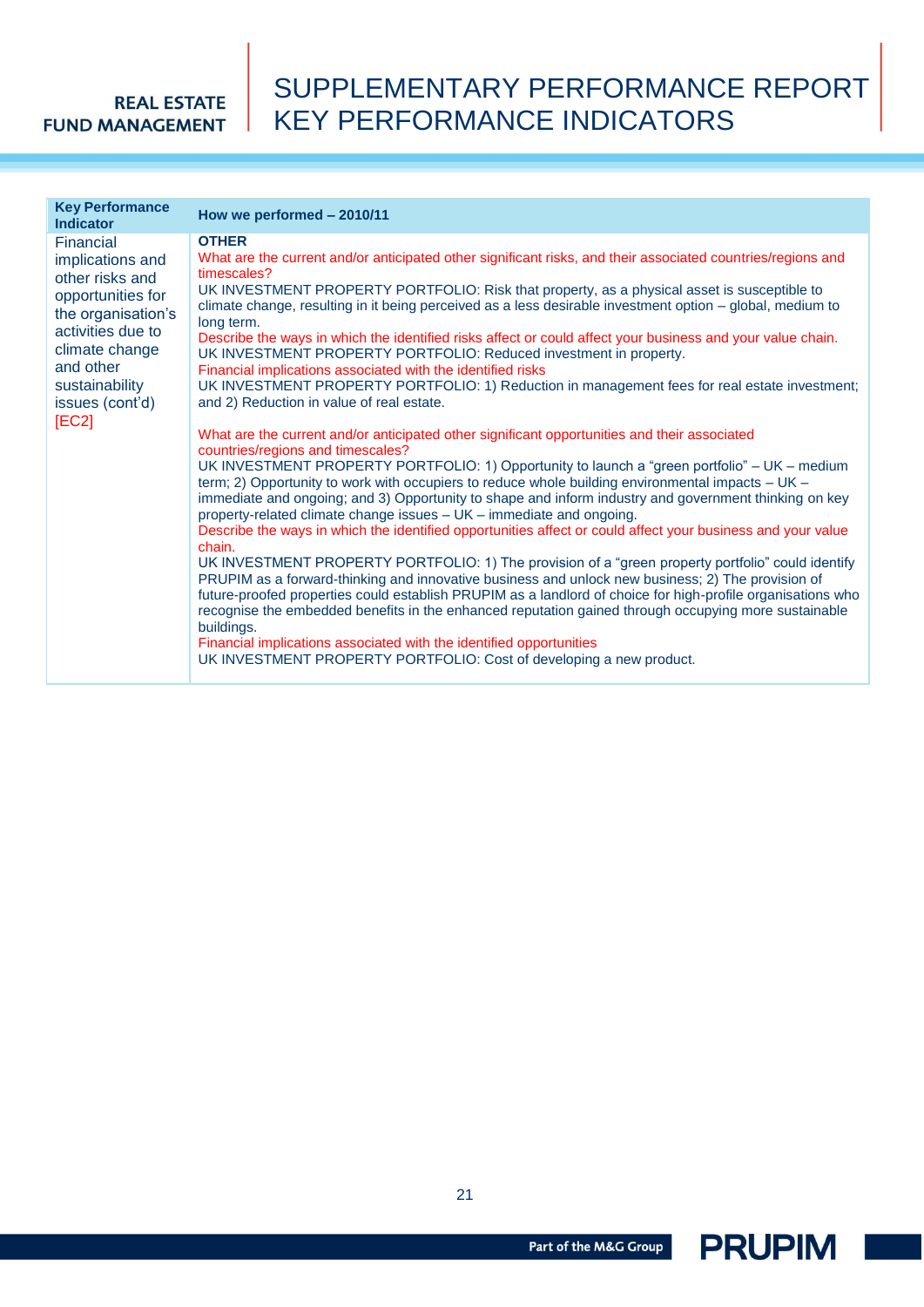#### <span id="page-21-0"></span>**ENVIRONMENTAL DATA QUALIFYING NOTES**

Organisational Boundaries: We have included data from assets where we have operational control. In some instances, this includes assets which are part-owned as joint ventures; in these cases, we have included data as we have management control of the properties.

Entire Portfolio: Where appropriate, we provide absolute indicators, which include data for all properties which consumed the utility/resource in question at any point between 1 April 2008 and 31 March 2011. These indicators enable us to compare the impact of the entire portfolio over time.

The Entire Portfolio category includes the 27 ISO 14001 offices and 10 shopping centres detailed below that we owned on 31 March 2010, as well as additional properties that had a utility supply at any point between 1 April 2008 and 31 March 2010, and for the first time, properties in our USA and European portfolios. These additional properties number 164 and are not included in all performance indicators. This is because, generally, we provide limited or no landlord services at these premises and it is challenging for PRUPIM accurately to monitor, influence or control operational performance and occupier behaviour at these sites. Furthermore, the relatively small size of these properties in comparison to ISO 14001 offices and shopping centres means that they collectively account for a relatively small proportion of the overall impact of the portfolio. In 2010/11, for example, these 164 properties collectively accounted for 16% of our total energy consumption.

Like-for-like analysis: Where possible, the sustainability performance of our assets has also been analysed on a likefor-like basis. These analyses only include properties where reasonable quality, comparable data is available for the full period 1 April 2008 and 31 March 2011. The scope of each like-for-like indicator is defined within the title of each indicator and refers to the following asset classes:

Shopping Centres: Unless otherwise stated, this category covers all 10 UK shopping centres (with a total net lettable area of 497,580 m<sup>2</sup>, and common parts covering 142,064m<sup>2</sup>) that we owned on 31 March 2011 which were managed on our behalf by Interserve. The relatively large size of these properties means that they account for a significant amount of the overall impact of our entire UK portfolio. Further, the direct management arrangements in place with Interserve means that as a landlord we have an opportunity to influence or control operational performance and occupier behaviour at these sites. All 10 shopping centres are certified to PAS 99, an integrated management system which incorporates ISO 14001, the international standard for environmental management. One of our shopping centres includes an office tower, data from which is not included in the Shopping Centre like-for-like analysis.

ISO 14001 Offices: Unless otherwise stated, this category covers 27 large, multi-let ISO 14001 accredited offices in the UK, which we owned on 31 March 2011 which were managed on our behalf by EMCOR (with a total net lettable area of 322,463 m<sup>2</sup>). PRUPIM had 31 ISO 14001 offices during the period, but four were excluded from the like-for-like analysis. This is because one was not owned in the baseline year and three have undergone significant refurbishment during the three-year period and therefore data is not comparable at this point. The relatively large size of these properties means that they also account for a significant amount of the overall impact of our entire UK portfolio. Furthermore, although the facilities management of these properties is outsourced, the direct management arrangements in place means that as a landlord we have an opportunity to influence or control operational performance and occupier behaviour at these sites.

Landlord/Tenant Arrangements: As a fund manager, PRUPIM provides energy to tenants on behalf of the funds (ie, the landlords). We indicate against the performance indicators whether data includes utilities or other services purchased on behalf of, and for the use of, tenants. Information is provided in the indicators as to whether tenant data is included. In future years, we will be looking to provide a more detailed split between landlord and tenant use.

Our existing targets for energy, waste and water performance relate to the data we gather which includes tenant consumption. Here too, we will be looking in future years to report separately on landlord consumption and tenant consumption, and to set targets that relate specifically to "landlord only" consumption.

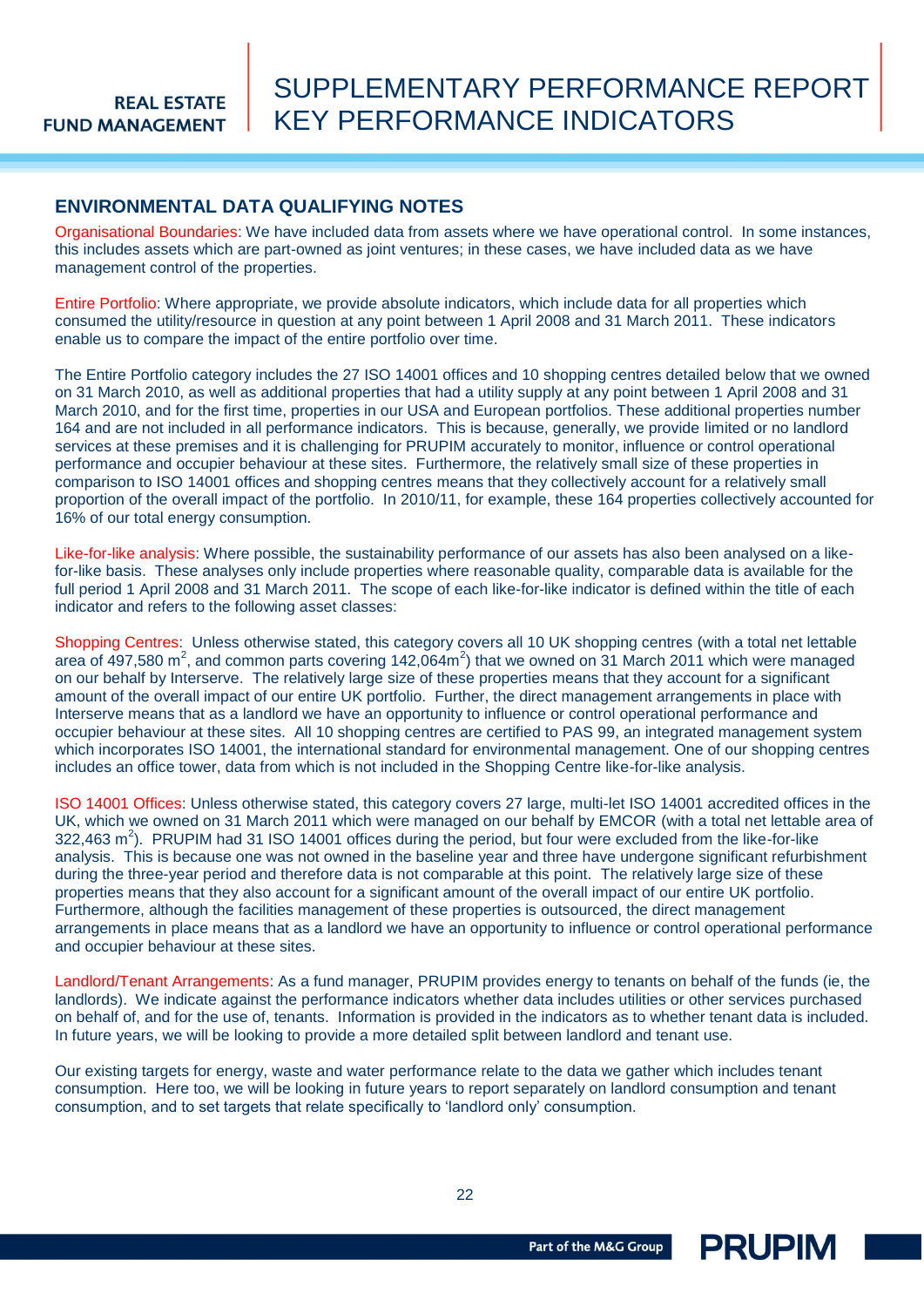## SUPPLEMENTARY PERFORMANCE REPORT KEY PERFORMANCE INDICATORS

Performance trends have been analysed since 1 April 2008 and are presented in the following tables. Please note that figures from 2008/9 were based on calendar year reporting periods, and have been recalculated to conform with our sustainability reporting period of 1 April to 31 March.

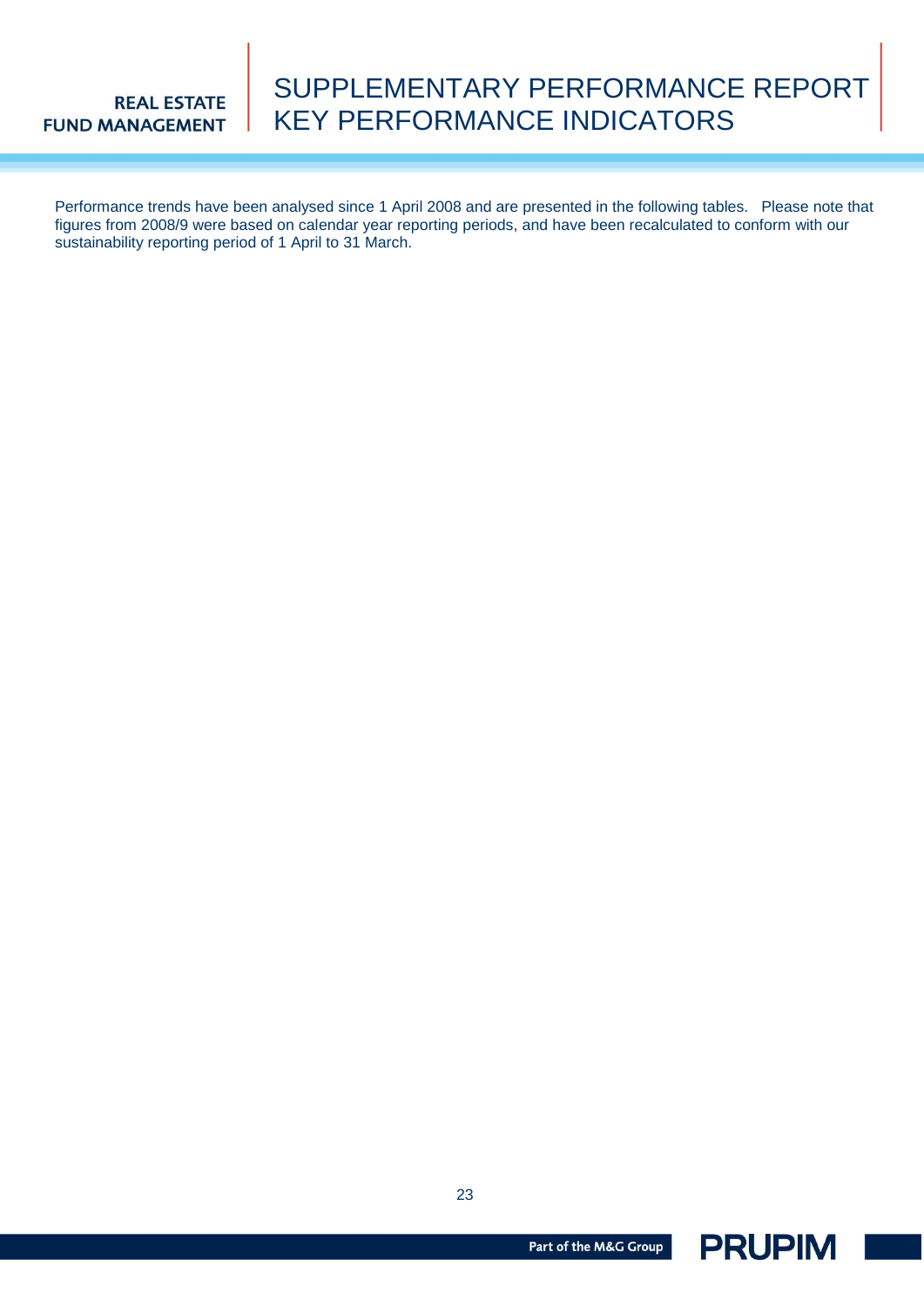## SUPPLEMENTARY PERFORMANCE REPORT KEY PERFORMANCE INDICATORS

#### <span id="page-23-0"></span>**ENVIRONMENTAL IMPROVEMENTS**

| <b>ENERGY</b>                                                                      |                                                                                                              |                                                                                                              |                                                                                                                |                                                                                                                                                                                                                                                                                                                                                                                                                                                                                                                                                                                                                                                                                                                                                                              |  |
|------------------------------------------------------------------------------------|--------------------------------------------------------------------------------------------------------------|--------------------------------------------------------------------------------------------------------------|----------------------------------------------------------------------------------------------------------------|------------------------------------------------------------------------------------------------------------------------------------------------------------------------------------------------------------------------------------------------------------------------------------------------------------------------------------------------------------------------------------------------------------------------------------------------------------------------------------------------------------------------------------------------------------------------------------------------------------------------------------------------------------------------------------------------------------------------------------------------------------------------------|--|
| <b>Key</b><br><b>Performance</b>                                                   | 2008/9                                                                                                       | How we performed<br>2009/10                                                                                  | 2010/11                                                                                                        | <b>Our Comments</b>                                                                                                                                                                                                                                                                                                                                                                                                                                                                                                                                                                                                                                                                                                                                                          |  |
| <b>Indicator</b>                                                                   |                                                                                                              |                                                                                                              |                                                                                                                |                                                                                                                                                                                                                                                                                                                                                                                                                                                                                                                                                                                                                                                                                                                                                                              |  |
| entire portfolio over time.                                                        |                                                                                                              |                                                                                                              |                                                                                                                | Absolute values: The data analysed to calculate absolute indicators includes all properties which consumed energy<br>at any point from 1 April 2008 to 31 March 2011. This type of analysis enables us to compare the impact of our                                                                                                                                                                                                                                                                                                                                                                                                                                                                                                                                          |  |
| Direct energy<br>consumption by<br>primary energy<br>source (kWh)<br>[EN3, EPRA]   | 82,106,146<br>Of which<br>qas:<br>81,311,156<br>Fuel oil:<br>794,991                                         | 70,075,025<br>Of which<br>qas:<br>69,815,457<br>Fuel oil:<br>259,569                                         | 76,918,401<br>Of which<br>qas:<br>75,301,567<br>Fuel oil:<br>1,616,834                                         | This data set includes energy (gas and fuel oil)<br>consumed as follows:<br>2008/09 - all UK and all US properties where we<br>purchase direct energy<br>2009/10 - all UK and all US properties where we<br>purchase direct energy<br>2010/11 - all UK and all US properties where we<br>purchase direct energy; data for our European<br>properties was available for this year, but only on a<br>calendar year basis and therefore is not incorporated in<br>this data set. We will be looking to include this data in<br>the correct format in future years.<br>These figures include gas purchased for tenants for<br>their direct use. In the UK, some fuel oil data from<br>previous years has not been recorded.                                                      |  |
| Indirect energy<br>consumption by<br>primary energy<br>source (kWh)<br>[EN4, EPRA] | 158,333,187<br>Of which<br>electricity:<br>157,983,960<br><b>District</b><br>heating/<br>cooling:<br>349,227 | 145,189,806<br>Of which<br>electricity:<br>145,010,994<br><b>District</b><br>heating/<br>cooling:<br>178,813 | 153,292,624<br>Of which<br>electricity:<br>150,065,352<br><b>District</b><br>heating/<br>cooling:<br>3,227,272 | This data set includes energy (electricity and district<br>heating and cooling) consumed as follows:<br>2008/09 - all UK and US properties where we purchase<br>direct energy;<br>2009/10 - all UK and all US properties where we<br>purchase direct energy;<br>2010/11 - all UK and all US properties where we<br>purchase direct energy, 4 out of 5 European properties<br>where we purchase electricity and both of the two<br>European properties where we purchase district heating<br>and cooling<br>This data set does not include electricity consumption<br>at our Head Office, which is detailed separately (see<br>page 33).<br>Energy consumption showed a 6% increase over the<br>preceding reporting year, although the longer-term<br>trend remains downward. |  |

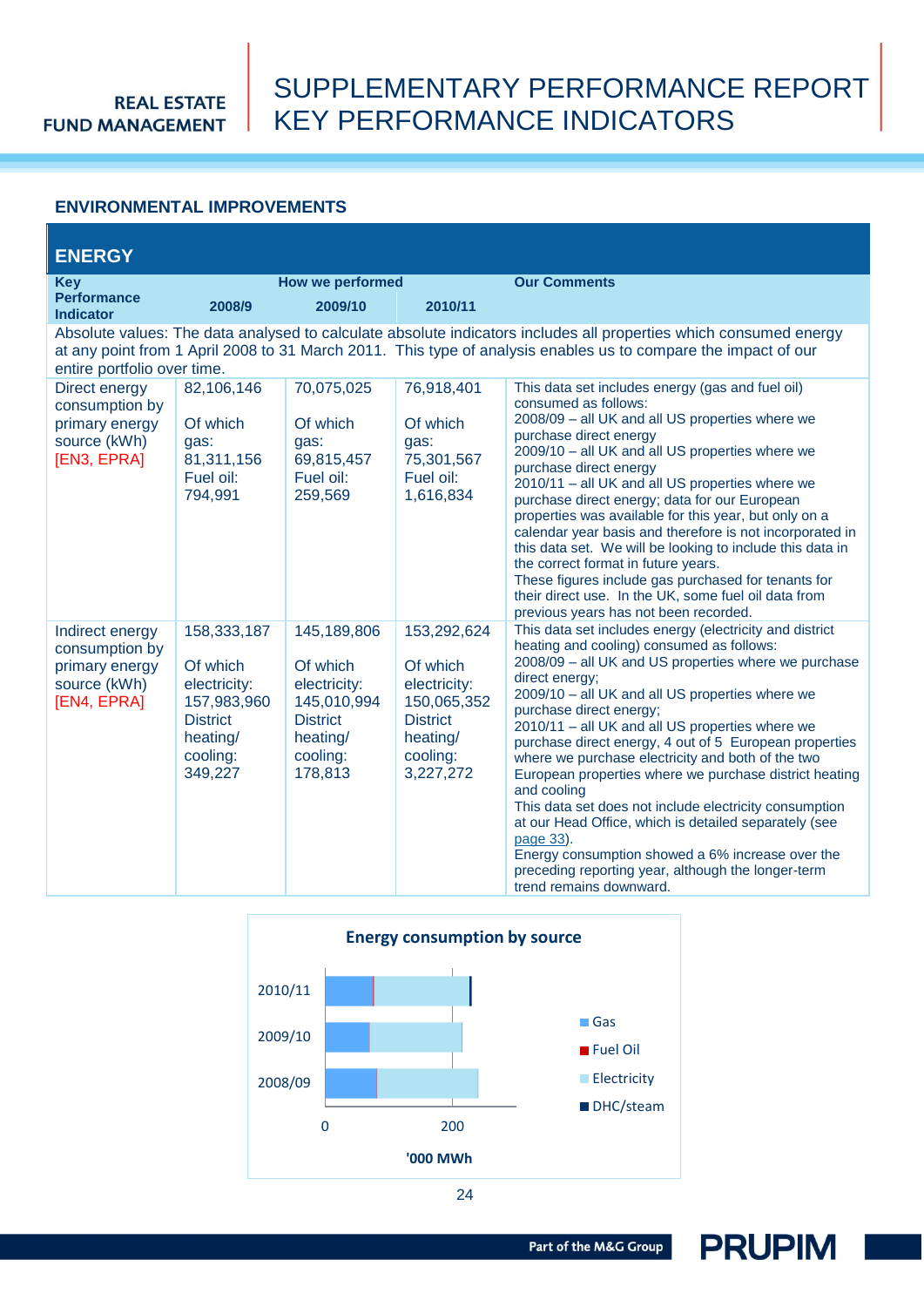## SUPPLEMENTARY PERFORMANCE REPORT KEY PERFORMANCE INDICATORS

| <b>ENERGY</b>                                                                                      |        |                                    |         |                                                                                                                                                                                                                                                                                                                                                                                                                                                                                                                                                                                                     |
|----------------------------------------------------------------------------------------------------|--------|------------------------------------|---------|-----------------------------------------------------------------------------------------------------------------------------------------------------------------------------------------------------------------------------------------------------------------------------------------------------------------------------------------------------------------------------------------------------------------------------------------------------------------------------------------------------------------------------------------------------------------------------------------------------|
| <b>Key Performance</b><br><b>Indicator</b>                                                         | 2008/9 | <b>How we performed</b><br>2009/10 | 2010/11 | <b>Our Comments</b>                                                                                                                                                                                                                                                                                                                                                                                                                                                                                                                                                                                 |
| compare the performance of our assets over time.                                                   |        |                                    |         | Like-for-like values: the data analysed to calculate like-for-like indicators includes properties that have complete and<br>accurate energy data for the entire period 1 April 2008 to 31 March 2011. This type of analysis enables us to                                                                                                                                                                                                                                                                                                                                                           |
| <b>Building energy</b><br>intensity:<br>shopping centres<br>(kWh/m <sup>2</sup> )<br>[CRE1, EPRA]  | 352.2  | 302.2                              | 355.9   | This data set includes energy consumption at<br>the 10 UK shopping centres that we owned<br>consistently between 1 April 2008 and 31<br>March 2011. Building energy encompasses<br>gas, electricity and fuel oil consumption at the<br>buildings, including a small amount of<br>tenants' energy consumption, and is<br>normalised against the floor area of the<br>centres' common parts (142,064 m <sup>2</sup> ). Energy<br>intensity at shopping centres shows a decline<br>in performance over the years. We will be<br>addressing this with the introduction of<br>property-specific targets. |
| <b>Building energy</b><br>intensity: ISO<br>14001 offices<br>(kWh/m <sup>2</sup> )<br>[CRE1, EPRA] | 278.1  | 246.4                              | 249.4   | This data set includes consumption at the 27<br>ISO14001 accredited UK office buildings that<br>we owned consistently between 1 April 2008<br>and 31 March 2011. Building energy<br>encompasses gas, electricity and fuel oil<br>consumption at the buildings, and includes<br>tenants' energy consumption. In future years<br>we will look to provide a more detailed split of<br>this data. Performance has deteriorated<br>slightly since the previous year but the longer<br>term trend is still downward.                                                                                      |



25

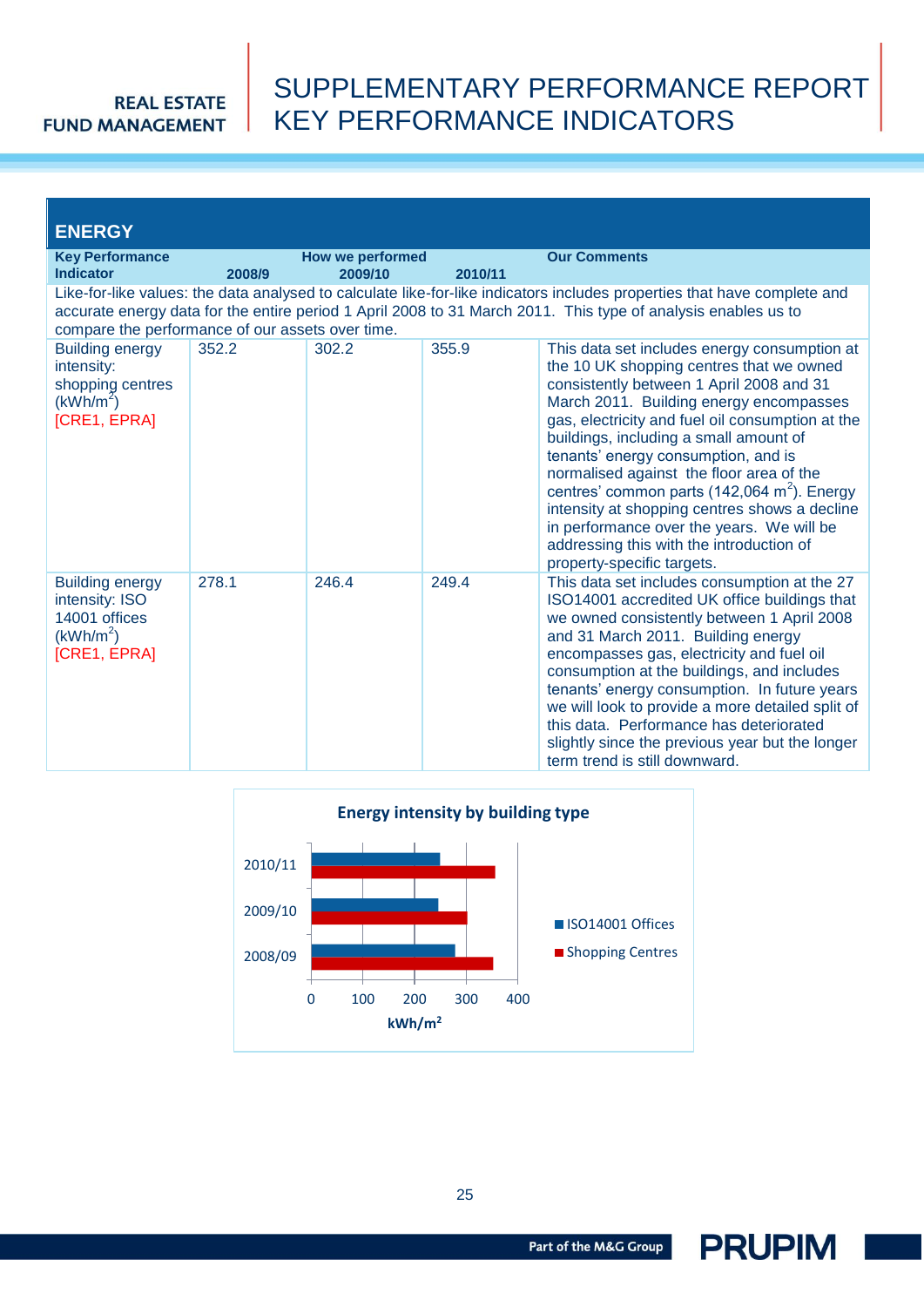$\overline{a}$ 

## SUPPLEMENTARY PERFORMANCE REPORT KEY PERFORMANCE INDICATORS

| <b>GREENHOUSE GAS EMISSIONS</b>                                                                                                                                                                                                                                    |                                                               |                                                              |                                                              |                                                                                                                                                                                                                                                                                                                                                                                                                            |  |
|--------------------------------------------------------------------------------------------------------------------------------------------------------------------------------------------------------------------------------------------------------------------|---------------------------------------------------------------|--------------------------------------------------------------|--------------------------------------------------------------|----------------------------------------------------------------------------------------------------------------------------------------------------------------------------------------------------------------------------------------------------------------------------------------------------------------------------------------------------------------------------------------------------------------------------|--|
| <b>Key Performance</b><br><b>Indicator</b>                                                                                                                                                                                                                         | 2008/9                                                        | How we performed<br>2009/10                                  | 2010/11                                                      | <b>Our Comments</b>                                                                                                                                                                                                                                                                                                                                                                                                        |  |
| Absolute values: The data analysed to calculate absolute indicators includes all properties which consumed energy<br>at any point from 1 April 2008 to 31 March 2011. This type of analysis enables us to compare the impact of our<br>entire portfolio over time. |                                                               |                                                              |                                                              |                                                                                                                                                                                                                                                                                                                                                                                                                            |  |
| <b>Total direct and</b><br>indirect<br>greenhouse gas<br>emissions by<br>weight. This<br>includes scopes 1<br>& 2 of the GHG<br>protocol <sup>2</sup><br>(tonnes, $CO2e$ )<br>[EN16, EPRA]                                                                         | Total:<br>101,124<br>Indirect:<br>79,086<br>Direct:<br>22,037 | Total:<br>84,885<br>Indirect:<br>71,909<br>Direct:<br>12,946 | Total:<br>87,133<br>Indirect:<br>72,744<br>Direct:<br>14.359 | This data set represents greenhouse gas<br>emissions from all energy consumption (gas,<br>fuel oil, electricity, district heating and<br>cooling) at UK and US properties in 2008/09<br>and 2009/10, and UK, US and EU properties<br>in 2010/11. It does not include greenhouse<br>gas emissions from energy consumption at<br>our Head Office or from our business travel,<br>which is detailed separately (see page 34). |  |

Like-for-like values: the data analysed to calculate like-for-like indicators includes properties that have complete and accurate energy data for the entire period 1 April 2008 to 31 March 2011. This type of analysis enables us to compare the performance of our assets over time.

| <u>oomparo ino ponomianoo or oar aoooio ovor impor</u>                                                                        |        |        |        |                                                                                                                                                                                                                                                                                                            |
|-------------------------------------------------------------------------------------------------------------------------------|--------|--------|--------|------------------------------------------------------------------------------------------------------------------------------------------------------------------------------------------------------------------------------------------------------------------------------------------------------------|
| Greenhouse gas<br>emissions<br>intensity from<br>buildings:<br>shopping centres<br>(kq CO2e/m <sup>2</sup> )<br>[CRE3, EPRA]  | 121.48 | 105.89 | 111.55 | This data set draws on energy consumption<br>data at the 10 UK shopping centres that we<br>owned consistently between 1 April 2008 and<br>31 March 2011. Building energy<br>encompasses gas, electricity and fuel oil<br>consumption at the buildings, where common<br>parts cover 142,046m <sup>2</sup> . |
| Greenhouse gas<br>emissions<br>intensity from<br>buildings: ISO<br>14001 offices<br>(kq CO2e/m <sup>2</sup> )<br>[CRE3, EPRA] | 108.49 | 96.90  | 97.20  | This data set draws on energy consumption<br>data at the 27 UK offices accredited to ISO<br>14001, that we owned consistently between 1<br>April 2008 and 31 March 2011. Building<br>energy encompasses gas, electricity and fuel<br>oil consumption at the buildings, which cover<br>$322.463m2$ .        |



<sup>&</sup>lt;sup>2</sup> In accordance with the World Resources Institutes' Greenhouse Gas (GHG) protocol, 'scope 1' or 'direct emissions' are emissions from sources that are owned or controlled by PRUPIM such as natural gas, gas oil and propane consumed on-site. 'Scope 2' or 'indirect emissions' are emissions that result from PRUPIM's activities but are owned or controlled by another organisation such as GHG emissions from the generation of electricity that is supplied to and consumed at PRUPIM's properties. For more information see [http://www.ghgprotocol.org.](http://www.ghgprotocol.org/) UK emissions are calculated using Defra's 2011 figures; overseas emissions factors are provided by our on-site teams.

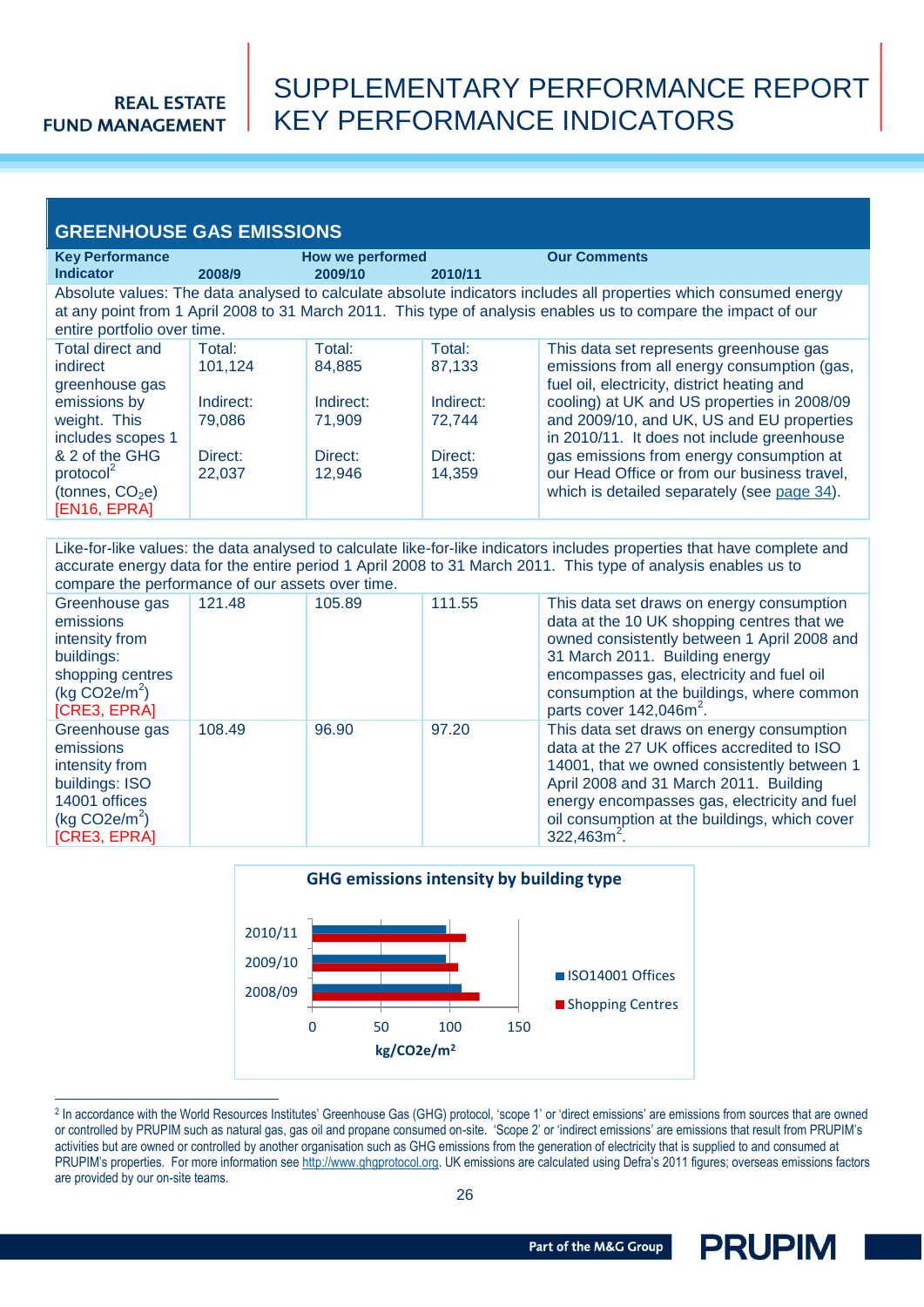## SUPPLEMENTARY PERFORMANCE REPORT KEY PERFORMANCE INDICATORS

| <b>WASTE</b>                                                           |                                            |                                            |                                            |                                                                                                                                                                                                                                                                                                                                                                                                                                                                                                                                                                                                                                      |
|------------------------------------------------------------------------|--------------------------------------------|--------------------------------------------|--------------------------------------------|--------------------------------------------------------------------------------------------------------------------------------------------------------------------------------------------------------------------------------------------------------------------------------------------------------------------------------------------------------------------------------------------------------------------------------------------------------------------------------------------------------------------------------------------------------------------------------------------------------------------------------------|
| <b>Key Performance</b><br><b>Indicator</b>                             | 2008/9                                     | How we performed<br>2009/10                | 2010/11                                    | <b>Our Comments</b>                                                                                                                                                                                                                                                                                                                                                                                                                                                                                                                                                                                                                  |
| us to compare the impact of our portfolio over time.                   |                                            |                                            |                                            | Absolute values: The data analysed to calculate absolute indicators includes all properties where we were<br>responsible for waste management at any point from 1 April 2008 to 31 March 2011. This type of analysis enables                                                                                                                                                                                                                                                                                                                                                                                                         |
| Total weight of<br>waste by disposal<br>route (tonnes)<br>[EN22, EPRA] | Recycled:<br>3,543<br>Landfilled:<br>8,492 | Recycled:<br>6,297<br>Landfilled:<br>8,189 | Recycled:<br>6,199<br>Landfilled:<br>7,005 | This data relates to waste at shopping<br>centres and ISO 14001 accredited offices,<br>where we, through our facilities managers,<br>have responsibility for collection and disposal<br>of waste. Waste data incorporates tenants'<br>waste and waste from buildings' common<br>parts. Our aim is two-fold; firstly, to reduce<br>the amount of waste generated at our assets<br>- which we seek to achieve by education of<br>and co-operation with our occupiers, and<br>secondly, to ensure that as little of it as<br>possible is sent to landfill - which we seek to<br>achieve through our facilities management<br>companies. |
| Percentage of<br>waste by disposal<br>route<br>[EPRA]                  | 29%                                        | 43%                                        | 47%                                        | This data relates to waste at shopping<br>centres and ISO 14001 accredited offices,<br>where we, through our facilities managers,<br>have responsibility for collection and disposal<br>of waste.                                                                                                                                                                                                                                                                                                                                                                                                                                    |



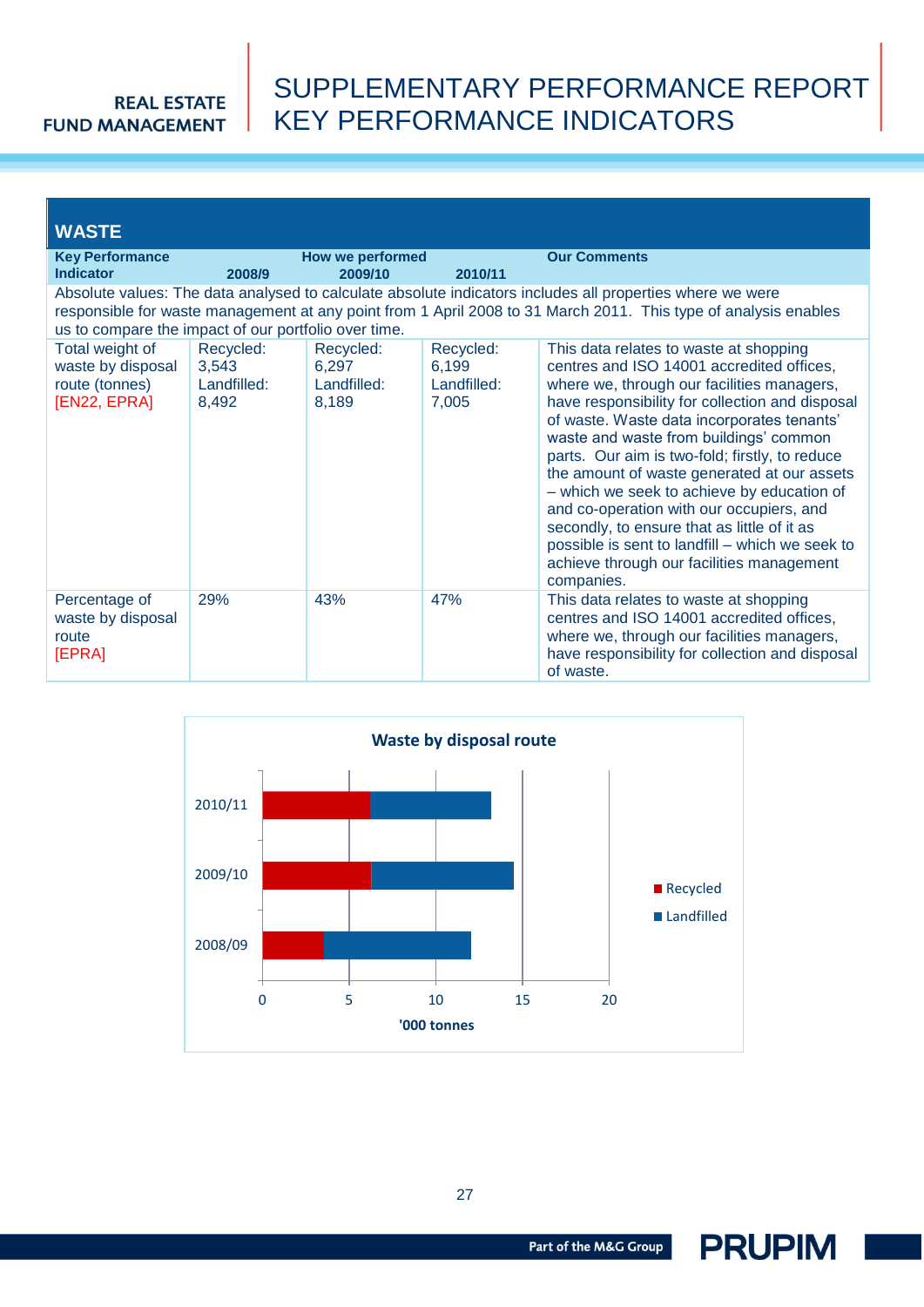# SUPPLEMENTARY PERFORMANCE REPORT KEY PERFORMANCE INDICATORS

| <b>WATER</b>                                                                           |         |                  |         |                                                                                                                                                                                                                                                                                                            |
|----------------------------------------------------------------------------------------|---------|------------------|---------|------------------------------------------------------------------------------------------------------------------------------------------------------------------------------------------------------------------------------------------------------------------------------------------------------------|
| <b>Key Performance</b><br><b>Indicator</b>                                             |         | How we performed |         | <b>Our Comments</b>                                                                                                                                                                                                                                                                                        |
|                                                                                        | 2008/9  | 2009/10          | 2010/11 |                                                                                                                                                                                                                                                                                                            |
| portfolio over time.                                                                   |         |                  |         | Absolute values: The data analysed to calculate absolute indicators includes all properties which consumed water at<br>any point from 1 April 2008 to 31 March 2011. This type of analysis enables us to compare the impact of our entire                                                                  |
| <b>Total water</b><br>consumption $(m^3)$<br>of the entire<br>portfolio<br>[EN8, EPRA] | 680.035 | 649.170          | 609,423 | This data set includes water consumed as follows:<br>2008/09 - all UK and US properties where we<br>purchase water<br>2009/10 – all UK and US properties where we<br>purchase water<br>2010/11 - all UK and US properties where we<br>purchase water, 3 out of 4 EU properties where we<br>purchase water. |



Like-for-like values: the data analysed to calculate like-for-like indicators includes groups of similar asset classes that have complete and reasonably accurate water consumption data for the entire period 1 April 2008 to 31 March 2011. This type of analysis enables us to compare the performance of our assets over time.

| Water efficiency<br>of shopping<br>centres<br>(litres/visitor)<br><b>[CRE2, EPRA]</b> | 0.14 | 0.13 | 0.12 | Calculated using water consumption at the<br>10 UK shopping centre assets which were<br>consistently held between 1 April 2008 and<br>31 March 2011. This indicator shows a<br>consistent improvement, and we will ensure<br>this continues by introducing property-<br>specific targets.                                                                   |
|---------------------------------------------------------------------------------------|------|------|------|-------------------------------------------------------------------------------------------------------------------------------------------------------------------------------------------------------------------------------------------------------------------------------------------------------------------------------------------------------------|
| Water efficiency<br>of ISO 14001<br>offices ( $litre/m2$ )<br><b>[CRE2, EPRA]</b>     | 444  | 541  | 488  | Calculated using water consumption at the<br>27 UK office properties accredited to ISO<br>14001, which were consistently held between<br>1 April 2008 and 31 March 2011. This<br>indicator shows an improvement over the last<br>year but a longer-term deterioration in<br>performance, which we will address by<br>introducing property-specific targets. |

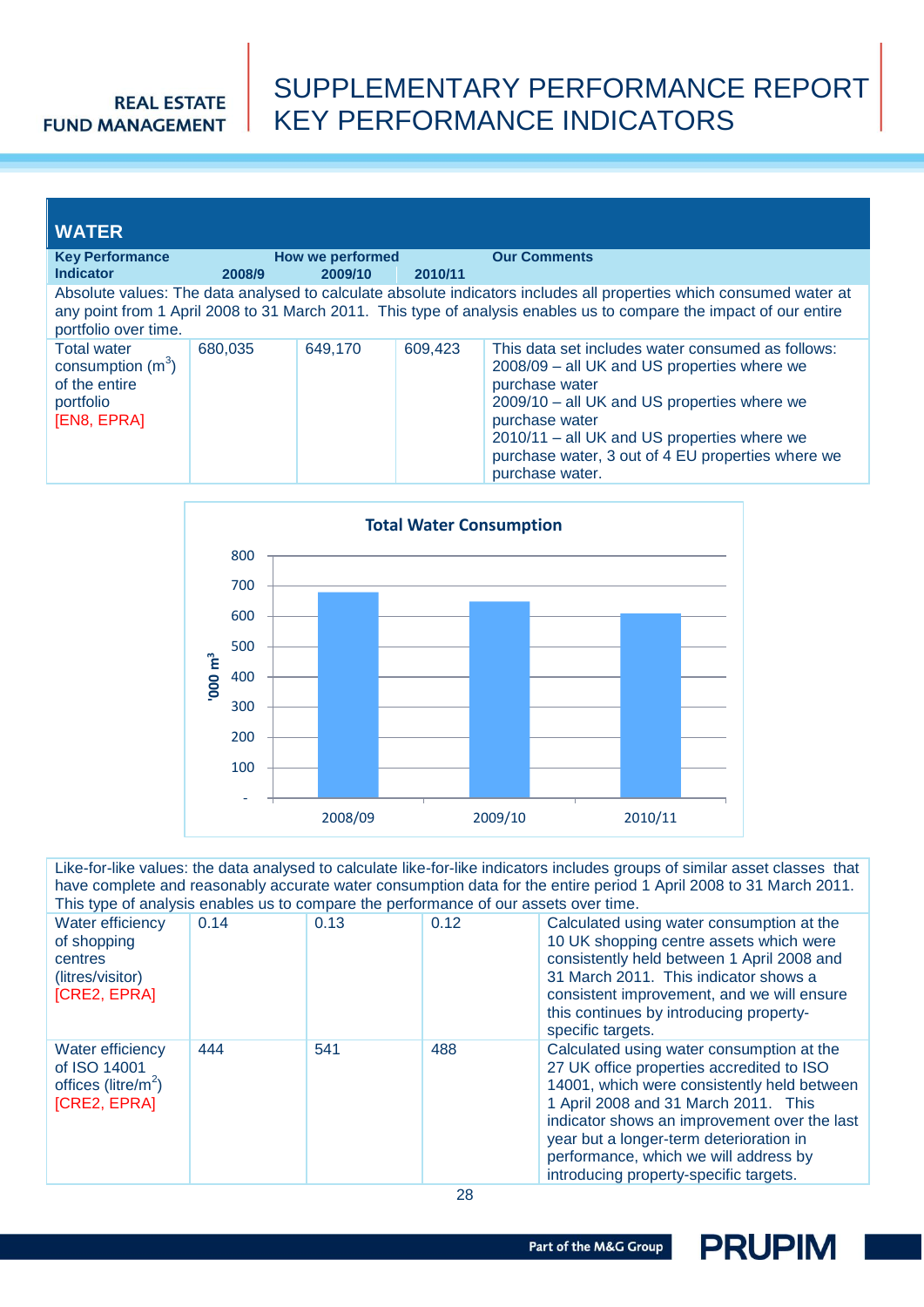## SUPPLEMENTARY PERFORMANCE REPORT KEY PERFORMANCE INDICATORS

#### **REGULATORY COMPLIANCE – ENVIRONMENTAL Key Performance Indicator How we performed <b>COU** Comments **2008/9 2009/10 2010/11 Significant** pollution incidents and fines or penalties from the **Environment** Agency 0 0 0 We believe that pollution incidents can be avoided by following environmental management procedures and we ensure that these are in place at all our developments and held assets. We also expect the same standards of our principal and subcontractors who undertake work on our behalf.

29

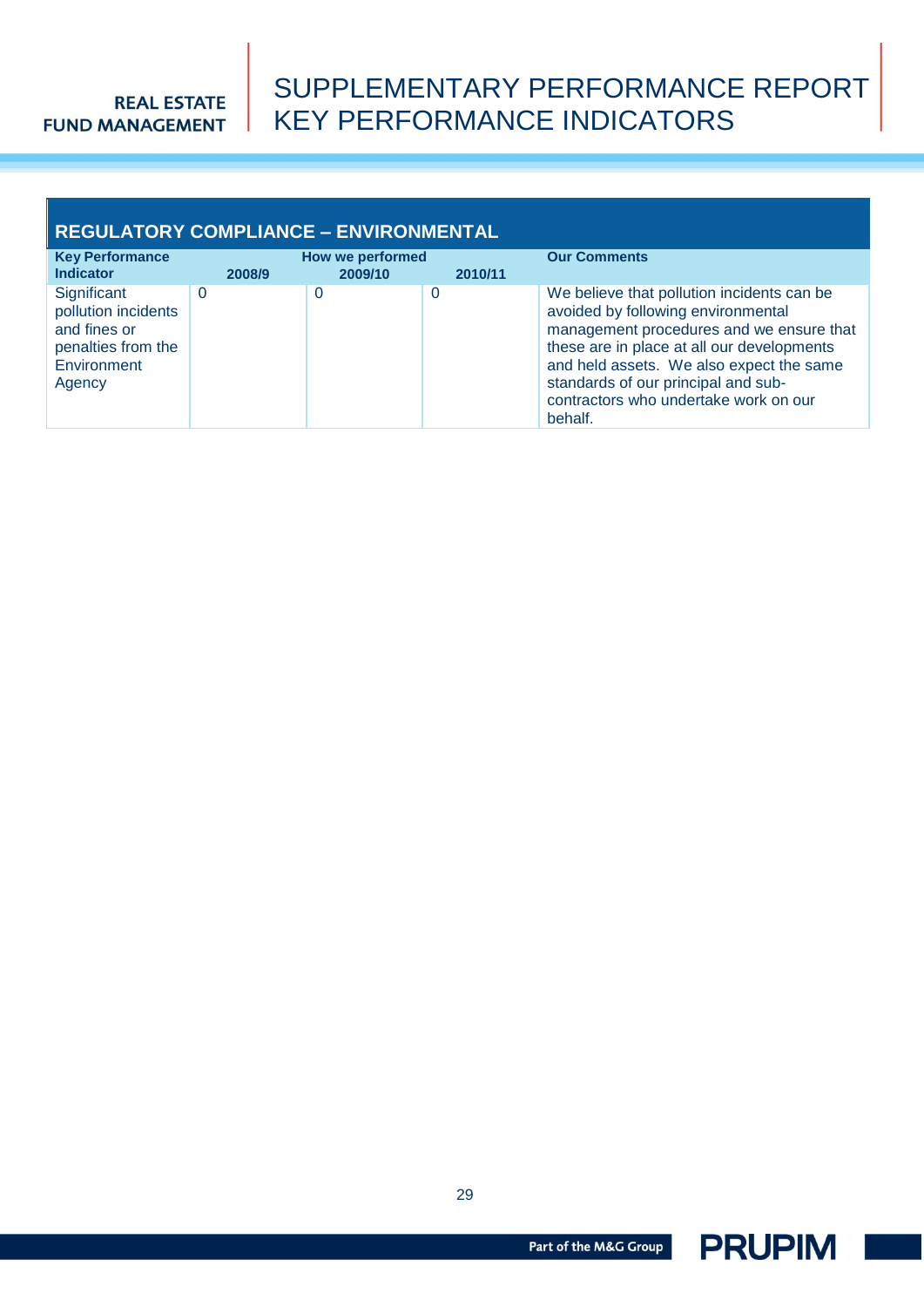$\overline{a}$ 

## SUPPLEMENTARY PERFORMANCE REPORT KEY PERFORMANCE INDICATORS

#### <span id="page-29-0"></span>**STRONG RELATIONSHIPS**

| <b>REGULATORY COMPLIANCE<sup>3</sup></b>                                                                                                |          |                                    |                |                                                                                                                                                                                                                                                                                   |  |
|-----------------------------------------------------------------------------------------------------------------------------------------|----------|------------------------------------|----------------|-----------------------------------------------------------------------------------------------------------------------------------------------------------------------------------------------------------------------------------------------------------------------------------|--|
| <b>Key Performance</b><br><b>Indicator</b>                                                                                              | 2008/9   | <b>How we performed</b><br>2009/10 | 2010/11        | <b>Our Comments</b>                                                                                                                                                                                                                                                               |  |
| <b>RIDDOR</b><br>accidents at<br>managed<br>properties <sup>4</sup>                                                                     | 29       | 4                                  | 12             | There were 10 RIDDOR accidents at<br>shopping centres, and two at ISO14001<br>properties, a regrettable deterioration in this<br>indicator. We continue to work with our<br>property managers to reduce the number of<br>accidents in our portfolio to an absolute<br>minimum.    |  |
| <b>RIDDOR</b> accident<br>rate for shopping<br>centres (ratio of<br><b>RIDDORs</b> per<br>million visitors)                             | 1:4.4    | 1:50                               | 1:12           | Disappointingly, the RIDDOR accident rate at<br>shopping centres has increased. However,<br>we continue to work with our shopping centre<br>facilities management provider, Interserve, to<br>minimise the number of accidents across the<br>portfolio.                           |  |
| Enforcement<br>notices served for<br>customer related<br>incidents                                                                      | $\Omega$ | $\Omega$                           | $\overline{0}$ | We continue to work with our occupiers to<br>ensure they are aware of and adhere to our<br>Health & Safety standards, and the<br>continuing lack of enforcement notices<br>means that our tenants are committed to<br>operating safe practices while occupying our<br>properties. |  |
| <b>Total community</b><br>contributions<br>through planning<br>agreements with<br>local authorities<br>(including Section<br>$106$ ). £ | 373,000  | 506,500                            | $\overline{0}$ | No such contributions were made during the<br>course of the year as there were no<br>appropriate development projects in train.                                                                                                                                                   |  |



<sup>&</sup>lt;sup>3</sup> Regulatory compliance for our portfolio includes all UK shopping centres managed by Interserve, all offices accredited to ISO 14001 managed by EMCOR during the reporting period, and our own office at City Place House in London

<sup>&</sup>lt;sup>4</sup> The Reporting of Injuries, Diseases and Dangerous Occurrences Regulations 1995 (RIDDOR), place a legal duty on employees to report work-related deaths, major injuries or over-three-days injuries, work-related diseases, and dangerous occurrences.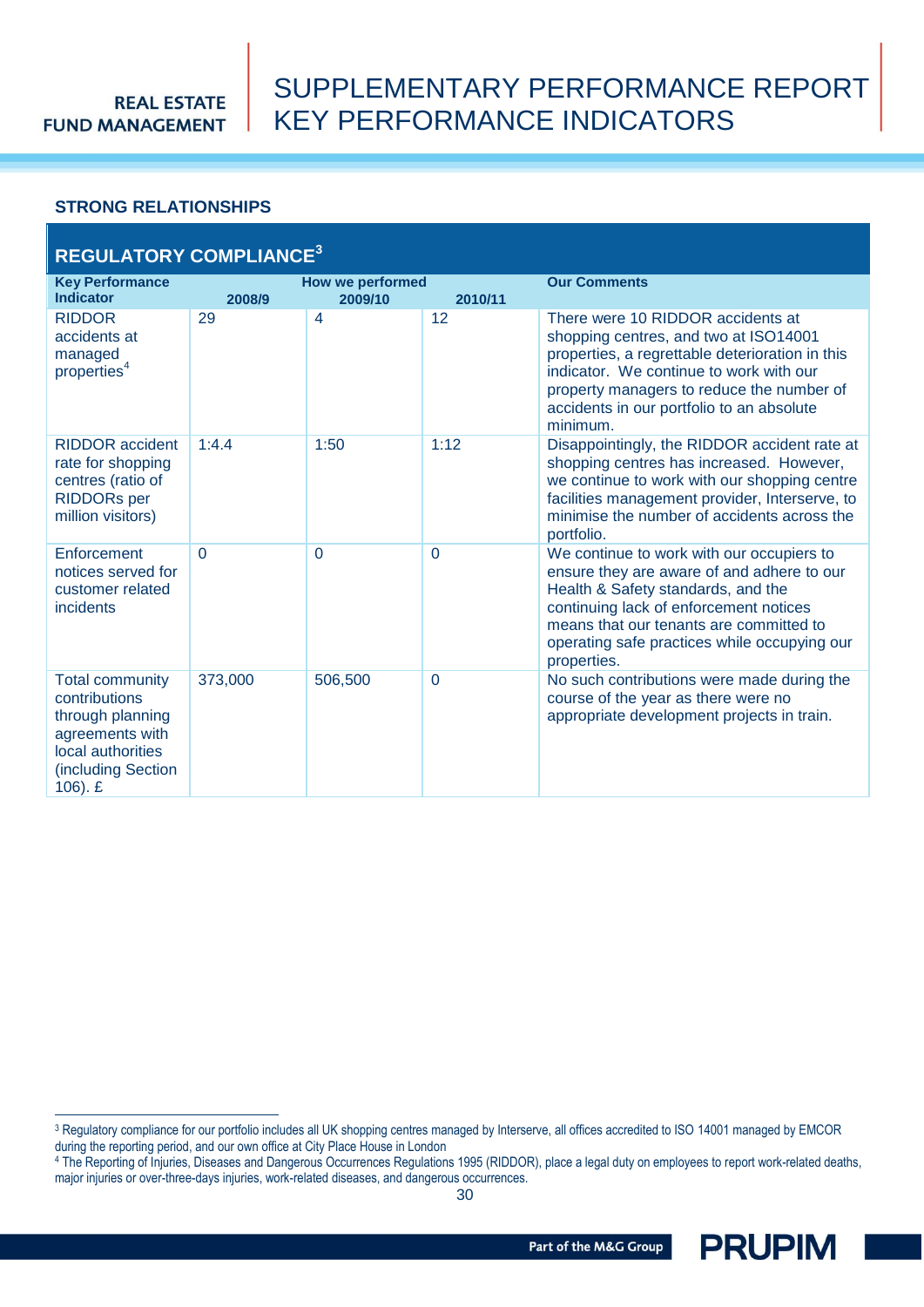## SUPPLEMENTARY PERFORMANCE REPORT KEY PERFORMANCE INDICATORS

### <span id="page-30-0"></span>**OUR OWN OPERATIONS**

### **SUPPLIERS**

| <b>Key Performance</b><br><b>Indicator</b>                                                      | 2008/9 | How we performed<br>2009/10 | 2010/11 | <b>Our Comments</b>                                                                                                                                                                                                                                       |
|-------------------------------------------------------------------------------------------------|--------|-----------------------------|---------|-----------------------------------------------------------------------------------------------------------------------------------------------------------------------------------------------------------------------------------------------------------|
| % of suppliers<br>paid within 26<br>days                                                        | 86     | 88                          | 89      | Ensuring our suppliers are paid promptly is<br>important, and we are pleased that<br>performance is continuing to increase. <sup>5</sup>                                                                                                                  |
| % of suppliers<br>with a recognised <sup>6</sup><br>Environmental<br>Management<br>System (EMS) | 69     | 80                          | 62      | 75% (by value of spend) of PRUPIM's main<br>contractors have responded to the<br>questionnaire sent out by EMCOR. Of those,<br>62% are certified to ISO 14001 standard. We<br>will endeavour to increase the range of this<br>data as well as the result. |
| % of preferred<br>suppliers with an<br>environmental<br>policy                                  | 94     | 92                          | 94      | 75% (by value of spend) of PRUPIM's main<br>contractors have responded to the<br>questionnaire sent out by EMCOR. Of those,<br>94% confirmed that they have an<br>environmental policy in place.                                                          |

### **COMMUNITY INVESTMENT**

 $\overline{a}$ 

| <b>Key Performance</b>                                                         |         | <b>How we performed</b> |         | <b>Our Comments</b>                                                                                                                                                                                                                                                                                                                                                                                                                                                                                              |
|--------------------------------------------------------------------------------|---------|-------------------------|---------|------------------------------------------------------------------------------------------------------------------------------------------------------------------------------------------------------------------------------------------------------------------------------------------------------------------------------------------------------------------------------------------------------------------------------------------------------------------------------------------------------------------|
| <b>Indicator</b>                                                               | 2008/9  | 2009/10                 | 2010/11 |                                                                                                                                                                                                                                                                                                                                                                                                                                                                                                                  |
| <b>Total corporate</b><br>community<br>investment $(E)$                        | 802,585 | 762,481                 | 577,193 | The cash equivalent of all our community<br>investment activities takes into account<br>everything, including charitable activities at<br>our Head Office, volunteering by PRUPIM<br>staff, support for communities by our<br>Shopping Centres, and in-kind donations,<br>and is calculated according to London<br>Benchmarking Group guidelines. We remain<br>committed to all these activities and are in<br>the process of formalising our commitment,<br>with a community investment policy and<br>strategy. |
| % of staff<br>participating in the<br>staff community<br>involvement<br>scheme | 14      | 27                      | 22      | In 2010/11, PRUPIM employees gave 54.5<br>days of their time, 42 of which were as part of<br>team-building events. PRUPIM's<br>volunteering supports all permanent and<br>fixed-contract staff to take up to 2 days a<br>year to volunteer for a charity or community<br>group of their choice, and departments are<br>encouraged (and supported financially) to<br>use volunteering for a team-building event.<br>This support is reflected in the continuing<br>high volunteering rate for 2010/11.            |



<sup>5</sup> 2008 data is January to December, 2009/10 and 2010/11 data is April to March. All figures exclude R&I funds which are operated differently.

<sup>6</sup> A recognised EMS is one that is certified to the ISO14001 Environmental Management Standard or equivalent.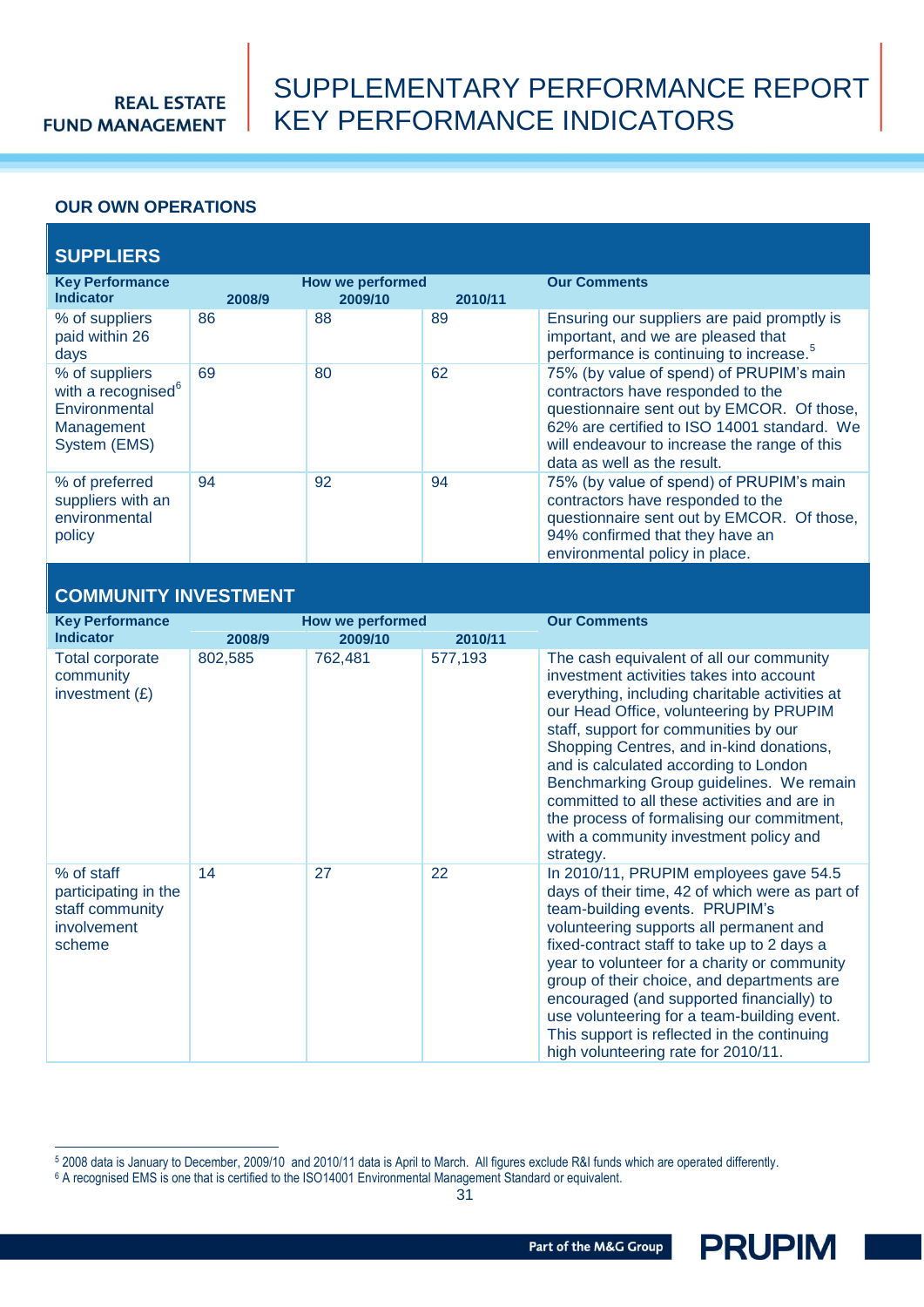## SUPPLEMENTARY PERFORMANCE REPORT KEY PERFORMANCE INDICATORS

| <b>EMPLOYEES</b>                                                                                                |        |                                    |         |                                                                                                                                                                                                                                                                                                                                                                                                                                                                                   |
|-----------------------------------------------------------------------------------------------------------------|--------|------------------------------------|---------|-----------------------------------------------------------------------------------------------------------------------------------------------------------------------------------------------------------------------------------------------------------------------------------------------------------------------------------------------------------------------------------------------------------------------------------------------------------------------------------|
| <b>Key Performance</b><br><b>Indicator</b>                                                                      | 2008/9 | <b>How we performed</b><br>2009/10 | 2010/11 | <b>Our Comments</b>                                                                                                                                                                                                                                                                                                                                                                                                                                                               |
| Employee<br>turnover (%)                                                                                        | 11     | $\overline{4}$                     | 5.5     | Employee turnover remains low. This figure<br>does not include redundancies (voluntary or<br>other) or dismissals, and therefore reflects<br>our ability to retain staff. Since the end of the<br>reporting period, approximately 33% of<br>PRUPIM staff, from the Property<br>Management and Property Accounts Teams,<br>based both at Head Office and our shopping<br>centres, have been outsourced to CBRE. <sup>7</sup>                                                       |
| Length of service<br>(% of employees<br>who have been<br>employed by<br><b>PRUPIM</b> for ten<br>or more years) | 43     | 40                                 | 42      | We are pleased that the number of PRUPIM<br>employees who have chosen to remain with<br>us for ten or more years remains consistently<br>high. This suggests that we continue to be<br>responsive to staff feedback. <sup>8</sup>                                                                                                                                                                                                                                                 |
| Average number<br>of hours training<br>per employee<br>[LA10]                                                   | 23.8   | 11.2                               | 18.2    | We continue to meet training needs as and<br>when they are identified by staff and their<br>managers, and to support staff in performing<br>to the best of their ability. In 2010, we<br>delivered on average over two hours of<br>tailored sustainability training to every<br>PRUPIM employee.                                                                                                                                                                                  |
| Average spending<br>on training and<br>development per<br>employee $(E)$                                        | 987    | 326                                | 479     | Making greater use of delivery methods such<br>as internal coaching and shadowing and e-<br>learning continues to enable us to deliver<br>best value training and development. Our<br><b>Sustainability Education Programme enabled</b><br>us to ensure that all PRUPIM staff have a<br>base level of understanding of the<br>sustainability issues that pertain to their roles,<br>and was delivered with input from industry-<br>leading experts in their fields. <sup>10</sup> |
| % of female<br>employees                                                                                        | 45     | 46                                 | 46%     | 46% of our workforce is female, as are 25%<br>of our managers. PRUPIM has strict policies<br>in place to ensure equal opportunities.                                                                                                                                                                                                                                                                                                                                              |

 $\overline{a}$ 

32

<sup>7</sup> 2008 data is January-December, 2009/10 data is 1 January 2009 to 31 March 2010, the total for 15 months being averaged out to 12 months for ease of comparison. 2010/11 data runs from 1 April 2010 to 31 March 2011.

<sup>8 2008</sup> data is as at 31 December, 2009/10 and 2010/11 data is as at 31 March each year.

<sup>9 2008</sup> data is January-December, 2009/10 data is 1 January 2009 to 31 March 2010, the total for 15 months being averaged out to 12 months for ease of comparison. 2010/11 data runs from 1 April 2010 to 31 March 2011.

<sup>&</sup>lt;sup>10</sup> 2008 data is January-December, 2009/10 data is 1 January 2009 to 31 March 2010, the total for 15 months being averaged out to 12 months for ease of comparison. 2010/11 data runs from 1 April 2010 to 31 March 2011.

<sup>11</sup> 2008 data is as at 31 December, 2009/10 and 2010/11 data is as at 31 March each year.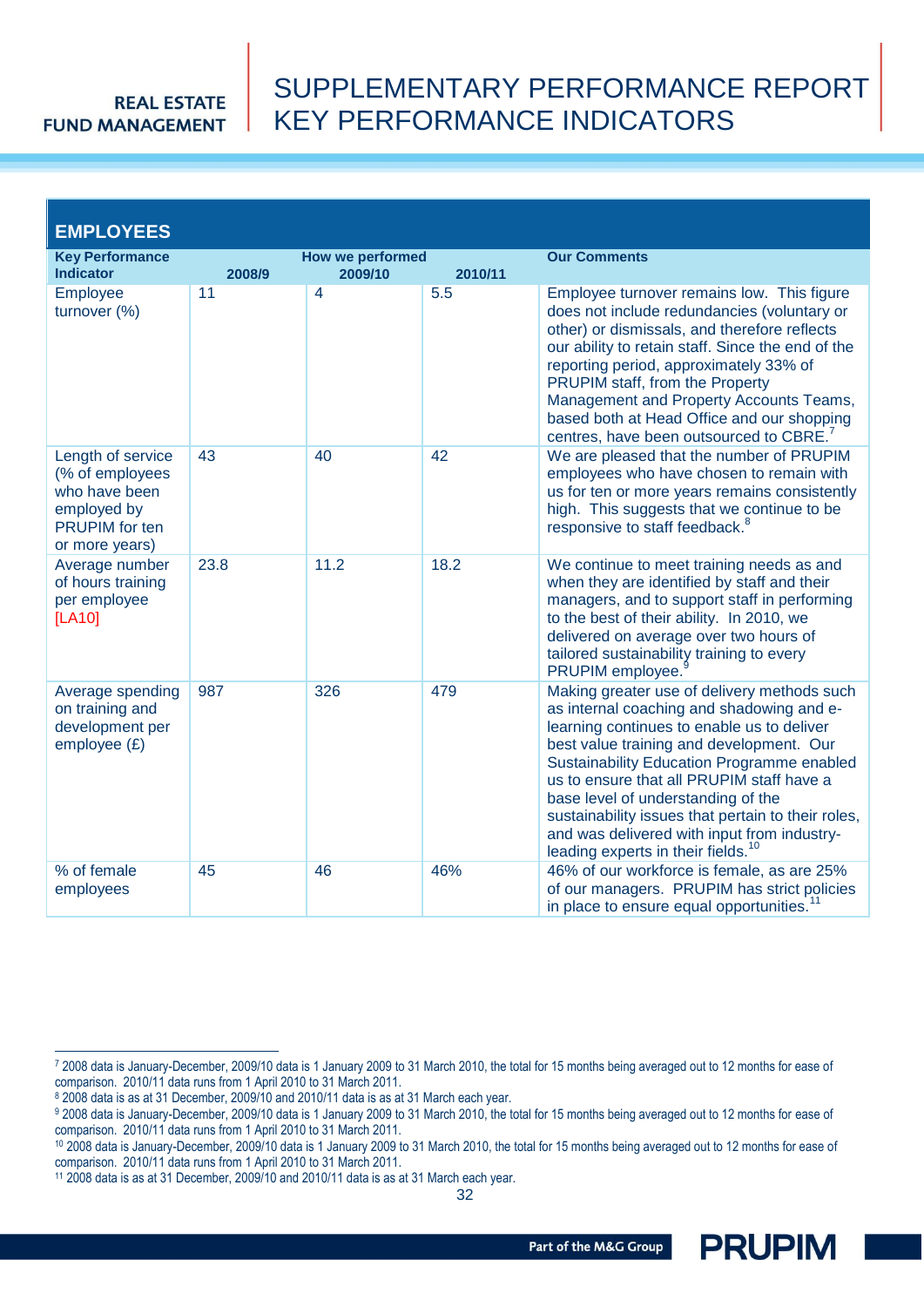## SUPPLEMENTARY PERFORMANCE REPORT KEY PERFORMANCE INDICATORS

### **EMPLOYEES**

 $\overline{a}$ 

| <b>Key Performance</b> | How we performed |         |         | <b>Our Comments</b>                                                                                                                                                                                                        |
|------------------------|------------------|---------|---------|----------------------------------------------------------------------------------------------------------------------------------------------------------------------------------------------------------------------------|
| <b>Indicator</b>       | 2008/9           | 2009/10 | 2010/11 |                                                                                                                                                                                                                            |
| Ethnicity              | N/A              |         |         | As an equal opportunity employer, we<br>continue to promote diversity and equality of<br>opportunity for all staff, and within our<br>recruitment process. The numbers do not<br>total 100% due to rounding. <sup>12</sup> |
| % BME/Asian            |                  |         | 5%      |                                                                                                                                                                                                                            |
| % Black                |                  |         | 3%      |                                                                                                                                                                                                                            |
| % Chinese              |                  | 2       | 2%      |                                                                                                                                                                                                                            |
| % Mixed                |                  |         | $1\%$   |                                                                                                                                                                                                                            |
| % White                |                  | 90      | 90%     |                                                                                                                                                                                                                            |

### **OWN OFFICE – ENVIRONMENTAL**

<span id="page-32-0"></span>

| <b>Key Performance</b>              |         | <b>How we performed</b> |         | <b>Our Comments</b>                                                                                                                                                                                                                                                                                                                                                                                                                                                                                                                                                                                                                                                                                                                          |
|-------------------------------------|---------|-------------------------|---------|----------------------------------------------------------------------------------------------------------------------------------------------------------------------------------------------------------------------------------------------------------------------------------------------------------------------------------------------------------------------------------------------------------------------------------------------------------------------------------------------------------------------------------------------------------------------------------------------------------------------------------------------------------------------------------------------------------------------------------------------|
| <b>Indicator</b>                    | 2008/9  | 2009/10                 | 2010/11 |                                                                                                                                                                                                                                                                                                                                                                                                                                                                                                                                                                                                                                                                                                                                              |
| Electricity<br>consumption<br>(kWh) | No data | 395,085                 | 416,775 | We are disappointed to report that electricity<br>consumption at our head office increased by<br>5.5% over the 2009/10 baseline year. This is<br>due in part to a recently-discovered element<br>of underreporting of our 2009/10 electricity<br>consumption, where not all electricity<br>supplied to us was charged to us by our<br>Landlord (we have not been able to amend<br>the baseline).                                                                                                                                                                                                                                                                                                                                             |
|                                     |         |                         |         | Gas at our head office is supplied via our<br>Landlord and recharged to us through the<br>service charge. It is not metered and we are<br>therefore unable to report on its consumption<br>with any accuracy.                                                                                                                                                                                                                                                                                                                                                                                                                                                                                                                                |
|                                     |         |                         |         | Our office already incorporates a number of<br>energy saving features (such as low energy<br>light bulbs, daylight and movement sensors).<br>We also recognise the importance of<br>engaging with staff, particularly since around<br>100 PRUPIM employees previously based at<br>a different office have now moved into City<br>Place House. We provided information to all<br>employees following the office move within<br>the new staff handbook on how they could<br>reduce energy use. Over the next year we<br>are looking to work with Prudential's<br>corporate property team (who manage City<br>Place House) to better engage with staff to<br>ensure that they are implementing simple<br>measures such as switching off lights. |



<sup>&</sup>lt;sup>12</sup> In 2008, our data was reported in a different way and is not directly comparable with our current way of reporting, which uses the Equality and Human Rights Commission's categories. The 2010/11 data is as at 31 March 2011.